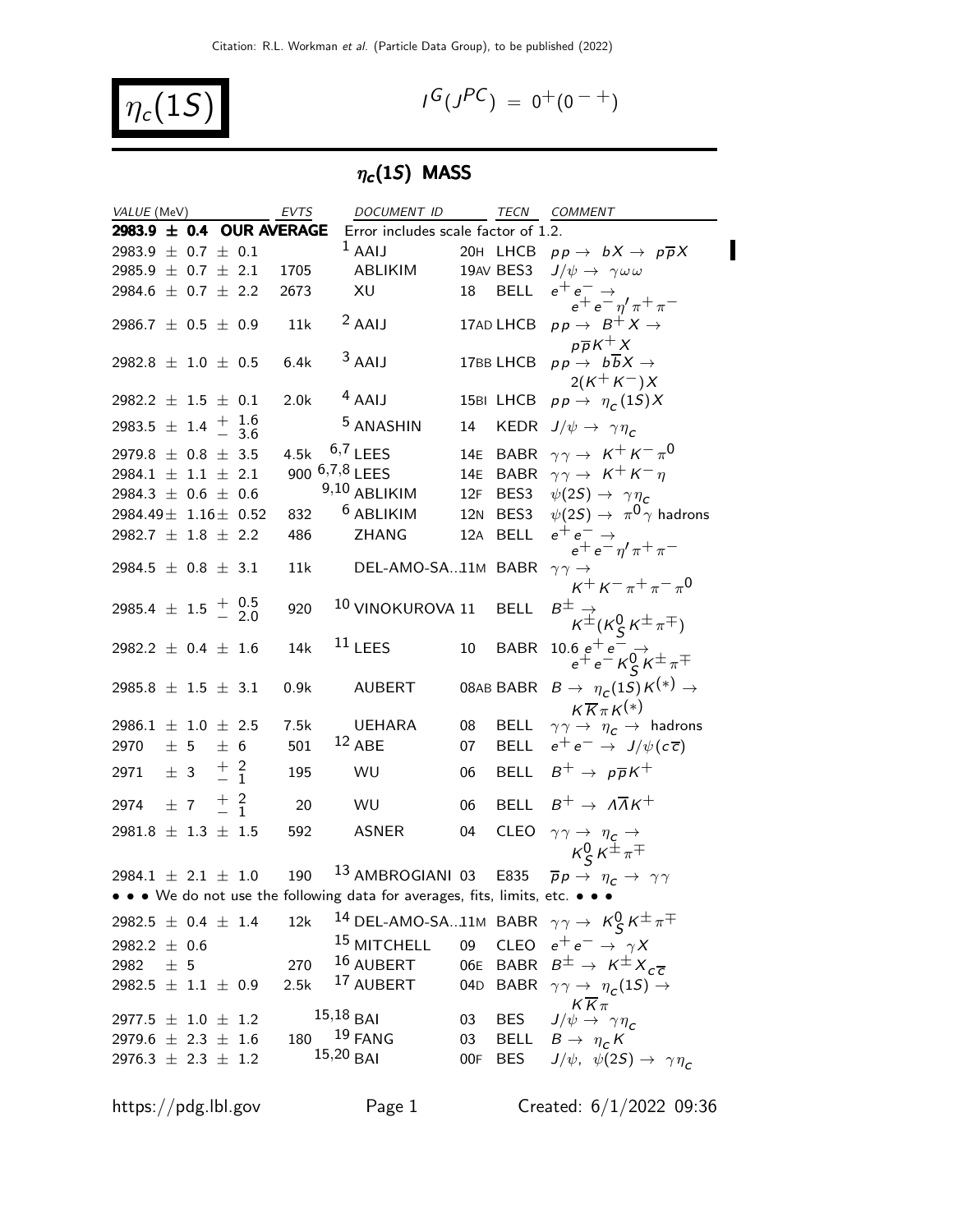| <sup>22</sup> BRANDENB 00B CLE2 $\gamma \gamma \rightarrow \eta_c \rightarrow$<br>2980.4 $\pm$ 2.3 $\pm$ 0.6<br>$K^{\pm} K^{\overline{0}}_{\overline{S}} \pi^{\mp}$<br>$21$ BAI<br>2975.8 $\pm$ 3.9 $\pm$ 1.2<br>99B BES<br>Sup. by BAI 00F<br>$e^+e^- \rightarrow e^+e^-$<br>980 DLPH<br>2999 $\pm$ 8<br>25<br>ABREU<br>$+$ hadrons<br>2988.3 $\frac{+}{-}$ 3.3<br>ARMSTRONG 95F E760 $\overline{p}p \rightarrow \gamma\gamma$<br>$15,23$ BISELLO<br>91 DM2 $J/\psi \rightarrow \eta_c \gamma$<br>2974.4 $\pm$ 1.9<br>$15$ BAI<br>80<br>90B MRK3 $J/\psi \rightarrow$<br>2969 $\pm$ 4 $\pm$ 4<br>$\gamma$ K <sup>+</sup> K <sup>-</sup> K <sup>+</sup> K <sup>-</sup><br>$15$ BAI<br>90B MRK3 $J/\psi \rightarrow$<br>2956 $\pm 12$ $\pm 12$<br>$\gamma$ K <sup>+</sup> K <sup>-</sup> K <sup>0</sup> <sub>S</sub> K <sup>0</sup> <sub>I</sub><br>2982.6 $\frac{+}{2}$ $\frac{2.7}{3}$<br>BAGLIN 87B SPEC $\overline{p}p \rightarrow \gamma\gamma$<br>12<br>15,23 BALTRUSAIT86 MRK3 $J/\psi \rightarrow \eta_c \gamma$<br>2980.2 $\pm$ 1.6<br>$15$ GAISER<br>86 CBAL $J/\psi \rightarrow \gamma X$ , $\psi(2S) \rightarrow$<br>2984 $\pm$ 2.3 $\pm$ 4.0<br>$\gamma$ X<br>15,24 BALTRUSAIT84 MRK3 $J/\psi \rightarrow 2\phi\gamma$<br>2976 $\pm$ 8<br><sup>25</sup> HIMEL 80B MRK2 $e^+e^-$<br>18<br>2982<br>$\pm$ 8<br><sup>25</sup> PARTRIDGE 80B CBAL $e^+e^-$<br>2980<br>±9 | 2976.6 $\pm$ 2.9 $\pm$ 1.3 |  | $140^{15,21}$ BAI |  |  | OOF BES $J/\psi \rightarrow \gamma \eta_c$ |
|---------------------------------------------------------------------------------------------------------------------------------------------------------------------------------------------------------------------------------------------------------------------------------------------------------------------------------------------------------------------------------------------------------------------------------------------------------------------------------------------------------------------------------------------------------------------------------------------------------------------------------------------------------------------------------------------------------------------------------------------------------------------------------------------------------------------------------------------------------------------------------------------------------------------------------------------------------------------------------------------------------------------------------------------------------------------------------------------------------------------------------------------------------------------------------------------------------------------------------------------------------------------------------------------------------------------------------------------------------------------------------|----------------------------|--|-------------------|--|--|--------------------------------------------|
|                                                                                                                                                                                                                                                                                                                                                                                                                                                                                                                                                                                                                                                                                                                                                                                                                                                                                                                                                                                                                                                                                                                                                                                                                                                                                                                                                                                 |                            |  |                   |  |  |                                            |
|                                                                                                                                                                                                                                                                                                                                                                                                                                                                                                                                                                                                                                                                                                                                                                                                                                                                                                                                                                                                                                                                                                                                                                                                                                                                                                                                                                                 |                            |  |                   |  |  |                                            |
|                                                                                                                                                                                                                                                                                                                                                                                                                                                                                                                                                                                                                                                                                                                                                                                                                                                                                                                                                                                                                                                                                                                                                                                                                                                                                                                                                                                 |                            |  |                   |  |  |                                            |
|                                                                                                                                                                                                                                                                                                                                                                                                                                                                                                                                                                                                                                                                                                                                                                                                                                                                                                                                                                                                                                                                                                                                                                                                                                                                                                                                                                                 |                            |  |                   |  |  |                                            |
|                                                                                                                                                                                                                                                                                                                                                                                                                                                                                                                                                                                                                                                                                                                                                                                                                                                                                                                                                                                                                                                                                                                                                                                                                                                                                                                                                                                 |                            |  |                   |  |  |                                            |
|                                                                                                                                                                                                                                                                                                                                                                                                                                                                                                                                                                                                                                                                                                                                                                                                                                                                                                                                                                                                                                                                                                                                                                                                                                                                                                                                                                                 |                            |  |                   |  |  |                                            |
|                                                                                                                                                                                                                                                                                                                                                                                                                                                                                                                                                                                                                                                                                                                                                                                                                                                                                                                                                                                                                                                                                                                                                                                                                                                                                                                                                                                 |                            |  |                   |  |  |                                            |
|                                                                                                                                                                                                                                                                                                                                                                                                                                                                                                                                                                                                                                                                                                                                                                                                                                                                                                                                                                                                                                                                                                                                                                                                                                                                                                                                                                                 |                            |  |                   |  |  |                                            |
|                                                                                                                                                                                                                                                                                                                                                                                                                                                                                                                                                                                                                                                                                                                                                                                                                                                                                                                                                                                                                                                                                                                                                                                                                                                                                                                                                                                 |                            |  |                   |  |  |                                            |
|                                                                                                                                                                                                                                                                                                                                                                                                                                                                                                                                                                                                                                                                                                                                                                                                                                                                                                                                                                                                                                                                                                                                                                                                                                                                                                                                                                                 |                            |  |                   |  |  |                                            |

 $^1$  AAIJ 20H report  $m_{J/\psi} - m_{\eta_c(1S)} = 113.0 \pm 0.7 \pm 0.1$  MeV. We use the current value  $m_{J/\psi} = 3096.900 \pm 0.006$  MeV to obtain the quoted mass.

 $^2$  AAIJ 17AD report  $m_{J/\psi}$   $m_{\eta_{\mathcal{L}}}(1S)$   $= 110.2 \pm 0.5 \pm 0.9$  MeV. We use the current value  $m_{\small{J/\psi}} =$  3096.900  $\pm$  0.006 MeV to obtain the quoted mass.

 $^3$  From a fit of the  $\phi\phi$  invariant mass with the mass and width of  $\eta_{\bm{c}}(1S)$  as free parameters.

 $^4$  AAIJ 15BI reports  $m_{J/\psi}$  -  $m_{\eta_c}(1S)$  = 114.7  $\pm$  1.5  $\pm$  0.1 MeV from a sample of  $\eta_{\bm c}(1S)$  and  $J/\psi$  produced in *b*-hadron decays. We have used current value of  $m_{\small{J/\psi}}=0$ 3096.900  $\pm$  0.006 MeV to arrive at the quoted  $m_{\eta_c(1S)}$  result.

<sup>5</sup> Taking into account an asymmetric photon lineshape.

6 With floating width.

 $7$  Ignoring possible interference with the non-resonant  $0^-$  amplitude.

 $8 \text{ Using both, } \eta \to \gamma \gamma$  and  $\eta \to \pi^+ \pi^- \pi^0$  decays.

<sup>9</sup> From a simultaneous fit to six decay modes of the  $\eta_c$ .

 $10$  Accounts for interference with non-resonant continuum.

11 Taking into account interference with the non-resonant  $J<sup>P</sup> = 0^-$  amplitude.

 $^{12}$  From a fit of the  $J/\psi$  recoil mass spectrum. Supersedes ABE, K 02 and ABE 04G.

 $13$  Using mass of  $\psi(2S) = 3686.00$  MeV.

14 Not independent from the measurements reported by LEES 10.

15 MITCHELL 09 observes a significant asymmetry in the lineshapes of  $\psi(2S) \rightarrow \gamma \eta_c$ and  $J/\psi \rightarrow \gamma \eta_c$  transitions. If ignored, this asymmetry could lead to significant bias whenever the mass and width are measured in  $\psi(2S)$  or  $J/\psi$  radiative decays.

 $16$  From the fit of the kaon momentum spectrum. Systematic errors not evaluated.

17 Superseded by LEES 10.

 $^{18}$  From a simultaneous fit of five decay modes of the  $\eta_c$ .

19 Superseded by VINOKUROVA 11.

 $^{20}$ Weighted average of the  $\psi(2S)$  and  $J/\psi(1S)$  samples. Using an  $\eta_c$  width of 13.2 MeV.

<sup>21</sup> Average of several decay modes. Using an  $\eta_c$  width of 13.2 MeV.

22 Superseded by ASNER 04.

23 Average of several decay modes.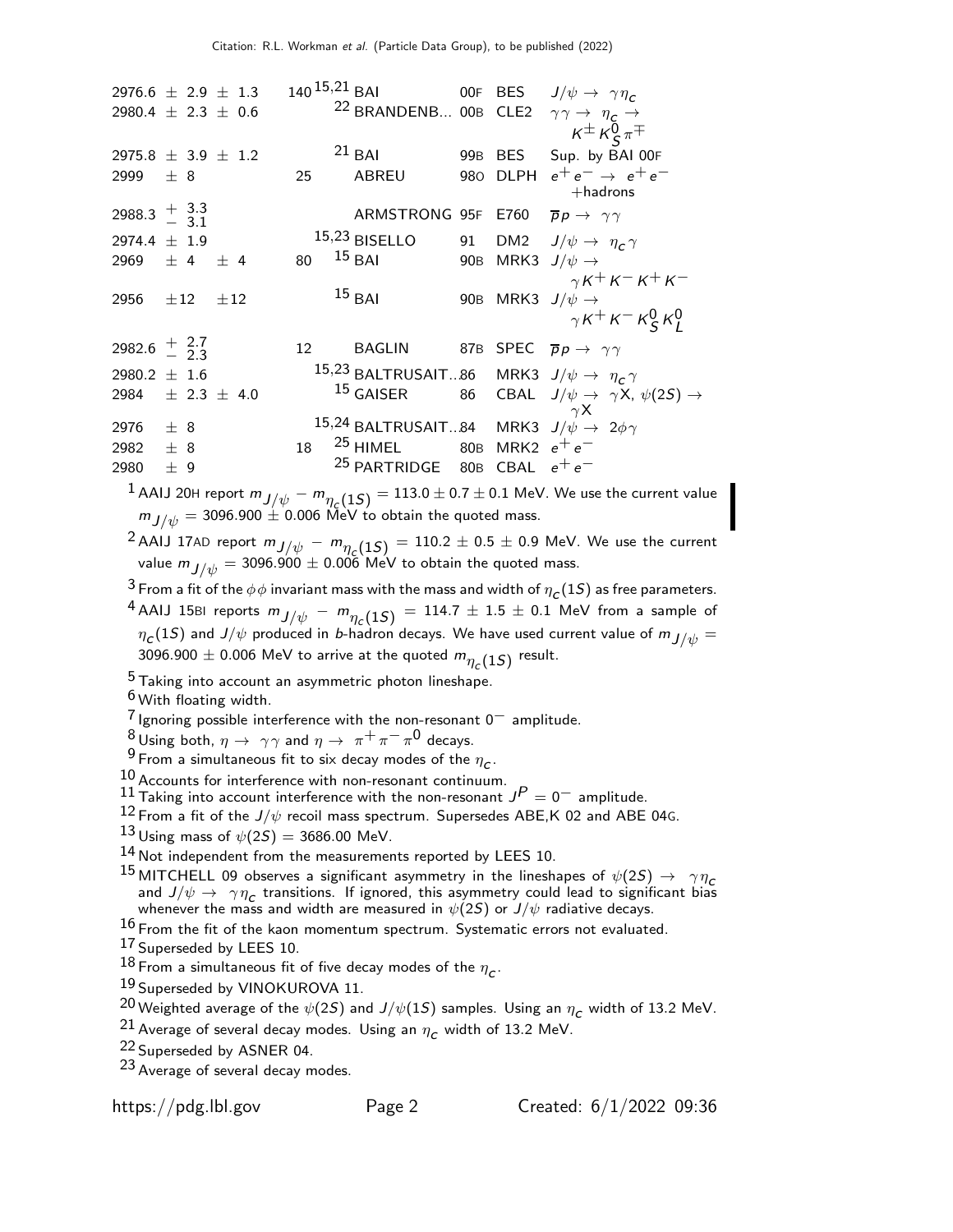$\frac{24}{10} \eta_c \rightarrow \phi \phi$ . <sup>25</sup> Mass adjusted by us to correspond to  $J/\psi(1S)$  mass = 3097 MeV.

### $\eta_c(1S)$  WIDTH

|                          | <i>VALUE</i> (MeV)                         | EVTS | DOCUMENT ID TECN COMMENT                                                         |    |             |                                                                                                                             |
|--------------------------|--------------------------------------------|------|----------------------------------------------------------------------------------|----|-------------|-----------------------------------------------------------------------------------------------------------------------------|
|                          | 32.0± 0.7 OUR FIT                          |      |                                                                                  |    |             |                                                                                                                             |
|                          | 32.1± 0.8 OUR AVERAGE                      |      | Error includes scale factor of 1.1.                                              |    |             |                                                                                                                             |
|                          | $33.8 \pm 1.6 \pm 4.1$                     | 1705 | ABLIKIM                                                                          |    | 19AV BES3   | $J/\psi \rightarrow \gamma \omega \omega$                                                                                   |
|                          | $30.8 \frac{+}{0}$ $2.3 \pm 2.9$           | 2673 | XU                                                                               | 18 |             | BELL $e^+e^- \rightarrow e^+e^-\eta^{\prime}\pi^+\pi^-$                                                                     |
|                          | $34.0 \pm 1.9 \pm 1.3$                     | 11k  | AAIJ                                                                             |    |             | 17AD LHCB $pp \rightarrow B^+ X \rightarrow p\overline{p}K^+ X$                                                             |
|                          | $31.4 \pm 3.5 \pm 2.0$                     | 6.4k | $1$ AAIJ                                                                         |    |             | 17BB LHCB $pp \rightarrow b\overline{b}X \rightarrow$                                                                       |
|                          |                                            |      |                                                                                  |    |             | $2(K^+ K^-)X$                                                                                                               |
|                          | $27.2 \pm 3.1^{+5.4}_{-2.6}$               |      | <sup>2</sup> ANASHIN                                                             |    |             | 14 KEDR $J/\psi \rightarrow \gamma \eta_c$                                                                                  |
|                          | $25.2 \pm 2.6 \pm 2.4$                     | 4.5k | $3,4$ LEES                                                                       |    |             | 14E BABR $\gamma \gamma \rightarrow K^+ K^- \pi^0$                                                                          |
|                          | $34.8 \pm 3.1 \pm 4.0$                     | 900  | $3,4,5$ LEES                                                                     |    |             | 14E BABR $\gamma \gamma \rightarrow K^+ K^- \eta$                                                                           |
|                          | $32.0 \pm 1.2 \pm 1.0$                     |      | 6,7 ABLIKIM                                                                      |    | 12F BES3    | $\psi(2S) \rightarrow \gamma \eta_c$                                                                                        |
|                          | $36.4 \pm 3.2 \pm 1.7$                     | 832  | <sup>3</sup> ABLIKIM                                                             |    | 12N BES3    | $\psi(2S) \rightarrow \pi^0 \gamma$ hadrons                                                                                 |
|                          | $37.8^{+}_{-}$ $\frac{5.8}{5.3}$ $\pm$ 3.1 | 486  | <b>ZHANG</b>                                                                     |    | 12A BELL    | $e^+e^- \rightarrow e^+e^-\eta^{\prime}\pi^+\pi^-$                                                                          |
|                          | $36.2 \pm 2.8 \pm 3.0$                     | 11k  | DEL-AMO-SA11M BABR                                                               |    |             | $\gamma \gamma \rightarrow K^+ K^- \pi^+ \pi^- \pi^0$                                                                       |
|                          | $35.1 \pm 3.1_{-1.6}^{+1.0}$               | 920  | <sup>7</sup> VINOKUROVA 11                                                       |    | <b>BELL</b> | $B^{\pm} \rightarrow K^{\pm} (K_S^0 K^{\pm} \pi^{\mp})$                                                                     |
|                          | $31.7 \pm 1.2 \pm 0.8$                     | 14k  | $8$ LEES                                                                         | 10 | <b>BABR</b> | $\begin{array}{c} 10.6\ e^+e^-\to\\ e^+e^- \, {\cal K}^0_S\, {\cal K}^\pm\, \pi^\mp \end{array}$                            |
|                          |                                            |      |                                                                                  |    |             |                                                                                                                             |
|                          | $36.3^{+}$ $3.7$ $\pm$ 4.4                 | 0.9k | <b>AUBERT</b>                                                                    |    |             | 08AB BABR $B \to \eta_c(1S)K^{(*)} \to$                                                                                     |
|                          |                                            |      |                                                                                  |    |             | $K\overline{K}\pi K^{(*)}$                                                                                                  |
|                          | $28.1 \pm 3.2 \pm 2.2$                     | 7.5k | <b>UEHARA</b>                                                                    | 08 | <b>BELL</b> | $\gamma \gamma \rightarrow \eta_c \rightarrow$ hadrons                                                                      |
|                          | 48 $\frac{+}{-}$ $\frac{8}{7}$ $\pm$ 5     | 195  | WU                                                                               | 06 | BELL        | $B^+ \rightarrow p\overline{p}K^+$                                                                                          |
| 40 $\pm 19$ $\pm 5$      |                                            | 20   | WU                                                                               | 06 | <b>BELL</b> | $B^+ \rightarrow A\overline{A}K^+$                                                                                          |
|                          | 24.8 $\pm$ 3.4 $\pm$ 3.5                   | 592  | <b>ASNER</b>                                                                     | 04 | <b>CLEO</b> | $\gamma \gamma \rightarrow \eta_c \rightarrow K_S^0 K^{\pm} \pi^{\mp}$                                                      |
|                          | $20.4 + \frac{7.7}{6.7} \pm 2.0$           | 190  | AMBROGIANI 03                                                                    |    | E835        | $\overline{p}p \rightarrow \eta_c \rightarrow \gamma \gamma$                                                                |
| $23.9 + 12.6$            |                                            |      | ARMSTRONG 95F                                                                    |    | E760        | $\overline{p}p \rightarrow \gamma \gamma$                                                                                   |
|                          |                                            |      | • • • We do not use the following data for averages, fits, limits, etc. • • •    |    |             |                                                                                                                             |
|                          | $32.1 \pm 1.1 \pm 1.3$                     | 12k  |                                                                                  |    |             | <sup>9</sup> DEL-AMO-SA11M BABR $\gamma \gamma \rightarrow K_S^0 K^{\pm} \pi^{\mp}$                                         |
|                          | $34.3 \pm 2.3 \pm 0.9$                     | 2.5k |                                                                                  |    |             | 10 AUBERT 04D BABR $\gamma \gamma \rightarrow \eta_c(1S) \rightarrow K \overline{K} \pi$                                    |
|                          | $17.0 \pm 3.7 \pm 7.4$                     |      | <sup>11</sup> BAI 03 BES $J/\psi \rightarrow \gamma \eta_c$                      |    |             |                                                                                                                             |
|                          | $29 \pm 8 \pm 6$                           | 180  | $12$ FANG                                                                        |    |             | 03 BELL $B \to \eta_c K$                                                                                                    |
|                          | $11.0 \pm 8.1 \pm 4.1$                     |      | $13$ BAI                                                                         |    |             | OOF BES $J/\psi \rightarrow \gamma \eta_c$ and $\psi(2S) \rightarrow$                                                       |
|                          |                                            |      |                                                                                  |    |             |                                                                                                                             |
|                          | $27.0 \pm 5.8 \pm 1.4$                     |      |                                                                                  |    |             | <sup>77</sup> / <sub>c</sub><br>14 BRANDENB 00B CLE2 $\gamma \gamma \rightarrow \eta_c \rightarrow K^{\pm} K_S^0 \pi^{\mp}$ |
| $7.0^{+}$ $7.5$<br>$7.0$ |                                            | 12   | <b>BAGLIN</b>                                                                    |    |             | 87B SPEC $\overline{p}p \rightarrow \gamma \gamma$                                                                          |
| $10.1 + 33.0$<br>$8.2$   |                                            | 23   | <sup>15</sup> BALTRUSAIT86 MRK3 $J/\psi \rightarrow \gamma \rho \overline{\rho}$ |    |             |                                                                                                                             |
| $11.5 \pm 4.5$           |                                            |      | GAISER                                                                           |    |             | 86 CBAL $J/\psi \rightarrow \gamma X$ , $\psi(2S) \rightarrow \gamma X$                                                     |
|                          |                                            |      |                                                                                  |    |             |                                                                                                                             |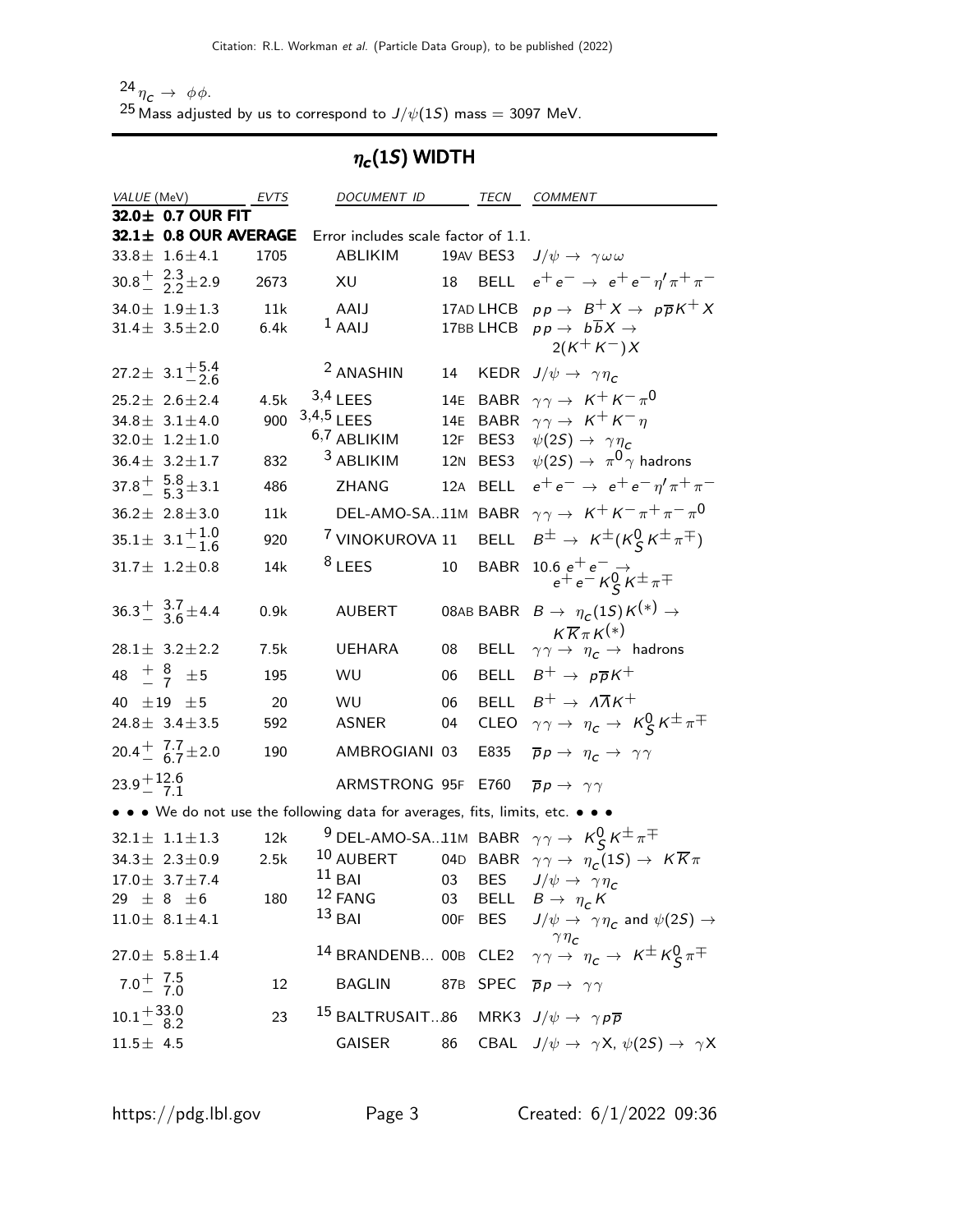| $< 40$ 90% CL | 18. | HIMFI                       | 80B MRK2 $e^+e^-$ |  |
|---------------|-----|-----------------------------|-------------------|--|
| $< 20$ 90% CL |     | PARTRIDGE 80B CBAL $e^+e^-$ |                   |  |

 $1$  From a fit of the  $\phi\phi$  invariant mass with the mass and width of  $\eta_{\bm{C}}(1S)$  as free parameters.

2 Taking into account an asymmetric photon lineshape.

3 With floating mass.

4 Ignoring possible interference with the non-resonant 0− amplitude.

 $^5$ Using both,  $\eta \rightarrow \gamma \gamma$  and  $\eta \rightarrow \pi^+ \pi^- \pi^0$  decays.

 $\frac{6}{5}$  From a simultaneous fit to six decay modes of the  $\eta_c$ .

 $\frac{7}{6}$  Accounts for interference with non-resonant continuum.

 $8$  Taking into account interference with the non-resonant  $J<sup>P</sup> = 0^-$  amplitude.

 $9<sup>9</sup>$  Not independent from the measurements reported by LEES 10.

10 Superseded by LEES 10.

 $^{11}$  From a simultaneous fit of five decay modes of the  $\eta_c$ .

12 Superseded by VINOKUROVA 11.

 $^{13}$  From a fit to the 4-prong invariant mass in  $\psi(2S)\to~\gamma\,\eta_{\tt C}$  and  $J/\psi(1S)\to~\gamma\,\eta_{\tt C}$  decays.

14 Superseded by ASNER 04.

15 Positive and negative errors correspond to 90% confidence level.

### $\eta_c(1S)$  DECAY MODES

|                               | Mode                                                                                               | Fraction $(\Gamma_i/\Gamma)$ Confidence level |                     |     |
|-------------------------------|----------------------------------------------------------------------------------------------------|-----------------------------------------------|---------------------|-----|
|                               |                                                                                                    | Decays involving hadronic resonances          |                     |     |
|                               | $\Gamma_1 \ \eta'(958) \pi \pi$                                                                    | $(4.1 \pm 1.7)$ %                             |                     |     |
|                               | $\Gamma_2$ $\eta'(958)K\overline{K}$                                                               | $(3.5 \pm 1.5)$ %                             |                     |     |
| $\Gamma_3$ $\rho \rho$        |                                                                                                    | $(1.8 \pm 0.5)$ %                             |                     |     |
|                               | $\Gamma_4$ $K^*(892)^0 K^- \pi^+$ + c.c.                                                           | $(2.0 \pm 0.7)$ %                             |                     |     |
|                               |                                                                                                    | $(6.9 \pm 1.3) \times 10^{-3}$                |                     |     |
|                               | $\Gamma_5$ $K^*(892)\overline{K}^*(892)$<br>$\Gamma_6$ $K^*(892)^0\overline{K}^*(892)^0\pi^+\pi^-$ | $(1.1 \pm 0.5) \%$                            |                     |     |
|                               | $\Gamma_7$ $\phi K^+ K^-$                                                                          | $(2.9 \pm 1.4) \times 10^{-3}$                |                     |     |
| $\Gamma_8$ $\phi\phi$         |                                                                                                    | $(1.74 \pm 0.19) \times 10^{-3}$              |                     |     |
|                               | $\Gamma_9$ $\phi 2(\pi^+\pi^-)$                                                                    | < 4                                           | $\times$ 10 $^{-3}$ | 90% |
|                               | $\Gamma_{10}$ $a_0(980)\pi$                                                                        | seen                                          |                     |     |
|                               | $\Gamma_{11}$ $a_2(1320)\pi$                                                                       | $\langle 2 \rangle$                           | $\frac{0}{0}$       | 90% |
|                               | $\Gamma_{12}$ $K^*(892)\overline{K}$ + c.c.                                                        | $<$ 1.28                                      | $\frac{0}{0}$       | 90% |
|                               | $\Gamma_{13}$ $f_2(1270)\eta$                                                                      | $<$ 1.1                                       | $\%$                | 90% |
|                               | $\Gamma_{14}$ $f_2(1270)\eta'$                                                                     | seen                                          |                     |     |
| $\Gamma_{15}$ $\omega \omega$ |                                                                                                    | $(2.9 \pm 0.8) \times 10^{-3}$                |                     |     |
| $\Gamma_{16}$ $\omega \phi$   |                                                                                                    | $<$ 2.5 $\times 10^{-4}$                      |                     | 90% |
|                               | $\Gamma_{17}$ $f_2(1270) f_2(1270)$                                                                | $(9.8 \pm 2.5) \times 10^{-3}$                |                     |     |
|                               | $\Gamma_{18}$ $f_2(1270) f'_2(1525)$                                                               | $(9.5 \pm 3.2) \times 10^{-3}$                |                     |     |
|                               | $\Gamma_{19}$ $f_0(500)\eta$                                                                       | seen                                          |                     |     |
|                               | $\Gamma_{20}$ $f_0(500)\,\eta'$                                                                    | seen                                          |                     |     |
|                               | $\Gamma_{21}$ $f_0(980)\eta$                                                                       | seen                                          |                     |     |
|                               | $\Gamma_{22}$ $f_0(980)\eta'$                                                                      | seen                                          |                     |     |
|                               | $\Gamma_{23}$ $f_0(1500)\eta$                                                                      | seen                                          |                     |     |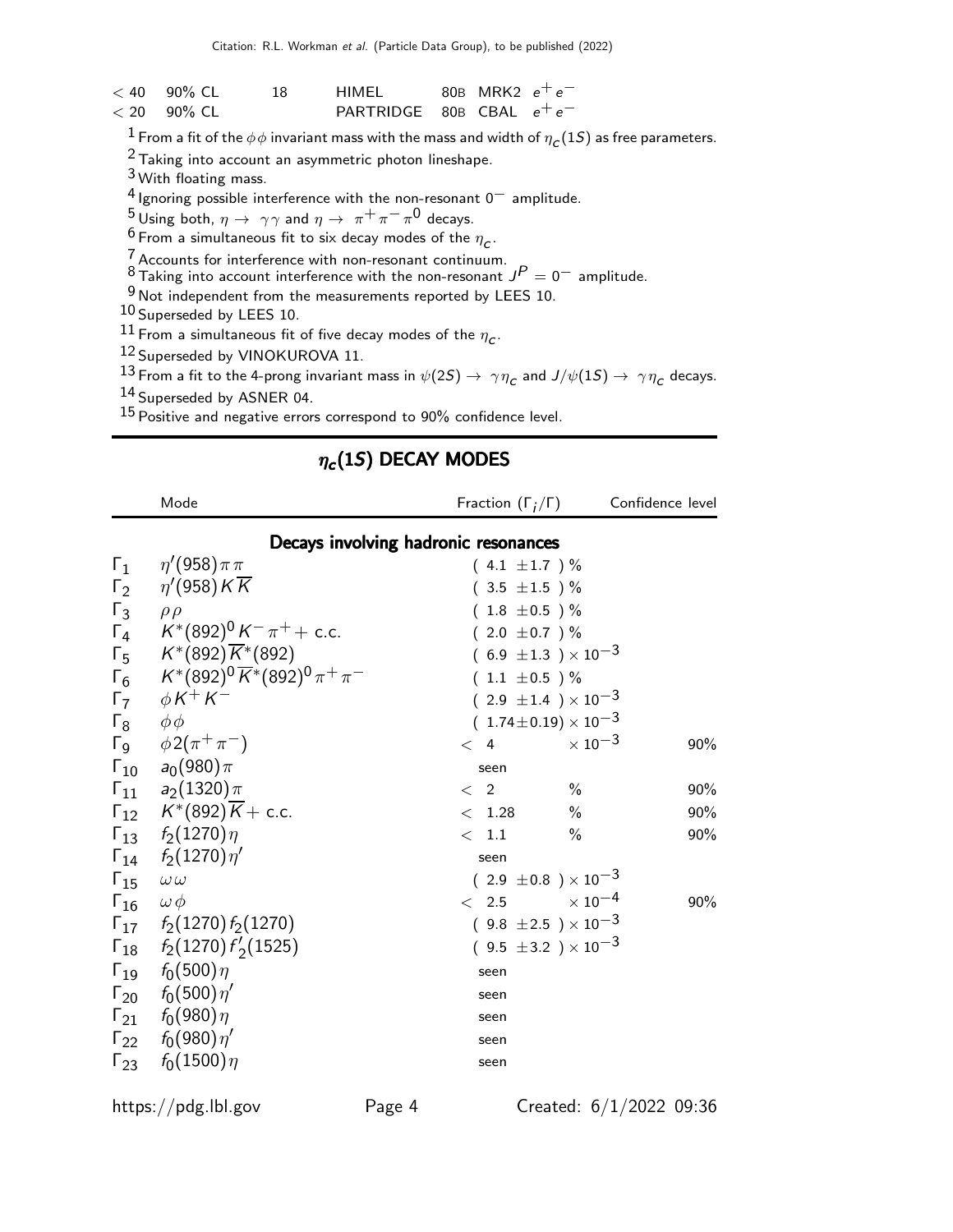| $\Gamma_{24}$ | $f_0(1710)\eta'$          | seen |
|---------------|---------------------------|------|
| $\Gamma_{25}$ | $f_0(2100)\eta'$          | seen |
| $\Gamma_{26}$ | $f_0(2200)\eta$           | seen |
| $\Gamma_{27}$ | $a_0(1320)\pi$            | seen |
| $\Gamma_{28}$ | $a_0(1450)\pi$            | seen |
| $\Gamma_{29}$ | $a_0(1700)\pi$            | seen |
| $\Gamma_{30}$ | $a_0(1950)\pi$            | seen |
| $\Gamma_{31}$ | $K_0^*(1430)\overline{K}$ | seen |
| $\Gamma_{32}$ | $K_2^*(1430)\overline{K}$ | seen |
| $\Gamma_{33}$ | $K_0^*(1950)\overline{K}$ | seen |
|               |                           |      |

### Decays into stable hadrons

| $\Gamma_{34}$                              | $K\overline{K}\pi$                               | $(7.3 \pm 0.4) \%$               |     |
|--------------------------------------------|--------------------------------------------------|----------------------------------|-----|
| $\Gamma_{35}$                              | $K\overline{K}\eta$                              | $(1.36 \pm 0.15)\%$              |     |
|                                            | $\Gamma_{36}$ $\eta \pi^{+} \pi^{-}$             | $(1.7 \pm 0.6) \%$               |     |
|                                            | $\Gamma_{37}$ $\eta 2(\pi^+\pi^-)$               | $(4.4 \pm 1.6) \%$               |     |
|                                            | $\Gamma_{38}$ $K^+ K^- \pi^+ \pi^-$              | $(6.6 \pm 1.1) \times 10^{-3}$   |     |
|                                            | $\Gamma_{39}$ $K^+ K^- \pi^+ \pi^- \pi^0$        | $(3.5 \pm 0.6)$ %                |     |
|                                            | $\Gamma_{40}$ $K^0 K^- \pi^+ \pi^- \pi^+ + c.c.$ | $(5.6 \pm 1.9)$ %                |     |
|                                            | $\Gamma_{41}$ $K^+ K^- 2(\pi^+ \pi^-)$           | $(7.5 \pm 2.4) \times 10^{-3}$   |     |
|                                            | $\Gamma_{42}$ 2(K <sup>+</sup> K <sup>-</sup> )  | $(1.43\pm0.30)\times10^{-3}$     |     |
|                                            | $\Gamma_{43}$ $\pi^{+}\pi^{-}\pi^{0}$            | $\times$ 10 $^{-4}$<br>< 5       | 90% |
|                                            | $\Gamma_{44}$ $\pi^{+}\pi^{-}\pi^{0}\pi^{0}$     | $(4.7 \pm 1.4) \%$               |     |
|                                            | $\Gamma_{45}$ 2( $\pi^{+}\pi^{-}$ )              | $(9.1 \pm 1.2) \times 10^{-3}$   |     |
|                                            | $\Gamma_{46}$ $2(\pi^{+}\pi^{-}\pi^{0})$         | $(15.8 \pm 2.3)$ %               |     |
|                                            | $\Gamma_{47}$ 3( $\pi^{+}\pi^{-}$ )              | $(1.7 \pm 0.4) \%$               |     |
| $\Gamma_{48}$ $p\overline{p}$              |                                                  | $(1.44 \pm 0.14) \times 10^{-3}$ |     |
|                                            | $\Gamma_{49}$ $\rho \overline{p} \pi^0$          | $(3.6 \pm 1.5) \times 10^{-3}$   |     |
| $\Gamma_{50}$ $\Lambda \overline{\Lambda}$ |                                                  | $(1.06 \pm 0.23) \times 10^{-3}$ |     |
|                                            | $\Gamma_{51}$ $K^+\overline{p}A+$ c.c.           | $(2.5 \pm 0.4) \times 10^{-3}$   |     |
|                                            | $\Gamma_{52}$ $A(1520)A + c.c.$                  | $(3.1 \pm 1.3) \times 10^{-3}$   |     |
|                                            | $\Gamma_{53}$ $\Sigma^+\overline{\Sigma}^-$      | $(2.1 \pm 0.6) \times 10^{-3}$   |     |
|                                            | $\Gamma_{54}$ $\equiv$ $\equiv$ $\equiv$ $+$     | $(9.0 \pm 2.6) \times 10^{-4}$   |     |
|                                            | $\Gamma_{55}$ $\pi^{+}\pi^{-}p\overline{p}$      | $(5.3 \pm 2.1) \times 10^{-3}$   |     |
|                                            |                                                  | Radiative decays                 |     |

 $\sqrt{7}$  (  $1.61 \pm 0.12$ ) ×  $10^{-4}$ 

### Charge conjugation  $(C)$ , Parity  $(P)$ , Lepton family number  $(LF)$  violating modes

| $\Gamma_{57}$ $\pi^{+}\pi^{-}$ | $P, CP \leq 1.1$ | $\times$ 10 $^{-4}$ | $90\%$ |
|--------------------------------|------------------|---------------------|--------|
| $\Gamma_{58}$ $\pi^{0}\pi^{0}$ | $P, CP \leq 4$   | $\times$ 10 $^{-5}$ | $90\%$ |
| $\Gamma_{59}$ $K^{+}K^{-}$     | $P, CP \leq 6$   | $\times$ 10 $^{-4}$ | $90\%$ |
| $\Gamma_{60}$ $K_S^0 K_S^0$    | $P, CP \leq 3.1$ | $\times$ 10 $^{-4}$ | $90\%$ |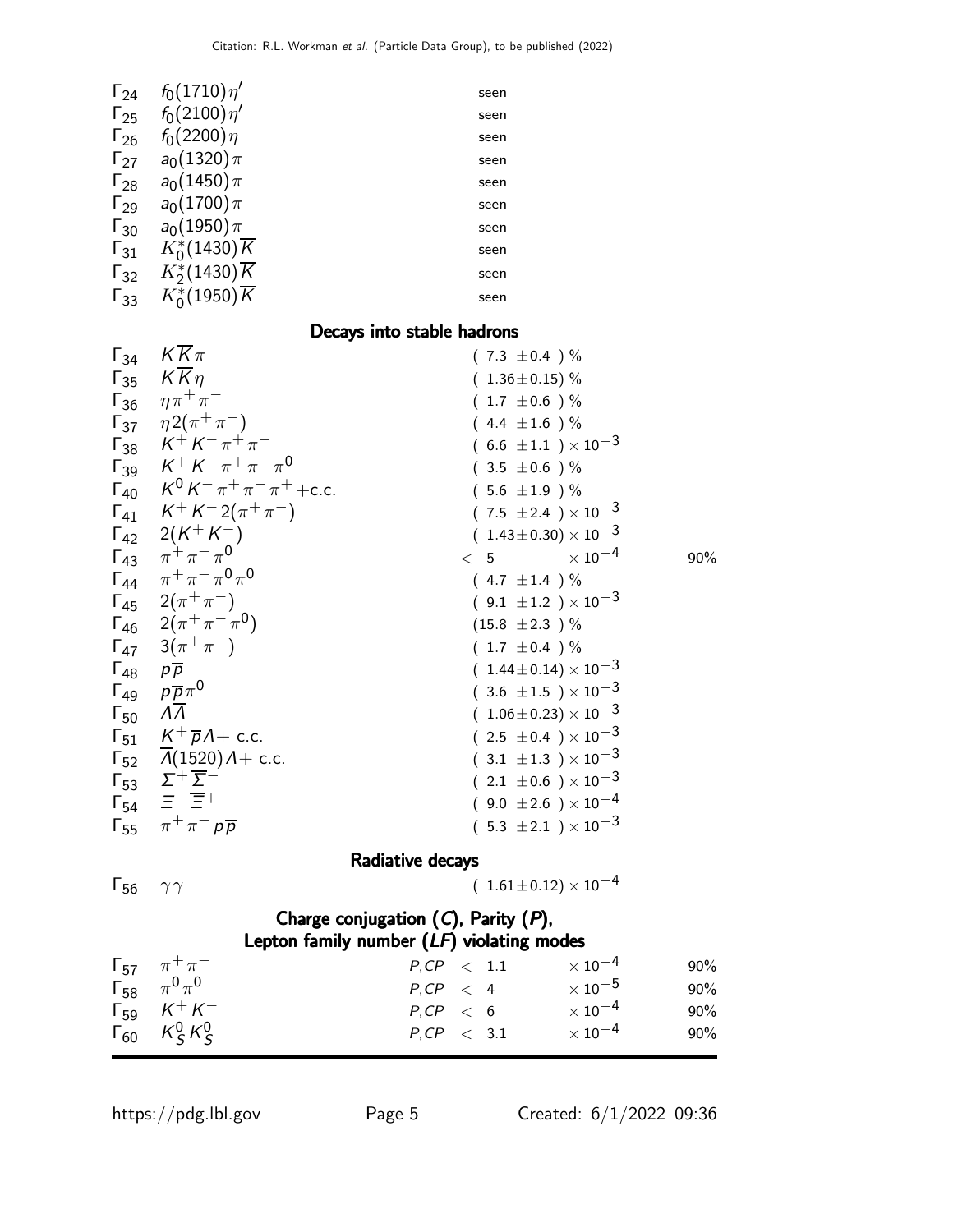### CONSTRAINED FIT INFORMATION

An overall fit to the total width, 8 combinations of partial widths obtained from integrated cross section, and 19 branching ratios uses 93 measurements and one constraint to determine 13 parameters. The overall fit has a  $\chi^2 = 117.8$  for 81 degrees of freedom.

The following off-diagonal array elements are the correlation coefficients  $\left<\delta p_i\delta p_j\right>$ / $(\delta p_i\cdot\delta p_j)$ , in percent, from the fit to parameters  $p_i$ , including the branching fractions,  $x_i \equiv \Gamma_i/\Gamma_{\rm total}$ . The fit constrains the  $x_i$  whose labels appear in this array to sum to one.

| $x_8$    | 16      |       |                  |          |          |          |                |          |          |          |
|----------|---------|-------|------------------|----------|----------|----------|----------------|----------|----------|----------|
| $x_{17}$ | 3       | 5     |                  |          |          |          |                |          |          |          |
| $x_{34}$ | 18      | 35    | 6                |          |          |          |                |          |          |          |
| $x_{35}$ | 9       | 17    | 3                | 47       |          |          |                |          |          |          |
| $x_{38}$ | 10      | 18    | 3                | 21       | 10       |          |                |          |          |          |
| $x_{42}$ | 7       | 13    | $\overline{2}$   | 21       | 10       | 8        |                |          |          |          |
| $x_{45}$ | 12      | 22    | 4                | 25       | 12       | 14       | 10             |          |          |          |
| $x_{48}$ | 11      | 20    | 4                | 27       | 13       | 12       | 10             | 15       |          |          |
| $x_{50}$ | 3       | 5     | 1                | 6        | 3        | 3        | $\overline{2}$ | 4        | 23       |          |
| $x_{56}$ | $-27$   | $-51$ | $-9$             | $-59$    | $-28$    | $-32$    | $-23$          | $-38$    | $-38$    | $-9$     |
| Г        | $-1$    | $-3$  | $\boldsymbol{0}$ | $-3$     | $^{-1}$  | $-2$     | $-1$           | $-2$     | 6        | 1        |
|          | $x_{5}$ | $x_8$ | $x_{17}$         | $x_{34}$ | $x_{35}$ | $x_{38}$ | $x_{42}$       | $x_{45}$ | $x_{48}$ | $x_{50}$ |

 $\begin{array}{|c|c|c|}\n\hline\n\end{array}$   $\begin{array}{|c|c|}\n-27\n\end{array}$ 

 $\ddot{\phantom{a}}$ 

|               | Mode                                            | Rate (MeV)            |
|---------------|-------------------------------------------------|-----------------------|
| $\Gamma_5$    | $K^*(892)\overline{K}^*(892)$                   | 0.22<br>±0.04         |
| $\Gamma_8$    | $\phi\phi$                                      | 0.056<br>$\pm 0.006$  |
| $\Gamma_{17}$ | $f_2(1270) f_2(1270)$                           | 0.31<br>$\pm 0.08$    |
| $\Gamma_{34}$ | $K$ $K$ $\pi$                                   | 2.32<br>$\pm 0.14$    |
| $\Gamma_{35}$ | $KK\eta$                                        | 0.43<br>$\pm 0.05$    |
|               | $\Gamma_{38}$ $K^+ K^- \pi^+ \pi^-$             | 0.210<br>$\pm 0.035$  |
|               | $\Gamma_{42}$ 2(K <sup>+</sup> K <sup>-</sup> ) | 0.046<br>$\pm 0.010$  |
|               | $\Gamma_{45}$ 2( $\pi^{+}\pi^{-}$ )             | 0.29<br>±0.04         |
| $\Gamma_{48}$ | $p\overline{p}$                                 | 0.046<br>$\pm 0.005$  |
| $\Gamma_{50}$ | $\Lambda\Lambda$                                | 0.034<br>$\pm 0.008$  |
| $\Gamma_{56}$ | $\gamma\gamma$                                  | $0.00515 \pm 0.00035$ |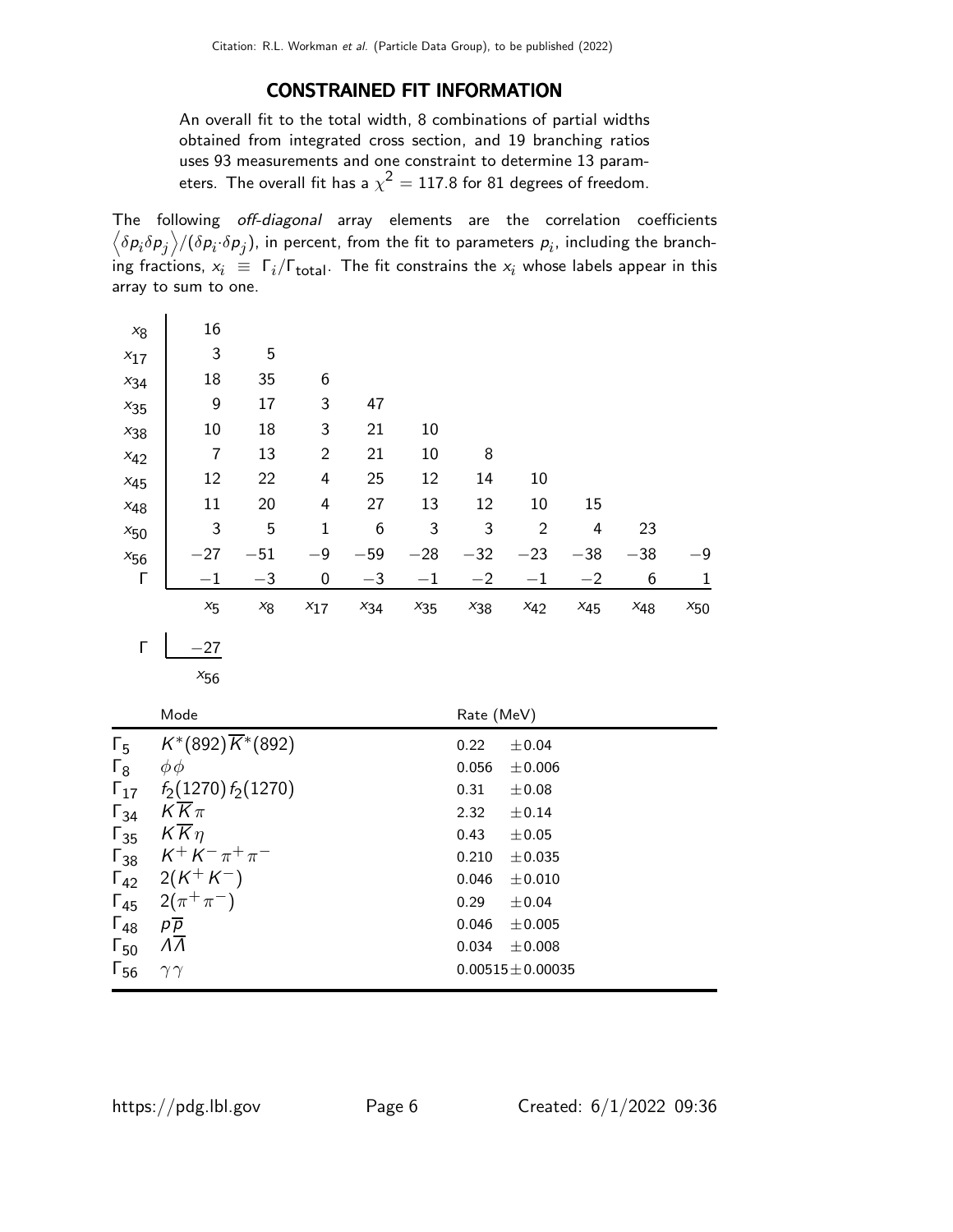## $\eta_c(1S)$  PARTIAL WIDTHS

| $\Gamma(\gamma\gamma)$ |                                           |                                                               |  |  |                                                                                                                                 |  |                                                                                                                                                              |        |         | Г56                                                                                                                                                          |
|------------------------|-------------------------------------------|---------------------------------------------------------------|--|--|---------------------------------------------------------------------------------------------------------------------------------|--|--------------------------------------------------------------------------------------------------------------------------------------------------------------|--------|---------|--------------------------------------------------------------------------------------------------------------------------------------------------------------|
| VALUE (keV)            |                                           |                                                               |  |  | EVTS                                                                                                                            |  | DOCUMENT ID                                                                                                                                                  |        | TECN    | <b>COMMENT</b>                                                                                                                                               |
|                        | 5.15± 0.35 OUR FIT                        |                                                               |  |  |                                                                                                                                 |  |                                                                                                                                                              |        |         |                                                                                                                                                              |
|                        |                                           |                                                               |  |  |                                                                                                                                 |  | • • • We do not use the following data for averages, fits, limits, etc. • • •                                                                                |        |         |                                                                                                                                                              |
| $5.8 \pm 1.1$          |                                           |                                                               |  |  | 486                                                                                                                             |  | $1$ ZHANG                                                                                                                                                    |        |         | 12A BELL $e^+e^- \rightarrow$                                                                                                                                |
|                        |                                           | $5.2 \pm 1.2$                                                 |  |  | $273 \pm 43$                                                                                                                    |  | 2,3 AUBERT                                                                                                                                                   |        |         | 12A BELL $e^+e^- \eta' \pi^+ \pi^-$<br>06E BABR $B^{\pm} \rightarrow K^{\pm} X_{c\overline{c}}$                                                              |
|                        |                                           |                                                               |  |  | 5.5 $\pm$ 1.2 $\pm$ 1.8157 $\pm$ 33                                                                                             |  | $4$ KUO                                                                                                                                                      |        | 05 BELL | $\gamma \gamma \rightarrow p \overline{p}$                                                                                                                   |
|                        |                                           | 7.4 $\pm$ 0.4 $\pm$ 2.3                                       |  |  |                                                                                                                                 |  | <sup>5</sup> ASNER                                                                                                                                           |        |         | 04 CLEO $\gamma \gamma \rightarrow \eta_c \rightarrow K_S^0 K^{\pm} \pi^{\mp}$                                                                               |
| $13.9 \pm 2.0 \pm 3.0$ |                                           |                                                               |  |  | 41                                                                                                                              |  | <sup>6</sup> ABDALLAH 03J DLPH $\gamma \gamma \rightarrow \eta_c$                                                                                            |        |         |                                                                                                                                                              |
|                        |                                           | $3.8 \begin{array}{r} + 1.1 + 1.9 \\ - 1.0 - 1.0 \end{array}$ |  |  | 190                                                                                                                             |  | <sup>7</sup> AMBROGIANI 03 E835                                                                                                                              |        |         | $\overline{p}p \rightarrow \eta_c \rightarrow \gamma \gamma$                                                                                                 |
|                        |                                           | 7.6 $\pm$ 0.8 $\pm$ 2.3                                       |  |  |                                                                                                                                 |  | 5,8 BRANDENB 00B CLE2                                                                                                                                        |        |         | $\gamma \gamma \rightarrow \eta_c \rightarrow K^{\pm} K_S^0 \pi^{\mp}$                                                                                       |
|                        |                                           | $6.9 \pm 1.7 \pm 2.1$                                         |  |  | 76                                                                                                                              |  | <sup>9</sup> ACCIARRI                                                                                                                                        |        | 99T L3  | $e^+e^- \rightarrow e^+e^-\eta_c$                                                                                                                            |
| 27                     |                                           | $\pm 16$ $\pm 10$                                             |  |  | 5                                                                                                                               |  | <sup>5</sup> SHIRAI                                                                                                                                          |        | 98 AMY  | 58 $e^+e^-$                                                                                                                                                  |
|                        |                                           | $6.7 \frac{+}{-} \frac{2.4}{1.7} \pm 2.3$                     |  |  |                                                                                                                                 |  | <sup>4</sup> ARMSTRONG 95F E760                                                                                                                              |        |         | $\overline{p}p \rightarrow \gamma \gamma$                                                                                                                    |
| $11.3 \pm 4.2$         |                                           |                                                               |  |  |                                                                                                                                 |  | 10 ALBRECHT                                                                                                                                                  |        |         | 94H ARG $e^+e^- \rightarrow e^+e^- \eta_c$                                                                                                                   |
|                        |                                           | $8.0 \pm 2.3 \pm 2.4$                                         |  |  | 17                                                                                                                              |  | 11 ADRIANI                                                                                                                                                   | 93N L3 |         | $e^+e^- \rightarrow e^+e^-\eta_c$                                                                                                                            |
|                        |                                           | $5.9 \frac{+}{-} \frac{2.1}{1.8} \pm 1.9$                     |  |  |                                                                                                                                 |  | <sup>7</sup> CHEN                                                                                                                                            |        |         | 90B CLEO $e^+e^- \rightarrow e^+e^- \eta_c$                                                                                                                  |
| 6.4 $\frac{+}{-}$ 5.0  |                                           |                                                               |  |  |                                                                                                                                 |  | $12$ AIHARA                                                                                                                                                  |        |         | 88D TPC $e^+e^- \rightarrow e^+e^- X$                                                                                                                        |
|                        |                                           | 4.3 $\frac{+}{-}$ 3.4 $\pm$ 2.4                               |  |  |                                                                                                                                 |  | <sup>4</sup> BAGLIN                                                                                                                                          |        |         | 87B SPEC $\overline{p}p \rightarrow \gamma \gamma$                                                                                                           |
| 28                     | ±15                                       |                                                               |  |  |                                                                                                                                 |  | $5,13$ BERGER                                                                                                                                                |        |         | 86 PLUT $\gamma \gamma \rightarrow K \overline{K} \pi$                                                                                                       |
|                        |                                           |                                                               |  |  |                                                                                                                                 |  | $1$ Assuming there is no interference with the non-resonant background.<br>PDG 06 and B $(\eta_c \to K \overline{K} \pi) = (8.5 \pm 1.8)\%$ from AUBERT 06E. |        |         | $^2$ Calculated by us using $\Gamma(\eta_{\bm{C}}\to~K\overline{K}\pi)\times\Gamma(\eta_{\bm{C}}\to~\gamma\gamma)$ / $\Gamma=$ 0.44 $\pm$ 0.05 keV from      |
|                        |                                           |                                                               |  |  | <sup>3</sup> Systematic errors not evaluated.                                                                                   |  |                                                                                                                                                              |        |         |                                                                                                                                                              |
|                        |                                           |                                                               |  |  |                                                                                                                                 |  | $^4$ Normalized to B $(\eta_{\,c}^{}\,\rightarrow\,\,p\overline{p})$ $=(1.3\pm0.4)\times10^{-3}$ .                                                           |        |         |                                                                                                                                                              |
|                        |                                           |                                                               |  |  | $^5$ Normalized to B $(\eta_{\mathsf{c}}^{\vphantom{\dagger}} \to \; \mathsf{K}^{\pm} \mathsf{K}^0_{\mathsf{S}} \, \pi^{\mp}).$ |  |                                                                                                                                                              |        |         |                                                                                                                                                              |
|                        |                                           |                                                               |  |  |                                                                                                                                 |  | <sup>6</sup> Average of $K^0_S K^{\pm} \pi^{\mp}$ , $\pi^+ \pi^- K^+ K^-$ , and 2(K <sup>+</sup> K <sup>-</sup> ) decay modes.                               |        |         |                                                                                                                                                              |
|                        |                                           |                                                               |  |  |                                                                                                                                 |  |                                                                                                                                                              |        |         | $^7$ Normalized to the sum of B $(\eta_c\to K^\pm\,K_{{\cal S}}^0\,\pi^\mp)$ , B $(\eta_c\to K^+\,K^-\,\pi^+\,\pi^-)$ , and B $(\eta_c\to K_{{\cal S}}^0\,)$ |
|                        |                                           | $2\pi^+ 2\pi^-$ ).                                            |  |  |                                                                                                                                 |  |                                                                                                                                                              |        |         |                                                                                                                                                              |
|                        |                                           |                                                               |  |  | <sup>8</sup> Superseded by ASNER 04.                                                                                            |  |                                                                                                                                                              |        |         |                                                                                                                                                              |
|                        |                                           |                                                               |  |  |                                                                                                                                 |  | $9$ Normalized to the sum of 9 branching ratios.                                                                                                             |        |         |                                                                                                                                                              |
|                        |                                           |                                                               |  |  |                                                                                                                                 |  |                                                                                                                                                              |        |         | 10 Normalized to the sum of $B(\eta_c \to K^{\pm} K^0_S \pi^{\mp})$ , $B(\eta_c \to \phi \phi)$ , $B(\eta_c \to \phi \phi)$                                  |
|                        |                                           |                                                               |  |  |                                                                                                                                 |  | $K^+ K^- \pi^+ \pi^-$ ), and B( $\eta_c \to 2\pi^+ 2\pi^-$ ).                                                                                                |        |         |                                                                                                                                                              |
|                        |                                           |                                                               |  |  | <sup>11</sup> Superseded by ACCIARRI 99T.                                                                                       |  |                                                                                                                                                              |        |         |                                                                                                                                                              |
|                        |                                           |                                                               |  |  |                                                                                                                                 |  |                                                                                                                                                              |        |         | <sup>12</sup> Normalized to the sum of B( $\eta_c \to K^{\pm} K^0_S \pi^{\mp}$ ), B( $\eta_c \to 2K^+ 2K^-$ ), B( $\eta_c \to 0$                             |
|                        |                                           |                                                               |  |  |                                                                                                                                 |  | $K^+ K^- \pi^+ \pi^-$ ), and B( $\eta_c \to 2\pi^+ 2\pi^-$ ).                                                                                                |        |         |                                                                                                                                                              |
|                        | <sup>13</sup> Re-evaluated by AIHARA 88D. |                                                               |  |  |                                                                                                                                 |  |                                                                                                                                                              |        |         |                                                                                                                                                              |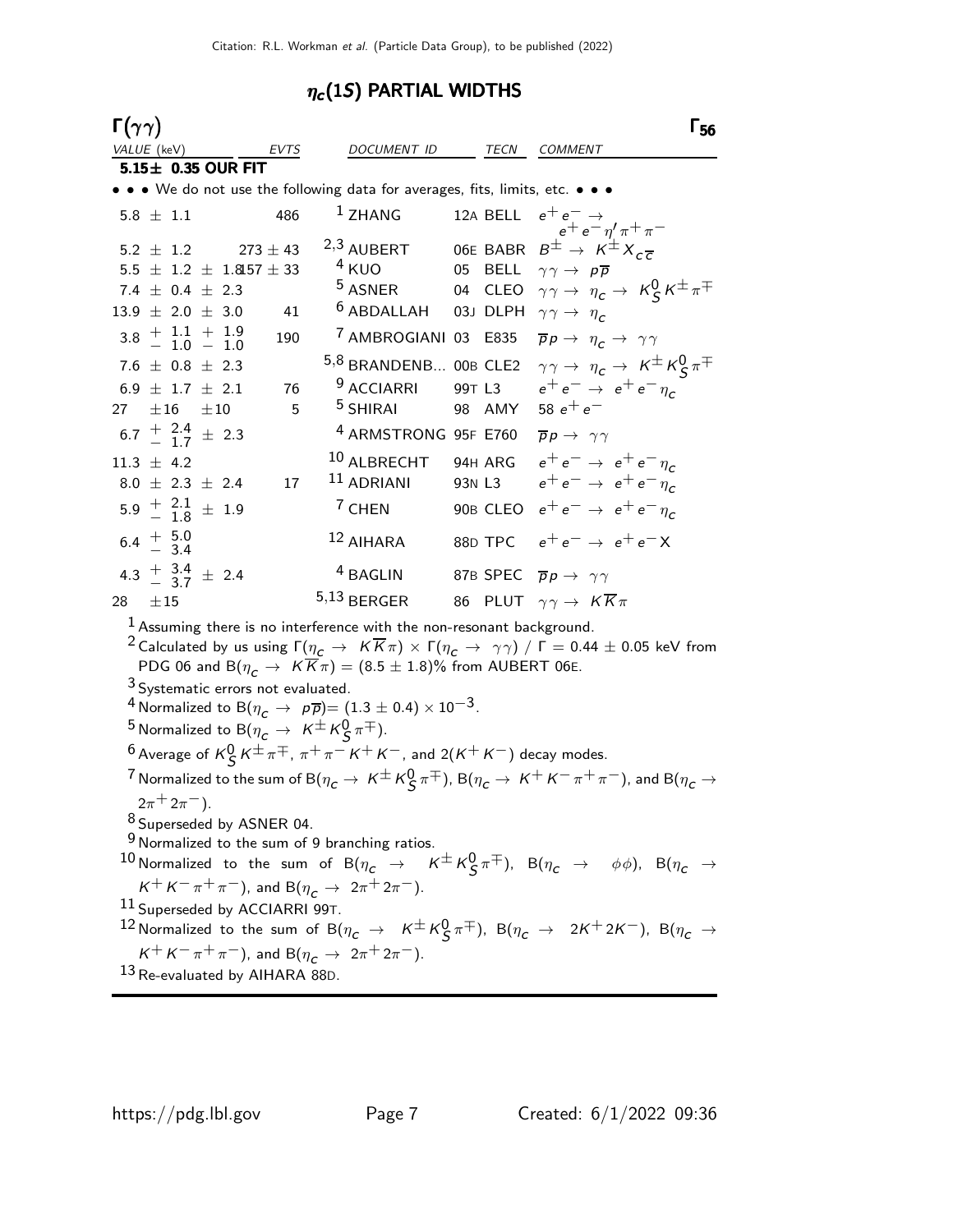## $\eta_c(1S)$  Γ(i)Γ( $\gamma\gamma)$ /Γ(total)

|                                                                                               | $\Gamma(\eta'(958)\pi\pi) \times \Gamma(\gamma\gamma)/\Gamma_{\rm total}$                    |                          |                          | $\Gamma_1\Gamma_{56}/\Gamma$                                                                                    |
|-----------------------------------------------------------------------------------------------|----------------------------------------------------------------------------------------------|--------------------------|--------------------------|-----------------------------------------------------------------------------------------------------------------|
| VALUE (eV)                                                                                    | EVTS                                                                                         | DOCUMENT ID TECN COMMENT |                          |                                                                                                                 |
| $98.1 \pm 3.9 \pm 11.7$                                                                       | 2673<br>XU                                                                                   | 18                       |                          | BELL $e^+e^- \rightarrow e^+e^-\eta^{\prime}\pi^+\pi^-$                                                         |
|                                                                                               | • • We do not use the following data for averages, fits, limits, etc. • • •                  |                          |                          |                                                                                                                 |
| $75.8^{+6.3}_{-6.2} \pm 8.4$ 486                                                              |                                                                                              | $^1$ ZHANG               |                          | 12A BELL $e^+e^- \rightarrow e^+e^- \eta^{\prime} \pi^+\pi^-$                                                   |
| $1$ Superseded by XU 18.                                                                      |                                                                                              |                          |                          |                                                                                                                 |
| $\Gamma(\rho\rho) \times \Gamma(\gamma\gamma)/\Gamma_{\rm total}$<br>$VALUE$ (eV) $CL\%$ EVTS |                                                                                              | DOCUMENT ID TECN COMMENT |                          | $\Gamma_3\Gamma_{56}/\Gamma$                                                                                    |
|                                                                                               | • • • We do not use the following data for averages, fits, limits, etc. • • •                |                          |                          |                                                                                                                 |
| $<$ 39                                                                                        | 90<br>< 1556                                                                                 | <b>UEHARA</b>            |                          | 08 BELL $\gamma \gamma \rightarrow 2(\pi^+ \pi^-)$                                                              |
| <i>VALUE</i> (eV)                                                                             | $\Gamma(K^*(892)\overline{K}^*(892)) \times \Gamma(\gamma\gamma)/\Gamma_{\rm total}$<br>EVTS |                          | DOCUMENT ID TECN COMMENT | $\Gamma_5\Gamma_{56}/\Gamma$                                                                                    |
| 36 $\pm$ 6 OUR FIT                                                                            |                                                                                              |                          |                          |                                                                                                                 |
| $32.4 \pm 4.2 \pm 5.8$                                                                        | $882\,\pm\,115$                                                                              | UEHARA                   |                          | 08 BELL $\gamma \gamma \rightarrow \pi^+ \pi^- K^+ K^-$                                                         |
| $\Gamma(\phi\phi) \times \Gamma(\gamma\gamma)/\Gamma_{\text{total}}$                          |                                                                                              |                          |                          | $\Gamma_8 \Gamma_{56}/\Gamma$                                                                                   |
| VALUE (eV)                                                                                    | <u>EVTS</u>                                                                                  |                          | DOCUMENT ID TECN COMMENT |                                                                                                                 |
| 9.0 $\pm$ 0.8 OUR FIT<br>$7.75 \pm 0.66 \pm 0.62$                                             | $386 \pm 31$                                                                                 | $1$ LIU                  |                          | 12B BELL $\gamma \gamma \rightarrow 2(K^+ K^-)$                                                                 |
|                                                                                               | • • • We do not use the following data for averages, fits, limits, etc. • • •                |                          |                          |                                                                                                                 |
| 6.8 $\pm 1.2$ $\pm 1.3$                                                                       | $132 \pm 23$                                                                                 |                          |                          | UEHARA 08 BELL $\gamma\gamma\to\ 2(K^+K^-)$                                                                     |
|                                                                                               | <sup>1</sup> Supersedes UEHARA 08. Using $B(\phi \rightarrow K^+ K^-) = (48.9 \pm 0.5)\%$ .  |                          |                          |                                                                                                                 |
| $\Gamma(\omega\omega) \times \Gamma(\gamma\gamma)/\Gamma_{\text{total}}$                      |                                                                                              |                          |                          | $\Gamma_{15}\Gamma_{56}/\Gamma$                                                                                 |
| $8.67 \pm 2.86 \pm 0.96$ $85 \pm 29$                                                          | VALUE (eV) <b>EVTS</b> DOCUMENT ID TECN COMMENT                                              |                          |                          | <sup>1</sup> LIU 12B BELL $\gamma \gamma \rightarrow 2(\pi^+ \pi^- \pi^0)$                                      |
|                                                                                               | <sup>1</sup> Using B( $\omega \to \pi^+ \pi^- \pi^0$ ) = (89.2 ± 0.7)%.                      |                          |                          |                                                                                                                 |
| $\Gamma(\omega \phi) \times \Gamma(\gamma \gamma) / \Gamma_{\text{total}}$                    |                                                                                              |                          |                          | $\Gamma_{16}\Gamma_{56}/\Gamma$                                                                                 |
| VALUE (eV)                                                                                    | $CL\%$                                                                                       | DOCUMENT ID              | TECN COMMENT             |                                                                                                                 |
|                                                                                               | • • • We do not use the following data for averages, fits, limits, etc. • • •                |                          |                          |                                                                                                                 |
| < 0.49                                                                                        | $1$ LIU<br>90                                                                                |                          |                          | 12B BELL $\gamma \gamma \rightarrow K^+ K^- \pi^+ \pi^- \pi^0$                                                  |
|                                                                                               |                                                                                              |                          |                          | $1$ Using B( $\phi \to K^+K^-$ ) = (48.9 $\pm$ 0.5)% and B( $\omega \to \pi^+\pi^-\pi^0$ ) = (89.2 $\pm$ 0.7)%. |
| VALUE (eV)                                                                                    | $\Gamma(f_2(1270) f_2(1270)) \times \Gamma(\gamma \gamma) / \Gamma_{\text{total}}$<br>EVTS   |                          | DOCUMENT ID TECN COMMENT | $\Gamma_{17}\Gamma_{56}/\Gamma$                                                                                 |
| 50±13 OUR FIT                                                                                 |                                                                                              |                          |                          |                                                                                                                 |
| $69 + 17 + 12$                                                                                | $3182 \pm 766$                                                                               | UEHARA                   |                          | 08 BELL $\gamma \gamma \rightarrow 2(\pi^+ \pi^-)$                                                              |
|                                                                                               | $\Gamma(f_2(1270) f_2'(1525)) \times \Gamma(\gamma\gamma)/\Gamma_{\text{total}}$             |                          |                          | $\Gamma_{18}\Gamma_{56}/\Gamma$                                                                                 |
| VALUE (eV)<br>49±9±13                                                                         | EVTS<br>$1128 \pm 206$                                                                       | UEHARA                   |                          | <u>DOCUMENT ID</u> TECN COMMENT<br>UEHARA 08 BELL $\gamma \gamma \rightarrow \pi^+ \pi^- K^+ K^-$               |
|                                                                                               |                                                                                              |                          |                          |                                                                                                                 |
| https://pdg.lbl.gov                                                                           |                                                                                              | Page 8                   |                          | Created: $6/1/2022$ 09:36                                                                                       |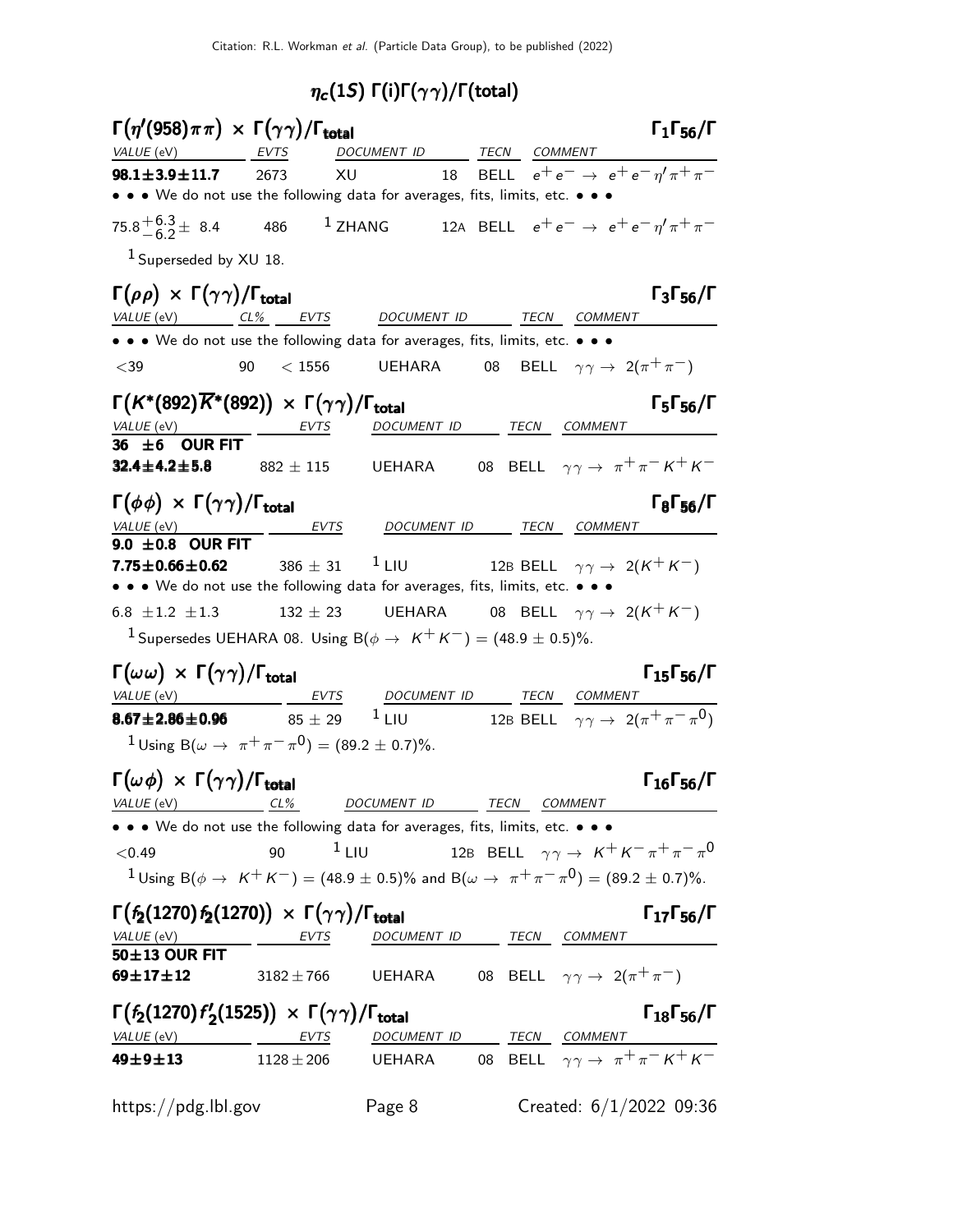Citation: R.L. Workman et al. (Particle Data Group), to be published (2022)

 $\Gamma(K\overline{K}\pi) \times \Gamma(\gamma\gamma)/\Gamma_{\text{total}}$  Γ<sub>34</sub>Γ<sub>56</sub>/Γ  $\Gamma_{34}\Gamma_{56}/\Gamma$ VALUE (keV)  $CL\%$  EVTS DOCUMENT ID TECN COMMENT  $0.374 \pm 0.021$  OUR FIT  $0.407 \pm 0.027$  OUR AVERAGE Error includes scale factor of 1.2.  $0.374\pm0.009\pm0.031$  14k  $^1$  LEES 10 BABR 10.6  $e^+$   $e^ \rightarrow$  $e^+e^-$  K<sub>S</sub> $K^{\pm}\pi^{\mp}$  $0.407 \pm 0.022 \pm 0.028$  2,3 ASNER 04 CLEO  $\gamma \gamma \rightarrow \eta_c \rightarrow$  $\kappa_S^0 \kappa^{\pm} \pi^{\mp}$  $0.60 \pm 0.12 \pm 0.09$  41  $3,4$  ABDALLAH 03J DLPH  $\gamma \gamma \rightarrow K_S^0 K^{\pm} \pi^{\mp}$ 1.47  $\pm$  0.87  $\pm$  0.27 <sup>3</sup> SHIRAI 98 AMY  $\gamma \gamma \rightarrow \eta_{\zeta} \rightarrow$  $\kappa^{\pm} \kappa_{\mathcal{S}_{i}}^{0} \pi^{\mp}$ 0.84  $\pm$  0.21 <sup>3</sup> ALBRECHT 94H ARG  $\gamma \gamma \rightarrow K^{\pm} K^0_S \pi^{\mp}$  $0.60$   $\begin{array}{c} +0.23 \\ -0.20 \end{array}$ <sup>3</sup> CHEN 90B CLEO  $\gamma \gamma \rightarrow \eta_c K^{\pm} K_S^0 \pi^{\mp}$ 1.06  $\pm$  0.41  $\pm$  0.27 11 <sup>3</sup> BRAUNSCH... 89 TASS  $\gamma \gamma \rightarrow K \overline{K} \pi$ 1.5  $^{+0.60}_{-0.45}$   $\pm$ 0.3  $7 \frac{3}{5}$  BERGER 86 PLUT  $\gamma \gamma \rightarrow K \overline{K} \pi$ • • • We do not use the following data for averages, fits, limits, etc. • • •  $0.386\pm0.008\pm0.021$  12k  $^{\textstyle 5}$  DEL-AMO-SA..11M BABR  $\hskip 1mm \gamma \gamma \rightarrow \hskip 1mm \mathcal{K}^{\textstyle 0}_{\textstyle \mathsf{S}} \, \mathcal{K}^{\textstyle \pm} \, \pi^{\mp}$  $0.360 \pm 0.000 \pm 0.021$  12K DEL-AMO-SAMING BABK  $\gamma \gamma \rightarrow N \frac{1}{S}N$ <br> $3.6$  BRANDENB... 00B CLE2  $\gamma \gamma \rightarrow \eta \frac{1}{S} \rightarrow$  $\kappa^{\pm} \kappa_{\mathsf{S}}^{0} \pi^{\mp}$  $<$ 0.63 95 95 3 BEHREND 89 CELL  $γγ → K_{S}^{0}K^{\pm}π^{\mp}$ <4.4 95 ALTHOFF 85B TASS γ γ → K K π

 $<sup>1</sup>$  From the corrected and unfolded mass spectrum.</sup>

<sup>2</sup> Calculated by us from the value reported in ASNER 04 that assumes B $(\eta_c \rightarrow K \overline{K} \pi)$  $= 5.5 \pm 1.7 \%$ 

 $^3$ We have multiplied  $\kappa^\pm\,\kappa_S^0\,\pi^\mp$  measurement by 3 to obtain  $\kappa\,\overline{\kappa}\,\pi.$ 

<sup>4</sup> Calculated by us from the value reported in ABDALLAH 03J, which uses B( $\eta_c \rightarrow$  $\mathcal{K}^0_S \, \mathcal{K}^{\pm} \, \pi^{\mp}) = (1.5 \pm 0.4)\%.$ 

 $5$  Not independent from the measurements reported by LEES 10.

<sup>6</sup> Superseded by ASNER 04.

| $\Gamma(K^+K^-\pi^+\pi^-) \times \Gamma(\gamma\gamma)/\Gamma_{\text{total}}$      |             |                    |      | $\Gamma_{38}\Gamma_{56}/\Gamma$                                                                           |
|-----------------------------------------------------------------------------------|-------------|--------------------|------|-----------------------------------------------------------------------------------------------------------|
| VALUE (eV)                                                                        | EVTS        | <b>DOCUMENT ID</b> | TECN | <b>COMMENT</b>                                                                                            |
| $34 \pm 5$ OUR FIT                                                                |             |                    |      |                                                                                                           |
| 27 $\pm$ 6 OUR AVERAGE                                                            |             |                    |      |                                                                                                           |
| $25.7\pm$ 3.2 $\pm$ 4.9 2019 $\pm$ 248                                            |             | UEHARA             |      | 08 BELL $\gamma \gamma \rightarrow \pi^+ \pi^- K^+ K^-$                                                   |
| 280 $\pm 100$ $\pm 60$                                                            | 42          | $1$ ABDALLAH       |      | 03J DLPH $\gamma \gamma \rightarrow \pi^+ \pi^- K^+ K^-$                                                  |
| $170 \pm 80 \pm 20$ $13.9 \pm 6.6$                                                |             | ALBRECHT           |      | 94H ARG $\gamma \gamma \rightarrow \pi^+ \pi^- K^+ K^-$                                                   |
| $\pi^+ \pi^- K^+ K^-$ = (2.0 $\pm$ 0.7)%.                                         |             |                    |      | <sup>1</sup> Calculated by us from the value reported in ABDALLAH 03J, which uses B( $\eta_c \rightarrow$ |
| $\Gamma(K^+K^-\pi^+\pi^-\pi^0) \times \Gamma(\gamma\gamma)/\Gamma_{\text{total}}$ |             |                    |      | $\Gamma$ <sub>39</sub> $\Gamma$ <sub>56</sub> /Г                                                          |
| VALUE (keV)                                                                       | <b>EVTS</b> | <b>DOCUMENT ID</b> | TECN | <b>COMMENT</b>                                                                                            |
| • • • We do not use the following data for averages, fits, limits, etc. • • •     |             |                    |      |                                                                                                           |
| $0.190 \pm 0.006 \pm 0.028$ 11k                                                   |             |                    |      | <sup>1</sup> DEL-AMO-SA11M BABR $\gamma \gamma \rightarrow K^+ K^- \pi^+ \pi^- \pi^0$                     |
|                                                                                   |             |                    |      | $M_{\odot}$ Met independent from other measurements are set of in DEL AMO CANCUEZ 11M                     |

1 Not independent from other measurements reported in DEL-AMO-SANCHEZ 11M.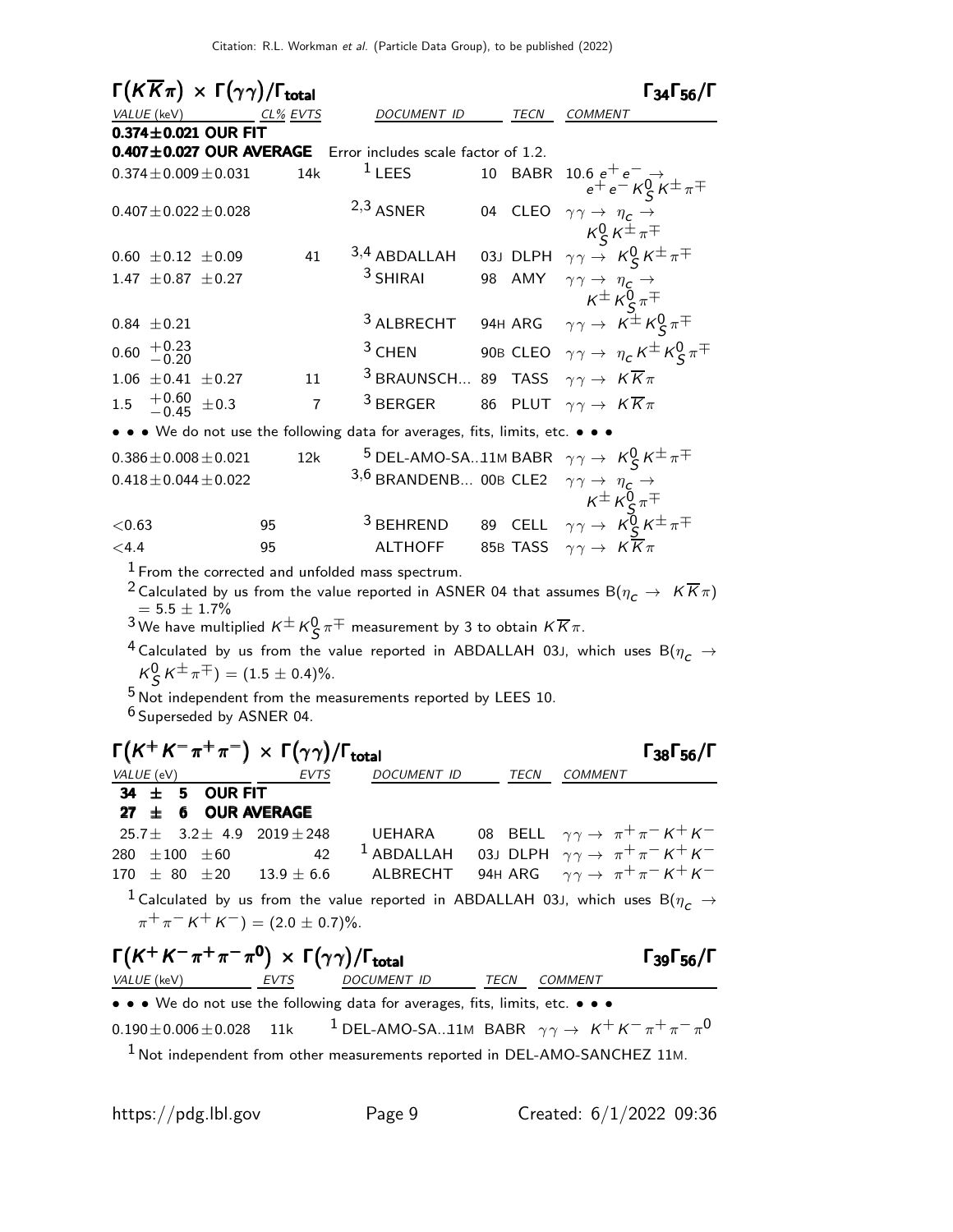|                                                                           | $\Gamma(2(K^+K^-)) \times \Gamma(\gamma\gamma)/\Gamma_{\rm total}$                     |                                                                          |                                                    | $\Gamma_{42}\Gamma_{56}/\Gamma$                                                                                               |
|---------------------------------------------------------------------------|----------------------------------------------------------------------------------------|--------------------------------------------------------------------------|----------------------------------------------------|-------------------------------------------------------------------------------------------------------------------------------|
| VALUE (eV)                                                                | EVTS                                                                                   | DOCUMENT ID                                                              | TECN                                               | <b>COMMENT</b>                                                                                                                |
| $7.3 \pm 1.5$ OUR FIT                                                     |                                                                                        |                                                                          |                                                    |                                                                                                                               |
| 5.8± 1.9 OUR AVERAGE                                                      |                                                                                        |                                                                          |                                                    |                                                                                                                               |
| $5.6 \pm 1.1 \pm 1.6$                                                     | $216 \pm 42$                                                                           |                                                                          |                                                    | UEHARA 08 BELL $\gamma \gamma \rightarrow 2(K^{+}K^{-})$                                                                      |
| 350 $\pm 90$ $\pm 60$                                                     | 46                                                                                     |                                                                          |                                                    | 1 ABDALLAH 03J DLPH $\gamma \gamma \rightarrow 2(K^{+} K^{-})$                                                                |
| 231 $\pm 90$ $\pm 23$                                                     | $9.1 \pm 3.3$                                                                          |                                                                          |                                                    | <sup>2</sup> ALBRECHT 94H ARG $\gamma \gamma \rightarrow 2(K^+ K^-)$                                                          |
|                                                                           |                                                                                        |                                                                          |                                                    | $^1$ Calculated by us from the value reported in ABDALLAH 03J, which uses B $(\eta_{\scriptstyle \text{C}} \rightarrow \rho)$ |
|                                                                           | $2(K^+ K^-) = (2.1 \pm 1.2)\%$ .                                                       |                                                                          |                                                    |                                                                                                                               |
|                                                                           | <sup>2</sup> Includes all topological modes except $\eta_c \rightarrow \phi \phi$ .    |                                                                          |                                                    |                                                                                                                               |
|                                                                           |                                                                                        |                                                                          |                                                    |                                                                                                                               |
| $\Gamma(2(\pi^+\pi^-)) \times \Gamma(\gamma\gamma)/\Gamma_{\rm total}$    |                                                                                        |                                                                          |                                                    | $\Gamma_{45}\Gamma_{56}/\Gamma$                                                                                               |
| VALUE (eV)                                                                | <b>EVTS</b>                                                                            | DOCUMENT ID                                                              | <b>TECN</b>                                        | <b>COMMENT</b>                                                                                                                |
| <b>OUR FIT</b><br>47 $\pm$ 6                                              |                                                                                        |                                                                          |                                                    |                                                                                                                               |
| 42 $\pm$ 6 OUR AVERAGE                                                    |                                                                                        |                                                                          |                                                    |                                                                                                                               |
| 40.7 $\pm$ 3.7 $\pm$ 5.3                                                  | $5381 \pm 492$                                                                         | UEHARA                                                                   |                                                    | 08 BELL $\gamma \gamma \rightarrow 2(\pi^+ \pi^-)$                                                                            |
| $180 \pm 70 \pm 20$ 21.4 $\pm$ 8.6                                        |                                                                                        | ALBRECHT                                                                 |                                                    | 94H ARG $\gamma \gamma \rightarrow 2(\pi^+ \pi^-)$                                                                            |
| $\Gamma(p\overline{p}) \times \Gamma(\gamma\gamma)/\Gamma_{\text{total}}$ |                                                                                        |                                                                          |                                                    | $\Gamma_{48}\Gamma_{56}/\Gamma$                                                                                               |
| VALUE (eV)                                                                | EVTS                                                                                   | DOCUMENT ID TECN COMMENT                                                 |                                                    |                                                                                                                               |
| 7.4 $\pm$ 0.7 OUR FIT                                                     |                                                                                        |                                                                          |                                                    |                                                                                                                               |
| $7.20 \pm 1.53 \pm 0.67$                                                  | $157 + 33$                                                                             | $1$ KUO                                                                  | 05 BELL $\gamma \gamma \rightarrow p \overline{p}$ |                                                                                                                               |
|                                                                           | • • • We do not use the following data for averages, fits, limits, etc. • • •          |                                                                          |                                                    |                                                                                                                               |
|                                                                           |                                                                                        |                                                                          |                                                    |                                                                                                                               |
| 4.6 $\pm \begin{matrix} 1.3 \\ -1.1 \end{matrix}$ ± 0.4                   | 190                                                                                    | <sup>1</sup> AMBROGIANI 03 E835 $\overline{p}p \rightarrow \gamma\gamma$ |                                                    |                                                                                                                               |
| $8.1 \tfrac{+2.9}{-2.0}$                                                  |                                                                                        | <sup>1</sup> ARMSTRONG 95F E760 $\overline{p}p \rightarrow \gamma\gamma$ |                                                    |                                                                                                                               |
|                                                                           | $^1$ Not independent from the $\Gamma_{\gamma\gamma}$ reported by the same experiment. |                                                                          |                                                    |                                                                                                                               |

| $\Gamma(K_S^0 K_S^0) \times \Gamma(\gamma \gamma) / \Gamma_{\text{total}}$                                                                                                                                                     |     |             |      | $\Gamma_{60}\Gamma_{56}/\Gamma$                                     |  |
|--------------------------------------------------------------------------------------------------------------------------------------------------------------------------------------------------------------------------------|-----|-------------|------|---------------------------------------------------------------------|--|
| <i>VALUE</i> (eV)                                                                                                                                                                                                              | CL% | DOCUMENT ID | TECN | COMMENT                                                             |  |
| $\leq 1.6$                                                                                                                                                                                                                     | 90  |             |      | <sup>1</sup> UEHARA 13 BELL $\gamma \gamma \rightarrow K_S^0 K_S^0$ |  |
| • • • We do not use the following data for averages, fits, limits, etc. • • •                                                                                                                                                  |     |             |      |                                                                     |  |
| ${<}0.29$                                                                                                                                                                                                                      | 90  |             |      | <sup>2</sup> UEHARA 13 BELL $\gamma\gamma \rightarrow K_S^0 K_S^0$  |  |
| $1 - i$ . The set of the set of the set of the set of the set of the set of the set of the set of the set of the set of the set of the set of the set of the set of the set of the set of the set of the set of the set of the |     |             |      |                                                                     |  |

 $1$  Taking into account interference with the non-resonant continuum.

 $2$  Neglecting interference with the non-resonant continuum.

### $\eta_c(1S)$  BRANCHING RATIOS

## - HADRONIC DECAYS -

| $\Gamma(\eta'(958)\pi\pi)/\Gamma_{\rm total}$ |             |                                                                                                                     |      |                |  |
|-----------------------------------------------|-------------|---------------------------------------------------------------------------------------------------------------------|------|----------------|--|
| <i>VALUE</i>                                  | <i>EVTS</i> | DOCUMENT ID                                                                                                         | TECN | <i>COMMENT</i> |  |
| $0.041 \pm 0.017$                             | 14          | <sup>1</sup> BALTRUSAIT86 MRK3 $J/\psi \rightarrow \eta_c \gamma$                                                   |      |                |  |
|                                               |             | <sup>1</sup> The quoted branching ratios use B( $J/\psi(1S) \rightarrow \gamma \eta_c(1S)$ ) = 0.0127 $\pm$ 0.0036. |      |                |  |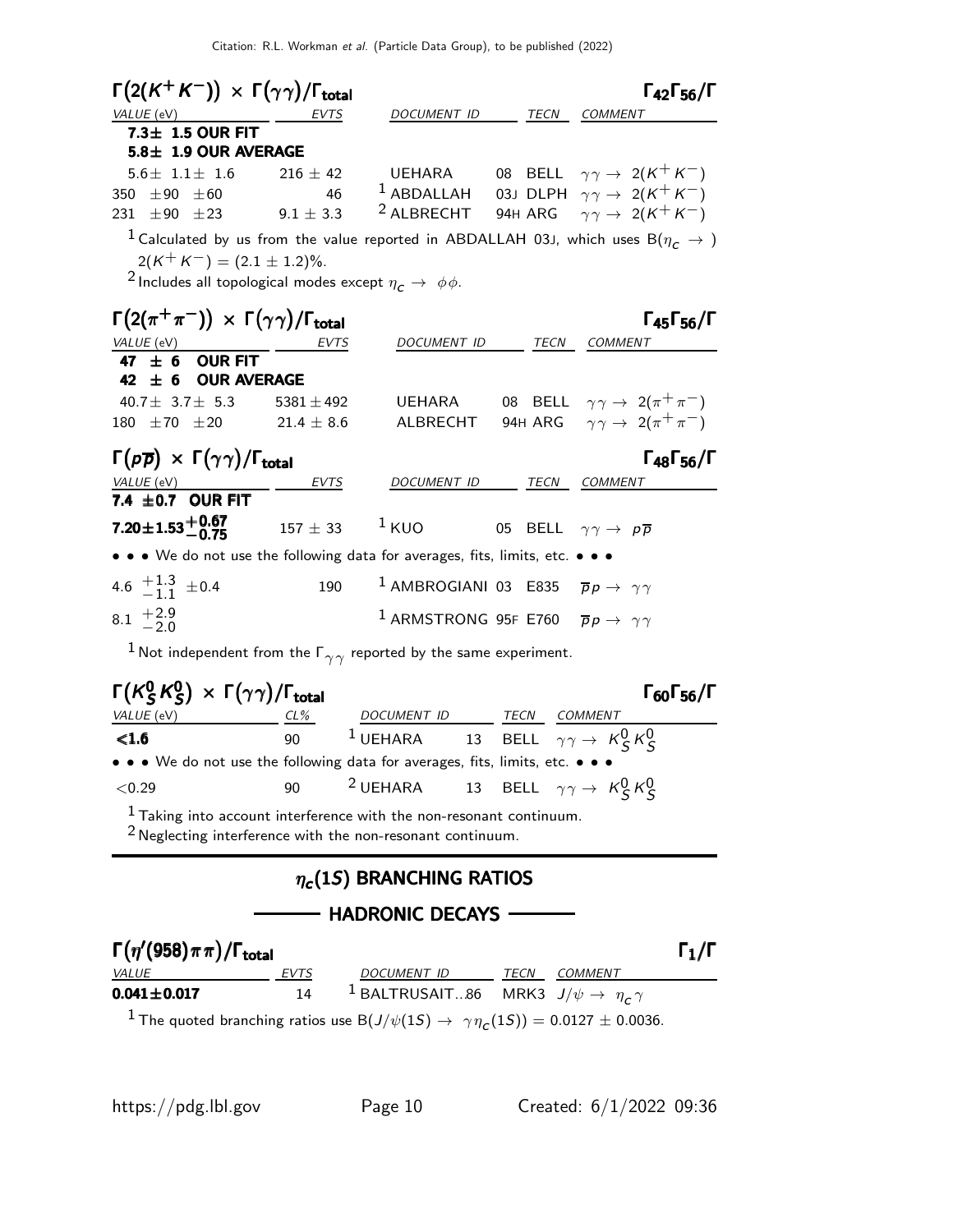| $\Gamma(\rho\rho)/\Gamma_{\rm total}$                                         |     |                                                                   |             |                                                                                              | $\Gamma_3/\Gamma$ |
|-------------------------------------------------------------------------------|-----|-------------------------------------------------------------------|-------------|----------------------------------------------------------------------------------------------|-------------------|
| VALUE (units $10^{-3}$ ) CL% EVTS                                             |     | DOCUMENT ID                                                       | <b>TECN</b> | <b>COMMENT</b>                                                                               |                   |
| $18 \pm 5$ OUR AVERAGE                                                        |     |                                                                   |             |                                                                                              |                   |
| $12.6 \pm 3.8 \pm 5.1$                                                        | 72  | $1$ ABLIKIM                                                       |             | 05L BES2 $J/\psi \to \pi^+\pi^-\pi^+\pi^-\gamma$<br>91 DM2 $J/\psi \to \gamma \rho^0 \rho^0$ |                   |
| $26.0 \pm 2.4 \pm 8.8$                                                        | 113 | $1$ BISELLO                                                       |             |                                                                                              |                   |
| $23.6 \pm 10.6 \pm 8.2$                                                       | 32  | $1$ BISELLO                                                       |             | 91 DM2 $J/\psi \rightarrow \gamma \rho^+ \rho^-$                                             |                   |
| • • • We do not use the following data for averages, fits, limits, etc. • • • |     |                                                                   |             |                                                                                              |                   |
| $<$ 14                                                                        | 90  | <sup>1</sup> BALTRUSAIT86 MRK3 $J/\psi \rightarrow \eta_c \gamma$ |             |                                                                                              |                   |

 $^1$  The quoted branching ratios use B $(J/\psi(1S) \to~\gamma \eta_{\textit{C}}(1S)) = 0.0127 \pm 0.0036$ . Where relevant, the error in this branching ratio is treated as a common systematic in computing averages.

# $\Gamma(K^*(892)^0 K^-\pi^+ + \text{c.c.})/\Gamma_{\text{total}}$  Γ<sub>4</sub>/Γ

|                      |                                                                        |                     | - 71 |
|----------------------|------------------------------------------------------------------------|---------------------|------|
| <i>VALUE</i>         |                                                                        | <i>TECN COMMENT</i> |      |
| $0.02 \!\pm\! 0.007$ | 63 <sup>1,2</sup> BALTRUSAIT86 MRK3 $J/\psi \rightarrow \eta_c \gamma$ |                     |      |

<sup>1</sup> BALTRUSAITIS 86 has an error according to Partridge.

<sup>2</sup> The quoted branching ratios use B $(J/\psi(1S) \rightarrow \gamma \eta_{C}(1S)) = 0.0127 \pm 0.0036.$ 

# $\Gamma(K^*(892)\overline{K}^*(892))/\Gamma_{\text{total}}$ Γ (και προσπαθεί το προσπαθεί της προσπαθεί της προσπαθείας προσπαθεί το προσπαθεί το πρ

| VALUE (units $10^{-4}$ ) EVTS |    | <b>DOCUMENT ID</b>                                                | <b>TECN</b> | <b>COMMENT</b>                                           |
|-------------------------------|----|-------------------------------------------------------------------|-------------|----------------------------------------------------------|
| $69 \pm 13$ OUR FIT           |    |                                                                   |             |                                                          |
| $91 \pm 26$ OUR AVERAGE       |    |                                                                   |             |                                                          |
| $108 + 25 + 44$               | 60 | $1$ ABLIKIM                                                       |             | 05L BES2 $J/\psi \rightarrow K^+ K^- \pi^+ \pi^- \gamma$ |
| $82 + 28 + 27$                | 14 | $^1$ BISELLO                                                      |             | 91 DM2 $e^+e^- \rightarrow \gamma K^+ K^- \pi^+ \pi^-$   |
| $90 \pm 50$                   | 9  | <sup>1</sup> BALTRUSAIT86 MRK3 $J/\psi \rightarrow \eta_c \gamma$ |             |                                                          |
|                               |    |                                                                   |             |                                                          |

 $^1$  The quoted branching ratios use B $(J/\psi(1S) \to~\gamma \eta_{\textit{C}}(1S)) = 0.0127 \pm 0.0036$ . Where relevant, the error in this branching ratio is treated as a common systematic in computing averages.

# $\Gamma(K^*(892)^0\overline{K}^*(892)^0\pi^+\pi^-)/\Gamma_{\text{total}}$  Γ<sub>6</sub>/Γ

total and  $\overline{6}/\overline{1}$ 

VALUE (units 10<sup>-4</sup>) EVTS DOCUMENT ID TECN COMMENT  ${\bf 113\pm 47\pm 24}$  45  $^1$  ABLIKIM 06A BES2  $J/\psi\rightarrow\ K^{*0}\overline{K}^{*0}\pi^+\pi^-\gamma$  $^1$  ABLIKIM 06A reports  $[\Gamma(\eta_c(1S) \rightarrow K^*(892)^{\textsf{0}} \overline{K}^*(892)^{\textsf{0}} \pi^+\pi^-)/\Gamma_{\textsf{total}}] \times$  $[B(J/\psi(1S) \to \gamma \eta_c(1S))] = (1.91 \pm 0.64 \pm 0.48) \times 10^{-4}$  which we divide by our best value  ${\rm B}(J/\psi(1S) \to~\gamma \eta_{\tt C}(1S)) = (1.7 \pm 0.4) \times 10^{-2}$ . Our first error is their experiment's error and our second error is the systematic error from using our best value.

### $\Gamma(\phi K^+ K^-)/\Gamma_{\text{total}}$ /Γ<sub>total</sub> Γ<sub>7</sub>/Γ

VALUE (units  $10^{-3}$ ) EVTS DOCUMENT ID TECN COMMENT  $2.9 \substack{+0.9 \ 0.9}$  $2.9^{+0.9}_{-0.8}$ ±1.1  $2.9^{+0.9}_{-0.8}$ ±1.1  $14.1^{+4.4}_{-3.7}$  $^{+4.4}_{-3.7}$  1 HUANG 03 BELL  $B^+$  → ( $\phi K^+ K^-$ ) K<sup>+</sup>  $^1$ Using B $(B^+ \to~\eta_{\cal C}\, K^+)=(1.25\pm0.12{+0.10\atop -0.12})\times10^{-3}$  from FANG 03 and B $(\eta_{\cal C}\to$  $K \overline{K} \pi$ ) = (5.5 ± 1.7) × 10<sup>-2</sup>.

| $\Gamma(\phi\phi)/\Gamma_{\rm total}$ |             |                         | $\Gamma_8/\Gamma$ |
|---------------------------------------|-------------|-------------------------|-------------------|
| VALUE (units $10^{-4}$ )<br>EVTS      | DOCUMENT ID | TECN<br><i>COMMENT</i>  |                   |
| 17.4 $\pm$ 1.9 OUR FIT                |             |                         |                   |
| 28 $\pm$ 4 OUR AVERAGE                |             |                         |                   |
|                                       |             |                         |                   |
| https://pdg.lbl.gov                   | Page 11     | Created: 6/1/2022 09:36 |                   |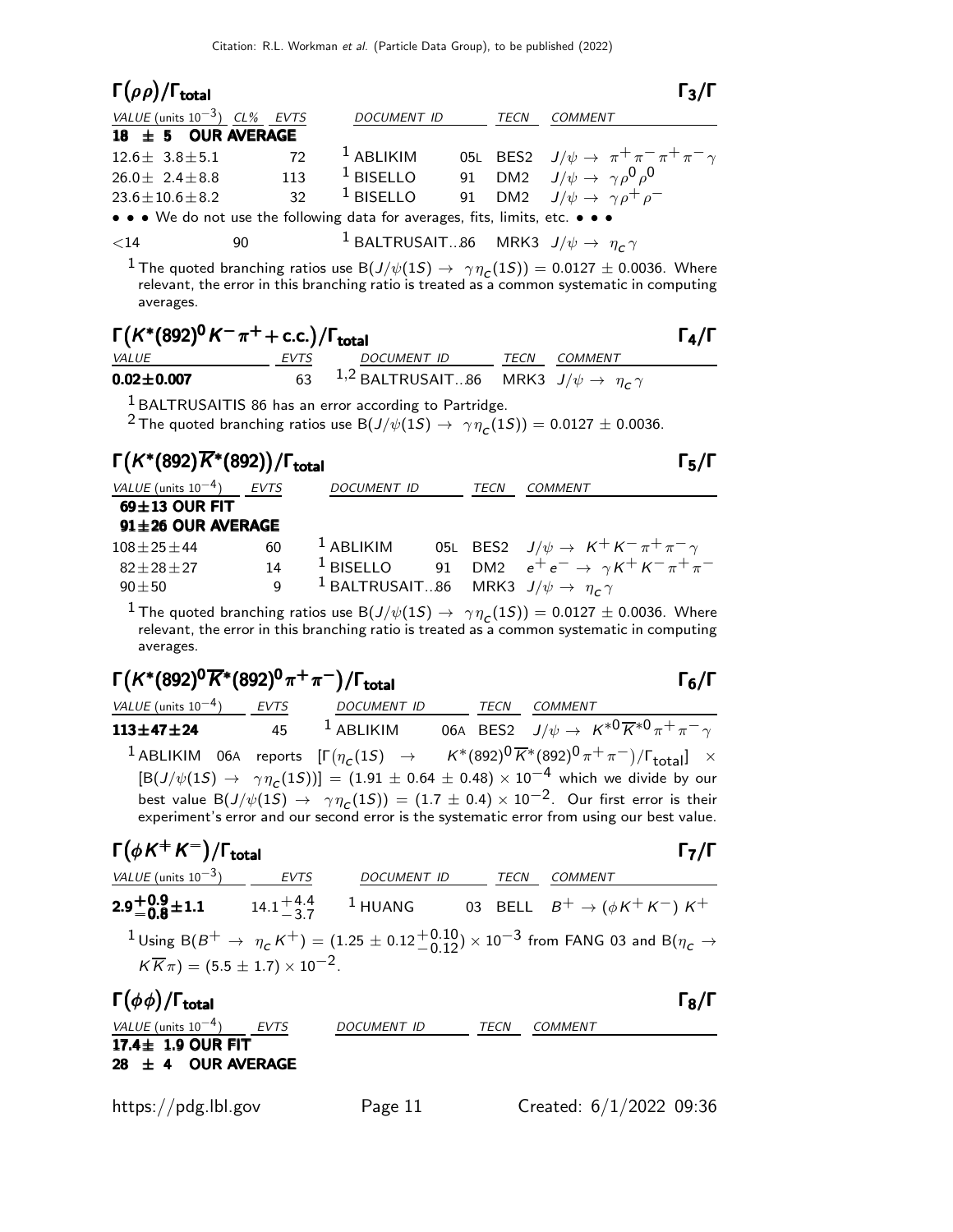| $26^{+4}_{-8}$ $\pm$ 5                                                                               | 1.2k               | $1$ ABLIKIM                                     | 17P | BES3             | $J/\psi \rightarrow K^+ K^- K^+ K^- \gamma$                                                                                                                                                                                       |  |
|------------------------------------------------------------------------------------------------------|--------------------|-------------------------------------------------|-----|------------------|-----------------------------------------------------------------------------------------------------------------------------------------------------------------------------------------------------------------------------------|--|
| $25.3 \pm 5.1 \pm 9.1$                                                                               | 72                 | <sup>2</sup> ABLIKIM                            | 05L | BES <sub>2</sub> | $J/\psi \rightarrow K^+ K^- K^+ K^- \gamma$                                                                                                                                                                                       |  |
| $26 \pm 9$                                                                                           | 357                | $2$ BAI                                         | 04  | <b>BES</b>       | $J/\psi \rightarrow \gamma K^+ K^- K^+ K^-$                                                                                                                                                                                       |  |
| $31 \pm 7 \pm 10$                                                                                    | 19                 | <sup>2</sup> BISELLO                            | 91  | DM <sub>2</sub>  | $J/\psi \rightarrow \gamma K^+ K^- K^+ K^-$                                                                                                                                                                                       |  |
| $^{+18}_{-12}$<br>30<br>$\pm\,10$                                                                    | - 5                | <sup>2</sup> BISELLO                            |     |                  | 91 DM2 $J/\psi \rightarrow \gamma K^+ K^- K^0_S K^0_I$                                                                                                                                                                            |  |
| 74 $\pm 18$ $\pm 24$<br>$\pm 21 \pm 24$                                                              | 80                 | $2$ BAI<br>$2$ BAI                              |     |                  | 90B MRK3 $J/\psi \rightarrow \gamma K^+ K^- K^+ K^-$                                                                                                                                                                              |  |
| 67<br>• • • We do not use the following data for averages, fits, limits, etc. • • •                  |                    |                                                 |     |                  | 90B MRK3 $J/\psi \rightarrow \gamma K^+ K^- K^0_S K^0_I$                                                                                                                                                                          |  |
| 18 $\frac{1}{2}$ $\frac{8}{6}$ $\pm$ 7 $\frac{3}{2}$ HUANG 03 BELL $B^+ \rightarrow (\phi \phi) K^+$ |                    |                                                 |     |                  |                                                                                                                                                                                                                                   |  |
|                                                                                                      |                    |                                                 |     |                  | <sup>1</sup> ABLIKIM 17P reports $[\Gamma(\eta_c(1S) \rightarrow \phi\phi)/\Gamma_{\text{total}}] \times [B(J/\psi(1S) \rightarrow \gamma\eta_c(1S))] =$                                                                          |  |
|                                                                                                      |                    |                                                 |     |                  | $(4.3 \pm 0.5\frac{+0.5}{-1.2}) \times 10^{-5}$ which we divide by our best value B $(J/\psi(1S) \rightarrow \gamma\eta_c(1S))$                                                                                                   |  |
|                                                                                                      |                    |                                                 |     |                  | $\sigma = (1.7 \pm 0.4) \times 10^{-2}$ . Our first error is their experiment's error and our second error is                                                                                                                     |  |
|                                                                                                      |                    | the systematic error from using our best value. |     |                  |                                                                                                                                                                                                                                   |  |
|                                                                                                      |                    |                                                 |     |                  | <sup>2</sup> The quoted branching ratios use B $(J/\psi(1S) \rightarrow \gamma \eta_c(1S)) = 0.0127 \pm 0.0036$ . Where<br>relevant, the error in this branching ratio is treated as a common systematic in computing             |  |
| averages.                                                                                            |                    |                                                 |     |                  | $^3$ Using B $(B^+ \rightarrow \eta_c\,K^+)=(1.25\pm0.12{+0.10\atop -0.12})\times10^{-3}$ from FANG 03 and B $(\eta_c\rightarrow$                                                                                                 |  |
| $K\overline{K}\pi$ = (5.5 $\pm$ 1.7) $\times$ 10 <sup>-2</sup> .                                     |                    |                                                 |     |                  |                                                                                                                                                                                                                                   |  |
|                                                                                                      |                    |                                                 |     |                  |                                                                                                                                                                                                                                   |  |
| $\Gamma(\phi\phi)/\Gamma(K\overline{K}\pi)$                                                          |                    |                                                 |     |                  | $\Gamma_8/\Gamma_{34}$<br>DOCUMENT ID TECN COMMENT                                                                                                                                                                                |  |
| $\frac{VALUE}{0.0240 \pm 0.0025}$ OUR FIT                                                            |                    |                                                 |     |                  |                                                                                                                                                                                                                                   |  |
| $0.044$ $^{+0.012}_{-0.010}$                                                                         | <b>OUR AVERAGE</b> |                                                 |     |                  |                                                                                                                                                                                                                                   |  |
|                                                                                                      |                    |                                                 |     |                  | 0.055 $\pm$ 0.014 $\pm$ 0.005 AUBERT,B 04B BABR $B^{\pm} \rightarrow K^{\pm} \eta_c$                                                                                                                                              |  |
| $0.032$ $^{+0.014}_{-0.010}$                                                                         |                    |                                                 |     |                  | $\pm 0.009$ 7 <sup>1</sup> HUANG 03 BELL $B^{\pm} \rightarrow K^{\pm} \phi \phi$                                                                                                                                                  |  |
|                                                                                                      |                    |                                                 |     |                  | $^1$ Using B $(B^+ \rightarrow \ \eta_{\texttt{C}}\,K^+)=(1.25\pm0.12 {+0.10\atop -0.12})\times10^{-3}$ from FANG 03 and B $(\eta_{\texttt{C}}\rightarrow0.12)$                                                                   |  |
|                                                                                                      |                    |                                                 |     |                  |                                                                                                                                                                                                                                   |  |
| $K\overline{K}\pi$ = (5.5 $\pm$ 1.7) $\times$ 10 <sup>-2</sup> .                                     |                    |                                                 |     |                  |                                                                                                                                                                                                                                   |  |
|                                                                                                      |                    |                                                 |     |                  |                                                                                                                                                                                                                                   |  |
| $\Gamma(\phi\phi)/\Gamma(p\overline{p})$<br>VALUE                                                    | EVTS               | DOCUMENT ID TECN COMMENT                        |     |                  | $\Gamma_8/\Gamma_{48}$                                                                                                                                                                                                            |  |
| $179 + 014 + 032$                                                                                    | 6.4k               |                                                 |     |                  | <sup>1</sup> AAIJ 17BB LHCB $p p \rightarrow b \overline{b} X \rightarrow 2(K^+ K^-) X$                                                                                                                                           |  |
|                                                                                                      |                    |                                                 |     |                  | <sup>1</sup> Using inputs from AAIJ 15AS and AAIJ 15BI and $\Gamma(b \to J/\psi(1S)$ anything))/ $\Gamma_{\text{total}} =$                                                                                                        |  |
|                                                                                                      |                    |                                                 |     |                  | $(1.16\pm0.10)\%$ and $\Gamma(J/\psi(1S)\rightarrow p\overline{p})/\Gamma_{\text{total}} = (2.120\pm0.029)\times10^{-3}$ from PDG 16.                                                                                             |  |
| $\Gamma(\phi 2(\pi^+\pi^-))/\Gamma_{\rm total}$                                                      |                    |                                                 |     |                  | $\Gamma$ θ/Γ                                                                                                                                                                                                                      |  |
|                                                                                                      |                    |                                                 |     |                  |                                                                                                                                                                                                                                   |  |
|                                                                                                      |                    |                                                 |     |                  | $\frac{VALUE \text{ (units 10}^{-4})}{VALUE \text{ (units 10}^{-4})}$ $\frac{CL\%}{90}$ $\frac{DOCUMENT \text{ ID}}{1 \text{ ABLIKIM}}$ $\frac{TECN}{06A}$ $\frac{COMMENT}{BES2}$ $J/\psi \rightarrow \phi 2(\pi^+ \pi^-) \gamma$ |  |
|                                                                                                      |                    |                                                 |     |                  | <sup>1</sup> ABLIKIM 06A reports $[\Gamma(\eta_c(1S) \to \phi 2(\pi^+\pi^-))/\Gamma_{\text{total}}] \times [B(J/\psi(1S) \to \gamma\eta_c(1S))]$                                                                                  |  |
|                                                                                                      |                    |                                                 |     |                  | $<~0.603\times 10^{-4}$ which we divide by our best value B $(J/\psi(1S) \to~\gamma \eta_{\scriptsize \textsf{C}}(1S)) = 1.7\times 10^{-4}$                                                                                       |  |
| $10^{-2}$ .                                                                                          |                    |                                                 |     |                  |                                                                                                                                                                                                                                   |  |
| $\Gamma(a_0(980)\pi)/\Gamma_{\rm total}$                                                             |                    |                                                 |     |                  | $\Gamma_{10}/\Gamma$                                                                                                                                                                                                              |  |
| $VALUE$ $CL\%$                                                                                       |                    | DOCUMENT ID TECN COMMENT                        |     |                  |                                                                                                                                                                                                                                   |  |
| seen<br>seen                                                                                         | LEES               | LEES                                            |     |                  | 21A BABR Dalitz anal. of $\eta_c \to \pi^+ \pi^- \eta$<br>14E BABR Dalitz anal. of $\eta_c \to K^+ K^- \pi^0$                                                                                                                     |  |

https://pdg.lbl.gov Page 12 Created: 6/1/2022 09:36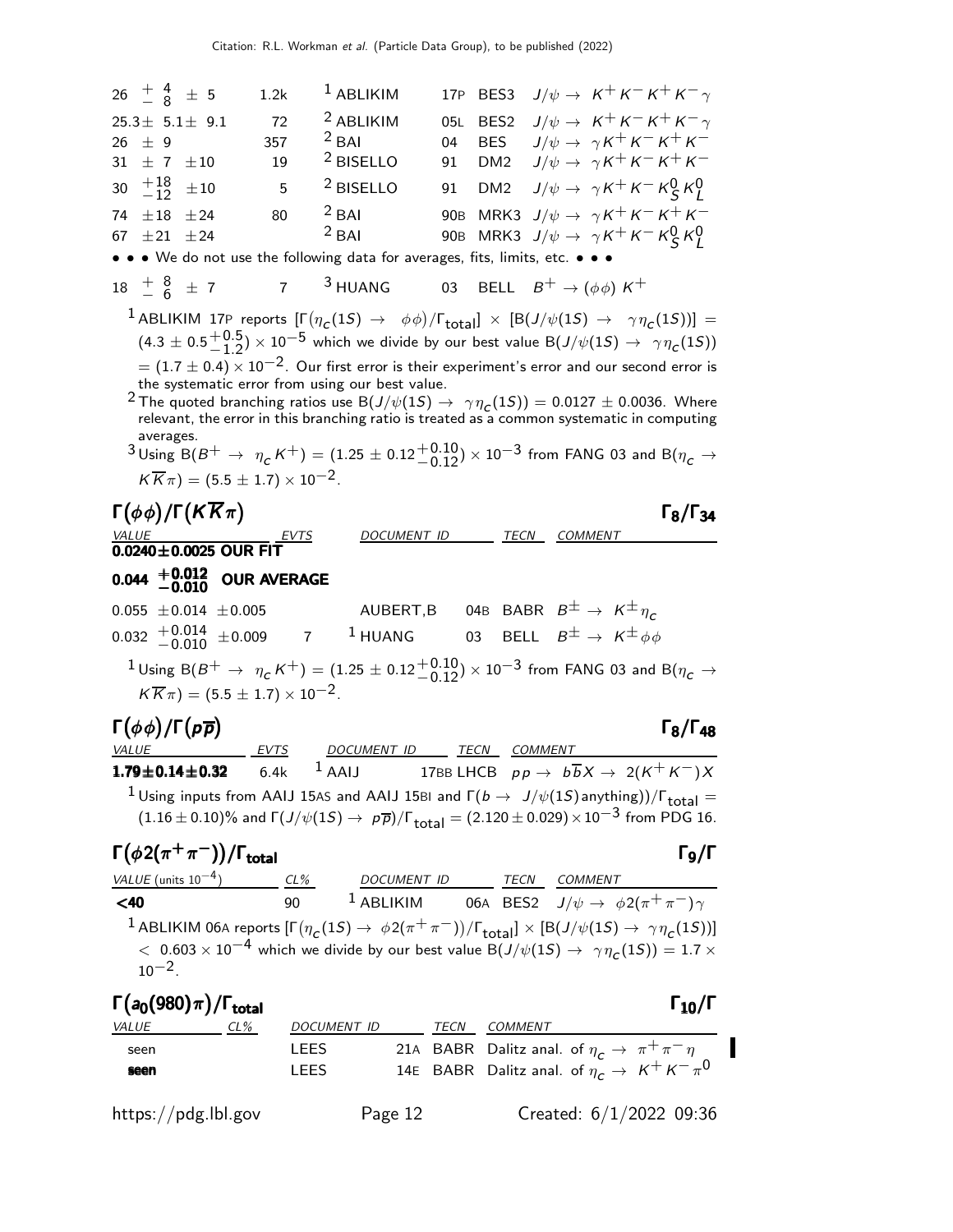• • • We do not use the following data for averages, fits, limits, etc. • • •

 $<$ 0.02 90  $1,2$  BALTRUSAIT...86 MRK3  $J/\psi \rightarrow \eta_c \gamma$ 

 $\frac{1}{2}$  The quoted branching ratios use B $(J/\psi(1S) \to \gamma \eta_{\text{C}}(1S)) = 0.0127 \pm 0.0036$ .  $^2$ We are assuming B(a $_0$ (980)  $\rightarrow$   $~\eta\pi)$   $>$ 0.5.

| $\Gamma(a_2(1320)\pi)/\Gamma_{\rm total}$ |        |                                                                   |      | $\Gamma_{11}/\Gamma$                          |  |
|-------------------------------------------|--------|-------------------------------------------------------------------|------|-----------------------------------------------|--|
| <i>VALUE</i>                              | $CL\%$ | DOCUMENT ID                                                       | TECN | <i>COMMENT</i>                                |  |
| seen                                      |        | <b>LEES</b>                                                       |      | 21A BABR Dalitz anal. of $\eta_c \rightarrow$ |  |
| < 0.02                                    | 90     | <sup>1</sup> BALTRUSAIT86 MRK3 $J/\psi \rightarrow \eta_c \gamma$ |      | $\pi^+\pi^-$                                  |  |

 $^{\displaystyle 1}$  The quoted branching ratios use B $(\displaystyle J/\psi(1S) \rightarrow \ \gamma \eta_{\boldsymbol{C}}(1S)) = 0.0127 \pm 0.0036.$ 

# $\Gamma(K^*(892)\overline{K}+\text{c.c.})/\Gamma_{\text{total}}$  Γ<sub>12</sub>/Γ

| $1(N (092)N + C.C.)/1_{total}$ | 112/1 |                    |      |                                                            |
|--------------------------------|-------|--------------------|------|------------------------------------------------------------|
| <i>VALUE</i>                   | CL%   | <b>DOCUMENT ID</b> | TECN | COMMENT                                                    |
| $<$ 0.0128                     | 90    | <b>BISELLO</b>     |      | 91 DM2 $J/\psi \rightarrow \gamma K_S^0 K^{\pm} \pi^{\mp}$ |
| $<$ 0.0132                     | 90    | $1$ BISELLO        |      | 91 DM2 $J/\psi \rightarrow \gamma K^{\pm} K^{-} \pi^{0}$   |
|                                |       |                    |      |                                                            |

 $^{\displaystyle 1}$  The quoted branching ratios use B $(\displaystyle J/\psi(1S) \rightarrow \ \gamma \eta_{\boldsymbol{C}}(1S)) = 0.0127 \pm 0.0036.$ 

### Γ $(f_2(1270)\eta)/\Gamma_{\text{total}}$ Γ VALUE CL<sup>%</sup> DOCUMENT ID TECN COMMENT seen LEES 21A BABR Dalitz anal. of  $\eta_c \rightarrow$  $\pi^+ \pi^- \eta$ **<0.011** 90  $^1$  BALTRUSAIT...86 MRK3  $J/\psi \rightarrow \eta_c^2 \gamma$

 $^{\displaystyle 1}$  The quoted branching ratios use B $(\displaystyle J/\psi(1S) \rightarrow \ \gamma \eta_{\boldsymbol{C}}(1S)) = 0.0127 \pm 0.0036.$ 

# Γ $(f_2(1270)η')$ /Γ<sub>total</sub> Γ VALUE MERICULARI DOCUMENT ID TECN COMMENT **seen** LEES 21A BABR Dalitz anal. of  $\eta_c \to \pi^+ \pi^- \eta'$ ;  $\kappa^+ \kappa^- \eta'$ Γ $(\omega \omega)/$ Γ<sub>total</sub> Γιαμ

| VALUE (units $10^{-3}$ ) CL% EVTS |    |      | <b>DOCUMENT ID</b>                                                            | TECN | COMMENT                                             |                                                |
|-----------------------------------|----|------|-------------------------------------------------------------------------------|------|-----------------------------------------------------|------------------------------------------------|
| $2.9 \pm 0.5 \pm 0.6$             |    | 1705 | $^1$ ABLIKIM                                                                  |      | 19AV BES3 $J/\psi \rightarrow \gamma \omega \omega$ |                                                |
|                                   |    |      | • • • We do not use the following data for averages, fits, limits, etc. • • • |      |                                                     |                                                |
| <6.3                              | 90 |      | <sup>2</sup> ABLIKIM                                                          |      |                                                     | 05L BES2 $J/\psi \to 2(\pi^+\pi^-\pi^0)\gamma$ |
| <6.3                              | 90 |      | <sup>2</sup> BISELLO 91 DM2 $J/\psi \rightarrow \gamma \omega \omega$         |      |                                                     |                                                |
| $\leq$ 3.1                        | 90 |      | <sup>2</sup> BALTRUSAIT86 MRK3 $J/\psi \rightarrow \eta_c \gamma$             |      |                                                     |                                                |
|                                   |    |      |                                                                               |      |                                                     |                                                |

 $^1$ ABLIKIM 19AV reports  $[\Gamma\big(\eta_{\bf C}(1S) \to~\omega\omega)/\Gamma_{\bf total}]\, \times\, [\mbox{B}(J/\psi(1S) \to~\gamma\eta_{\bf C}(1S))] =$  $(4.90 \pm 0.17 \pm 0.77) \times 10^{-5}$  which we divide by our best value B $(J/\psi(1S) \rightarrow \gamma \eta_c(1S))$  $= (1.7 \pm 0.4) \times 10^{-2}$ . Our first error is their experiment's error and our second error is the systematic error from using our best value.,

 $^2$ The quoted branching ratios use B $(J/\psi(1S) \to ~\gamma \eta_{\textit{C}}(1S)) = 0.0127 \pm 0.0036$ . Where relevant, the error in this branching ratio is treated as a common systematic in computing averages.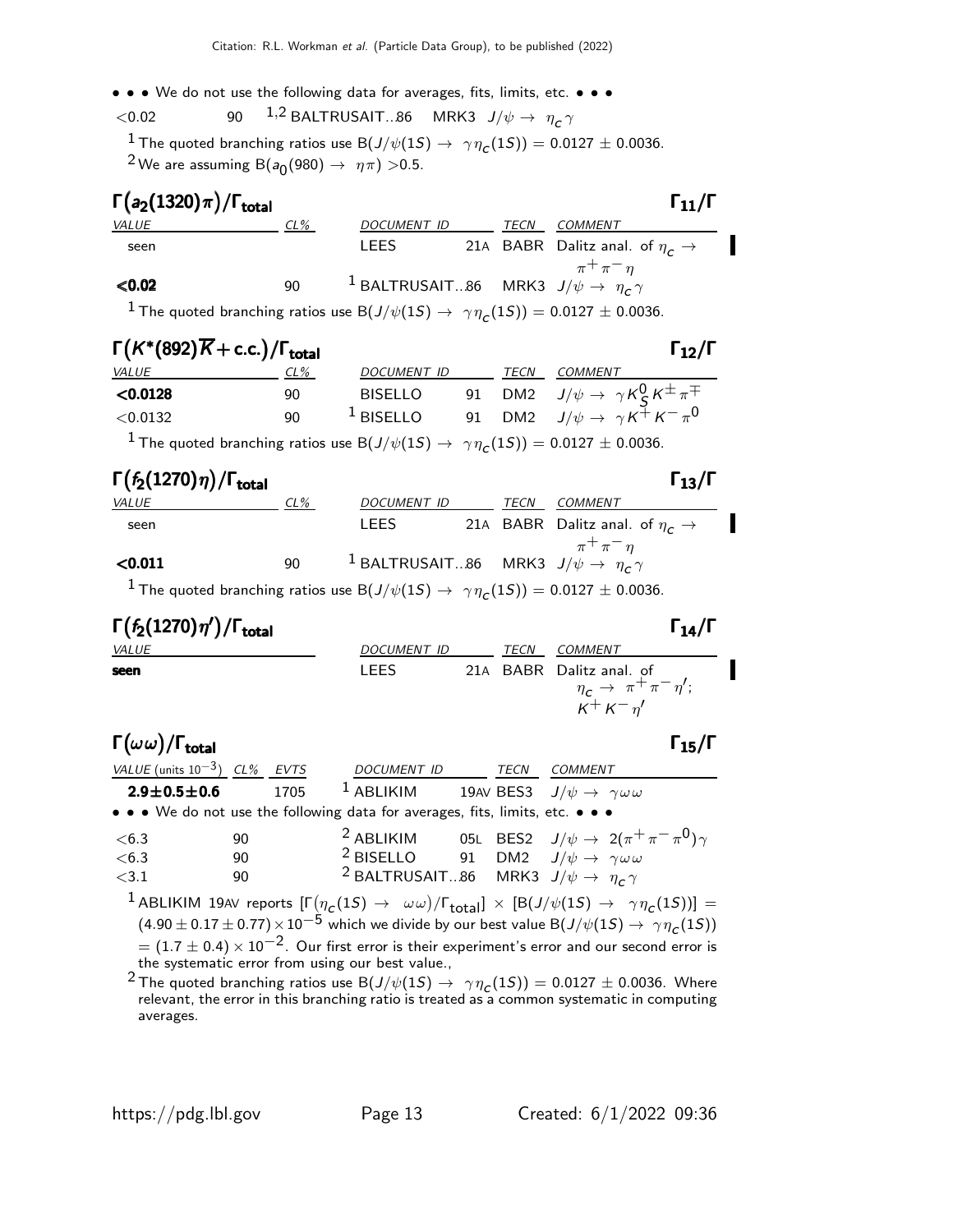| $\Gamma(\omega\phi)/\Gamma_{\rm total}$                                                                                                                                                                                                                                                                                                                                                                                                                                             |                          |                    |                     |                                                                                                  | $\Gamma_{16}/\Gamma$ |
|-------------------------------------------------------------------------------------------------------------------------------------------------------------------------------------------------------------------------------------------------------------------------------------------------------------------------------------------------------------------------------------------------------------------------------------------------------------------------------------|--------------------------|--------------------|---------------------|--------------------------------------------------------------------------------------------------|----------------------|
| <b>VALUE</b><br>CL%<br>$< 2.5 \times 10^{-4}$<br>90 0                                                                                                                                                                                                                                                                                                                                                                                                                               | DOCUMENT ID              |                    |                     | TECN COMMENT<br><sup>1</sup> ABLIKIM 17P BES3 $J/\psi \rightarrow \pi^+\pi^-\pi^0 K^+ K^-\gamma$ |                      |
| • • • We do not use the following data for averages, fits, limits, etc. • • •                                                                                                                                                                                                                                                                                                                                                                                                       |                          |                    |                     |                                                                                                  |                      |
| $\langle 17 \rangle \times 10^{-4}$<br>90                                                                                                                                                                                                                                                                                                                                                                                                                                           | $2$ ABLIKIM              |                    |                     | 05L BES2 $J/\psi \rightarrow \pi^+\pi^-\pi^0\,K^+\,K^-\gamma$                                    |                      |
| <sup>1</sup> Using B( $J/\psi \to \gamma \eta_c$ ) = 0.017 ± 0.004.                                                                                                                                                                                                                                                                                                                                                                                                                 |                          |                    |                     |                                                                                                  |                      |
| <sup>2</sup> The quoted branching ratios use B( $J/\psi(1S) \rightarrow \gamma \eta_c(1S)$ ) = 0.0127 ± 0.0036.                                                                                                                                                                                                                                                                                                                                                                     |                          |                    |                     |                                                                                                  |                      |
|                                                                                                                                                                                                                                                                                                                                                                                                                                                                                     |                          |                    |                     |                                                                                                  |                      |
| $\Gamma(f_2(1270)f_2(1270))/\Gamma_{\rm total}$                                                                                                                                                                                                                                                                                                                                                                                                                                     |                          |                    |                     |                                                                                                  | $\Gamma_{17}/\Gamma$ |
| <b>VALUE</b> (units $10^{-2}$ ) EVTS<br><b>0.98±0.25 OUR FIT</b>                                                                                                                                                                                                                                                                                                                                                                                                                    |                          | DOCUMENT ID        |                     | <b>COMMENT</b><br>TECN                                                                           |                      |
|                                                                                                                                                                                                                                                                                                                                                                                                                                                                                     |                          |                    |                     |                                                                                                  |                      |
| <b>0.77</b> $\frac{+0.25}{0.30}$ ± 0.17 91.2 $\pm$ 19.8                                                                                                                                                                                                                                                                                                                                                                                                                             |                          |                    |                     | <sup>1</sup> ABLIKIM 04M BES $J/\psi \rightarrow \gamma 2\pi^+ 2\pi^-$                           |                      |
| $^1$ ABLIKIM 04M reports $[\Gamma(\eta_{\,\bm{C}}(1S) \ \rightarrow \ \ f_2(1270) \, f_2(1270))/\Gamma_{\,\bm{total}}] \ \times \ [B(J/\psi(1S) \ \rightarrow \ \$<br>$[\gamma\eta_{\bm{C}}(1S))] = (1.3\pm0.3{+0.3\atop -0.4})\times10^{-4}$ which we divide by our best value B $(J/\psi(1S)\to0)$<br>$\gamma\eta_c(15)) = (1.7 \pm 0.4) \times 10^{-2}$ . Our first error is their experiment's error and our<br>second error is the systematic error from using our best value. |                          |                    |                     |                                                                                                  |                      |
| $\Gamma(f_0(500)\eta)/\Gamma_{\rm total}$<br><b>VALUE</b>                                                                                                                                                                                                                                                                                                                                                                                                                           | DOCUMENT ID              |                    | <u>TECN COMMENT</u> |                                                                                                  | $\Gamma_{19}/\Gamma$ |
| seen                                                                                                                                                                                                                                                                                                                                                                                                                                                                                | <b>LEES</b>              |                    |                     | 21A BABR Dalitz anal. of $\eta_c \to \pi^+ \pi^- \eta$                                           |                      |
|                                                                                                                                                                                                                                                                                                                                                                                                                                                                                     |                          |                    |                     |                                                                                                  |                      |
| $\Gamma(f_0(500)\eta')/\Gamma_{\rm total}$                                                                                                                                                                                                                                                                                                                                                                                                                                          |                          |                    |                     |                                                                                                  | $\Gamma_{20}/\Gamma$ |
| VALUE                                                                                                                                                                                                                                                                                                                                                                                                                                                                               | DOCUMENT ID              |                    | TECN COMMENT        |                                                                                                  |                      |
| seen                                                                                                                                                                                                                                                                                                                                                                                                                                                                                | LEES                     |                    |                     | 21A BABR Dalitz anal. of $\eta_c(1S) \to \pi^+ \pi^- \eta'$                                      |                      |
| $\Gamma(f_0(980)\eta)/\Gamma_{\rm total}$<br><b>VALUE</b>                                                                                                                                                                                                                                                                                                                                                                                                                           | DOCUMENT ID              |                    | TECN COMMENT        |                                                                                                  | $\Gamma_{21}/\Gamma$ |
| seen                                                                                                                                                                                                                                                                                                                                                                                                                                                                                | LEES                     |                    |                     | 21A BABR Dalitz anal. of $\eta_c \to \pi^+ \pi^- \eta$                                           |                      |
| seen                                                                                                                                                                                                                                                                                                                                                                                                                                                                                | LEES                     |                    |                     | 14E BABR Dalitz anal. of $\eta_c \to K^+ K^- \eta$                                               |                      |
| $\Gamma(f_0(980)\eta')/\Gamma_{\rm total}$<br>VALUE                                                                                                                                                                                                                                                                                                                                                                                                                                 |                          | <i>DOCUMENT ID</i> |                     | <u>TECN COMMENT</u>                                                                              | $\Gamma_{22}/\Gamma$ |
| seen                                                                                                                                                                                                                                                                                                                                                                                                                                                                                | LEES                     |                    |                     | 21A BABR Dalitz anal. of $\eta_c \rightarrow \pi^+ \pi^- \eta'$ ,<br>$K^+ K^- \eta'$             |                      |
| $\Gamma(f_0(1500)\eta)/\Gamma_{\rm total}$<br><b>VALUE</b>                                                                                                                                                                                                                                                                                                                                                                                                                          | DOCUMENT ID TECN COMMENT |                    |                     |                                                                                                  | $\Gamma_{23}/\Gamma$ |
| seen                                                                                                                                                                                                                                                                                                                                                                                                                                                                                |                          |                    |                     | LEES 21A BABR Dalitz anal. of $\eta_c \to \pi^+ \pi^- \eta$                                      |                      |
| seen                                                                                                                                                                                                                                                                                                                                                                                                                                                                                | <b>LEES</b>              |                    |                     | 14E BABR Dalitz anal. of $\eta_c \to K^+ K^- \eta$                                               |                      |
| $\Gamma(f_0(1710)\eta')/\Gamma_{\rm total}$<br><b>VALUE</b>                                                                                                                                                                                                                                                                                                                                                                                                                         | DOCUMENT ID TECN COMMENT |                    |                     |                                                                                                  | $\Gamma_{24}/\Gamma$ |
| seen                                                                                                                                                                                                                                                                                                                                                                                                                                                                                |                          |                    |                     | LEES 21A BABR Dalitz anal. of $\eta_c \to K^+ K^- \eta'$                                         |                      |
| $\Gamma(f_0(2100)\eta')/\Gamma_{\rm total}$<br><b>VALUE</b>                                                                                                                                                                                                                                                                                                                                                                                                                         | DOCUMENT ID TECN COMMENT |                    |                     |                                                                                                  | $\Gamma_{25}/\Gamma$ |
| seen                                                                                                                                                                                                                                                                                                                                                                                                                                                                                | LEES                     |                    |                     | 21A BABR Dalitz anal. of $\eta_c \to \pi^+ \pi^- \eta$                                           |                      |
| https://pdg.lbl.gov                                                                                                                                                                                                                                                                                                                                                                                                                                                                 |                          | Page 14            |                     | Created: $6/1/2022$ 09:36                                                                        |                      |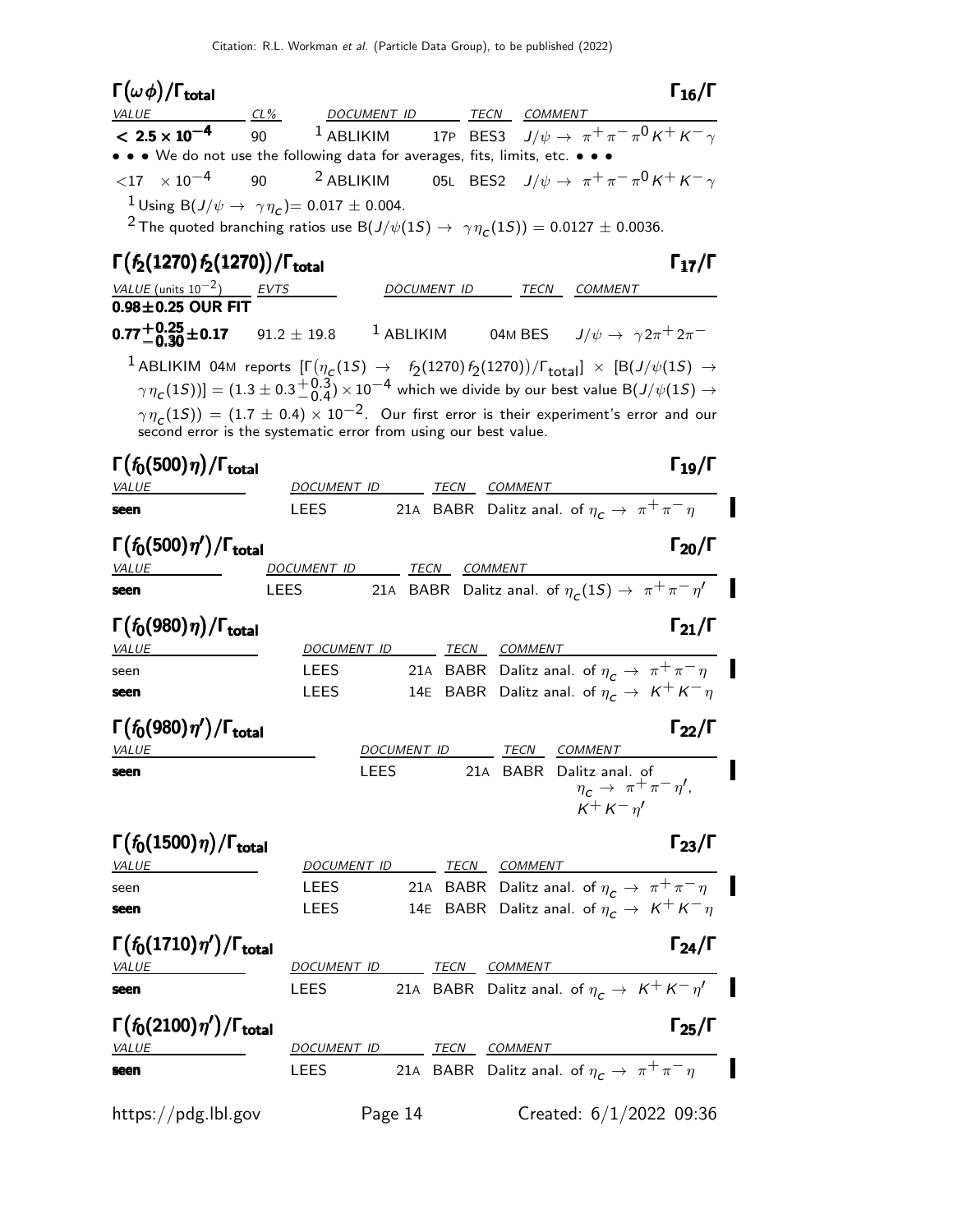$\blacksquare$ 

Π

I

Π

 $\blacksquare$ 

| $\Gamma(f_0(2200)\eta)/\Gamma_{\rm total}$                    | $\Gamma_{26}/\Gamma$                                                                                |
|---------------------------------------------------------------|-----------------------------------------------------------------------------------------------------|
| <b>VALUE</b><br>seen                                          | DOCUMENT ID<br>TECN<br>COMMENT<br>14E BABR Dalitz anal. of $\eta_c \to K^+ K^- \eta$<br><b>LEES</b> |
|                                                               |                                                                                                     |
| $\Gamma(a_0(1320)\pi)/\Gamma_{\rm total}$                     | $\Gamma_{27}/\Gamma$                                                                                |
| <b>VALUE</b>                                                  | DOCUMENT ID<br><b>TECN COMMENT</b>                                                                  |
| seen                                                          | 14E BABR Dalitz anal. of $\eta_c \to K^+ K^- \pi^0$<br>LEES                                         |
| $\Gamma(a_0(1450)\pi)/\Gamma_{\rm total}$<br>VALUE            | $\Gamma_{28}/\Gamma$<br>DOCUMENT ID TECN COMMENT                                                    |
| seen                                                          | 21A BABR Dalitz anal. of $\eta_c \to \pi^+ \pi^- \eta$<br><b>LEES</b>                               |
| seen                                                          | 14E BABR Dalitz anal. of $\eta_c \to K^+ K^- \pi^0$<br><b>LEES</b>                                  |
| $\Gamma(a_0(1700)\pi)/\Gamma_{\rm total}$<br><b>VALUE</b>     | $\Gamma_{29}/\Gamma$<br><b>TECN</b><br><b>COMMENT</b><br>DOCUMENT ID                                |
| seen                                                          | 21A BABR Dalitz anal. of $\eta_c \to \pi^+ \pi^- \eta'$<br>LEES                                     |
|                                                               |                                                                                                     |
| $\Gamma(a_0(1950)\pi)/\Gamma_{\rm total}$                     | $\Gamma_{30}/\Gamma$                                                                                |
| <b>VALUE</b>                                                  | DOCUMENT ID<br>TECN<br>COMMENT<br>EVTS                                                              |
| seen                                                          | 21A BABR Dalitz anal. of $\eta_c(1S) \rightarrow$<br>LEES<br>$\pi^+\pi^-\eta'$                      |
| seen                                                          | $1$ LEES<br>16A BABR $\gamma \gamma \rightarrow \eta_c(1S) \rightarrow K \overline{K} \pi$<br>12k   |
|                                                               | $1$ From a model-independant partial wave analysis.                                                 |
|                                                               |                                                                                                     |
| $\Gamma(K_0^*(1430)\overline{K})/\Gamma_{\rm total}$<br>VALUE | $\Gamma_{31}/\Gamma$<br>DOCUMENT ID TECN COMMENT<br><b>EVTS</b>                                     |
| seen                                                          | $1$ LEES<br>16A BABR $\gamma \gamma \rightarrow \eta_c(1S) \rightarrow K \overline{K} \pi$<br>12k   |
| seen                                                          | 14E BABR Dalitz anal. of $\eta_c \rightarrow$<br>LEES<br>$K^+ K^- \eta / \pi^0$                     |
|                                                               | $1$ From a model-independant partial wave analysis.                                                 |
| $\Gamma(K^*_2(1430)\overline{K})/\Gamma_{\text{total}}$       | $\Gamma_{32}/\Gamma$                                                                                |
| <b>VALUE</b>                                                  | DOCUMENT ID<br>TECN<br>COMMENT                                                                      |
| seen                                                          | 21A BABR Dalitz anal. of $\eta_c \to K^+ K^- \eta'$<br><b>LEES</b>                                  |
| seen                                                          | 14E BABR Dalitz anal. of $\eta_c \to K^+ K^- \pi^0$<br>LEES                                         |
| $\Gamma(K_0^*(1950)\overline{K})/\Gamma_{\text{total}}$       | $\Gamma_{33}/\Gamma$                                                                                |
| <i>VALUE</i>                                                  | <b>COMMENT</b><br>DOCUMENT ID<br>TECN<br>EVTS                                                       |
| seen                                                          | 21A BABR Dalitz anal. of $\eta_c \rightarrow$<br>LEES                                               |
|                                                               | $K^+ K^- \eta'$                                                                                     |
| seen                                                          | $1$ LEES<br>16A BABR $\gamma \gamma \rightarrow \eta_c(1S) \rightarrow K \overline{K} \pi$<br>12k   |
| seen                                                          | 14E BABR Dalitz anal. of $\eta_c \rightarrow$<br>LEES                                               |
|                                                               | $K^{+} K^{-} \eta / \pi^{0}$<br>$1$ From a Dalitz plot analysis using an isobar model.              |
|                                                               |                                                                                                     |
| $\Gamma(K\overline{K}\pi)/\Gamma_{\rm total}$                 | $\Gamma_{34}/\Gamma$                                                                                |

VALUE (units  $10^{-2}$ ) EVTS DOCUMENT ID TECN COMMENT  $7.3 \pm 0.4$  OUR FIT 6.9  $\pm$  0.5 OUR AVERAGE 6.9 ± 0.7 ± 0.6 146 <sup>1</sup> ABLIKIM 19AP BES3  $h_c \rightarrow \gamma \eta_c$ https://pdg.lbl.gov Page 15 Created: 6/1/2022 09:36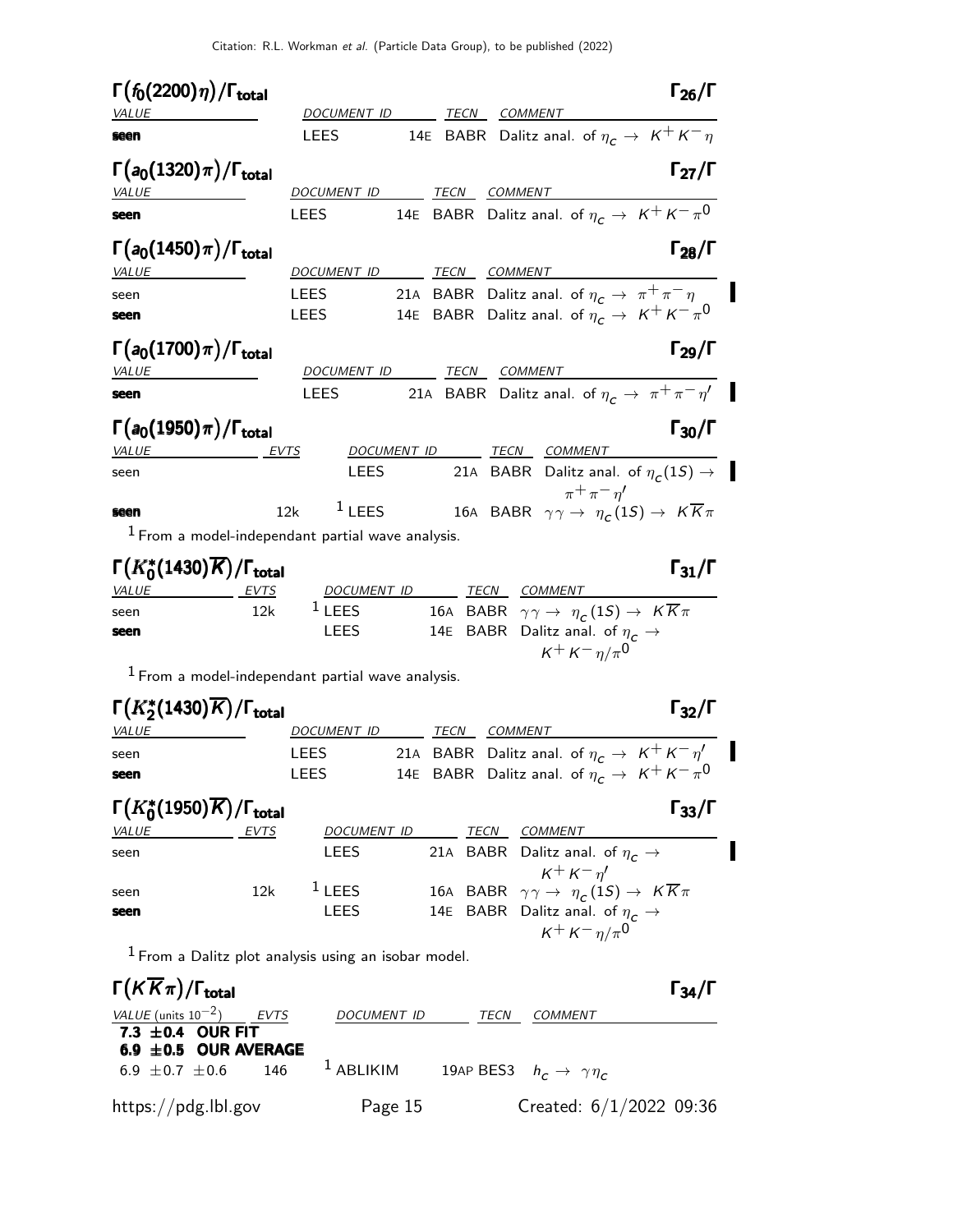7.8  $\pm$  0.6  $\pm$  0.6 267  $\pm$  2 ABLIKIM 19AP BES3  $h_c \rightarrow \gamma \eta_c$ 6.3  $\pm$ 1.3  $\pm$ 1.4 55 <sup>3,4</sup> ABLIKIM 12N BES3  $\psi(2S) \to \pi^0 \gamma K^+ K^- \pi^0$ 7.9  $\pm$ 1.4  $\pm$ 1.8 107 <sup>5,6</sup> ABLIKIM 12N BES3  $\psi(2S) \to \pi^0 \gamma K_S^0 K^{\mp} \pi^{\pm}$  $8.5 \pm 1.8$  $\frac{7}{10}$  AUBERT 06E BABR  $B^{\pm} \rightarrow K^{\pm} X_{c\bar{c}}$  $5.1 \pm 2.1$  0.6k  $8$  BAI 04 BES  $J/\psi \to \gamma K^{\pm} \pi^{\mp} K^0_S$ <br> $6.90 \pm 1.42 \pm 1.32$  33  $8$  BISELLO 91 DM2  $J/\psi \to \gamma K^+ K^- \pi^0$  $5.43\pm0.94\pm0.94$  68  $^8$  BISELLO 91 DM2  $J/\psi \rightarrow \gamma K^{\pm} \pi^{\mp} K^0_S$  $4.8 \pm 1.7$  95  $8.9 \text{ BALTRUSAIT}$ ...86 MRK3  $J/\psi \rightarrow \eta_c \gamma$  $16.1 \pm 9.2$  $-7.3$  $^{10,11}$  HIMEL  $^{80\text{B}}$  MRK2  $\,\psi(2S) \rightarrow \,\eta_{\textit{c}}^{\,\,\gamma}$ • • • We do not use the following data for averages, fits, limits, etc. • • •  $<$  10.7 90% CL  $^{8,12}$  PARTRIDGE 80B CBAL  $J/\psi \rightarrow \eta_c \gamma$  $^1$  ABLIKIM 19AP quotes B $(\eta_c \rightarrow~K^+ \,$ K $^{-} \, \pi^0)=(1.15 \pm 0.12 \pm 0.10) \times 10^{-2}$  which we multiply by 6 to account for isospin symmetry.  $^2$ ABLIKIM 19AP quotes B $(\eta_c\to\ K_S^0\,K^\pm\pi^\mp)=(2.60\pm0.21\pm0.20)\times10^{-2}$  which we multiply by 3 to account for isospin symmetry.  $^3$ ABLIKIM 12N quotes B $(\psi(2{\cal S})\rightarrow\ \pi^0\,h_c)\cdot{\rm B}(h_c\rightarrow\ \gamma\eta_c)\cdot{\rm B}(\eta_c\rightarrow\ K^+\,K^-\,\pi^0)=$  $(4.54 \pm 0.76 \pm 0.48) \times 10^{-6}$  which we multiply by 6 to account for isospin symmetry.  $^4$  ABLIKIM 12N reports  $[\Gamma(\eta_{\cal L}(1S) \to~K\overline K\pi)/\Gamma_{\rm total}]\times[{\sf B}(\psi(2S) \to~h_{\cal L}(1P)\pi^{\rm 0})]\times$  $[ B(h_c(1P) \to \gamma \eta_c(1S) ) ] = (27.24 \pm 4.56 \pm 2.88) \times 10^{-6}$  which we divide by our best values  ${\rm B}(\psi(2S) \to ~h^{}_C(1P) \pi^0) = (8.6 \pm 1.3) \times 10^{-4}$ ,  ${\rm B}(h^{}_C(1P) \to ~\gamma \eta^{}_C(1S)) =$  $(50 \pm 9) \times 10^{-2}$ . Our first error is their experiment's error and our second error is the systematic error from using our best values.  $^5$ ABLIKIM 12N quotes B $(\psi(2S) \to~\pi^0\,h_{\rm c})\cdot$  B $(h_{\rm c}\to~\gamma\eta_{\rm c})\cdot$  B $(\eta_{\rm c}\to~\kappa^0_S\,\kappa^{\pm}\,\pi^{\mp})=0$  $(11.35 \pm 1.25 \pm 1.50) \times 10^{-6}$  which we multiply by 3 to account for isospin symmetry.  $^6$ ABLIKIM 12N reports  $[\Gamma(\eta_{\cal L}(1S) \to~K\overline K\pi)/\Gamma_{\rm total}]\times[{\sf B}(\psi(2S) \to~h_{\cal L}(1P)\pi^{\rm 0})]\times$  $[B(h_c(1P) \to \gamma \eta_c(1S))] = (34.05 \pm 3.75 \pm 4.50) \times 10^{-6}$  which we divide by our best values  ${\rm B}(\psi(2S) \to ~h^{}_C(1P) \pi^0) = (8.6 \pm 1.3) \times 10^{-4}$ ,  ${\rm B}(h^{}_C(1P) \to ~\gamma \eta^{}_C(1S)) =$  $(50 \pm 9) \times 10^{-2}$ . Our first error is their experiment's error and our second error is the systematic error from using our best values.  $^7$  Determined from the ratio of B(  $B^\pm\to~$  K  $^\pm\eta_\mathcal{C})$  B( $\eta_\mathcal{C}\to~$  K  $\overline K\pi)$   $=($   $7.4\pm0.5\pm0.7)\times$ 10 $^{-5}$  reported in AUBERT,B 04B and B $(B^{\pm} \rightarrow K^{\pm} \eta_c) = (8.7 \pm 1.5) \times 10^{-3}$  reported in AUBERT 06E.  $^8$ The quoted branching ratios use B $(J/\psi(1S) \to ~\gamma \eta_{\textit{C}}(1S)) = 0.0127 \pm 0.0036$ . Where relevant, the error in this branching ratio is treated as a common systematic in computing averages.  $^9$  Average from  $K^+ K^- \pi^0$  and  $K^\pm K^0_S \pi^\mp$  decay channels.  $\frac{10}{10}$  K<sup> $\pm$ </sup> K $\frac{0}{5}$   $\pi$   $\mp$  corrected to  $K \overline{K}$   $\pi$  by factor 3. KS, MR. 11 Estimated using B $(\psi(2S) \rightarrow \gamma \eta_c(1S)) = 0.0028 \pm 0.0006.$  $^{12}$  K $^+$  K $^ \pi^0$  corrected to K $\overline{K}\pi$  by factor 6. KS, MR  $\Gamma(\phi K^+ K^-)/\Gamma(K \overline{K} \pi)$  Γ<sub>7</sub>/Γ<sub>34</sub>  $\Gamma$ <sub>7</sub>/Γ<sub>34</sub> <u>VALUE EVTS</u> DOCUMENT ID TECN COMMENT

 $^1$ Using B $(B^+ \to~\eta_{\cal C}\,K^+)=(1.25\pm0.12{+0.10\atop -0.12})\times10^{-3}$  from FANG 03 and B $(\eta_{\cal C}\to0.12)$  $K \overline{K} \pi$ ) = (5.5 ± 1.7) × 10<sup>-2</sup>.

 $^1$  HUANG  $\qquad$  03 BELL  $\,B^\pm \rightarrow \,$  K $^\pm$   $\phi\phi$ 

 $0.052 + 0.016 + 0.014$  7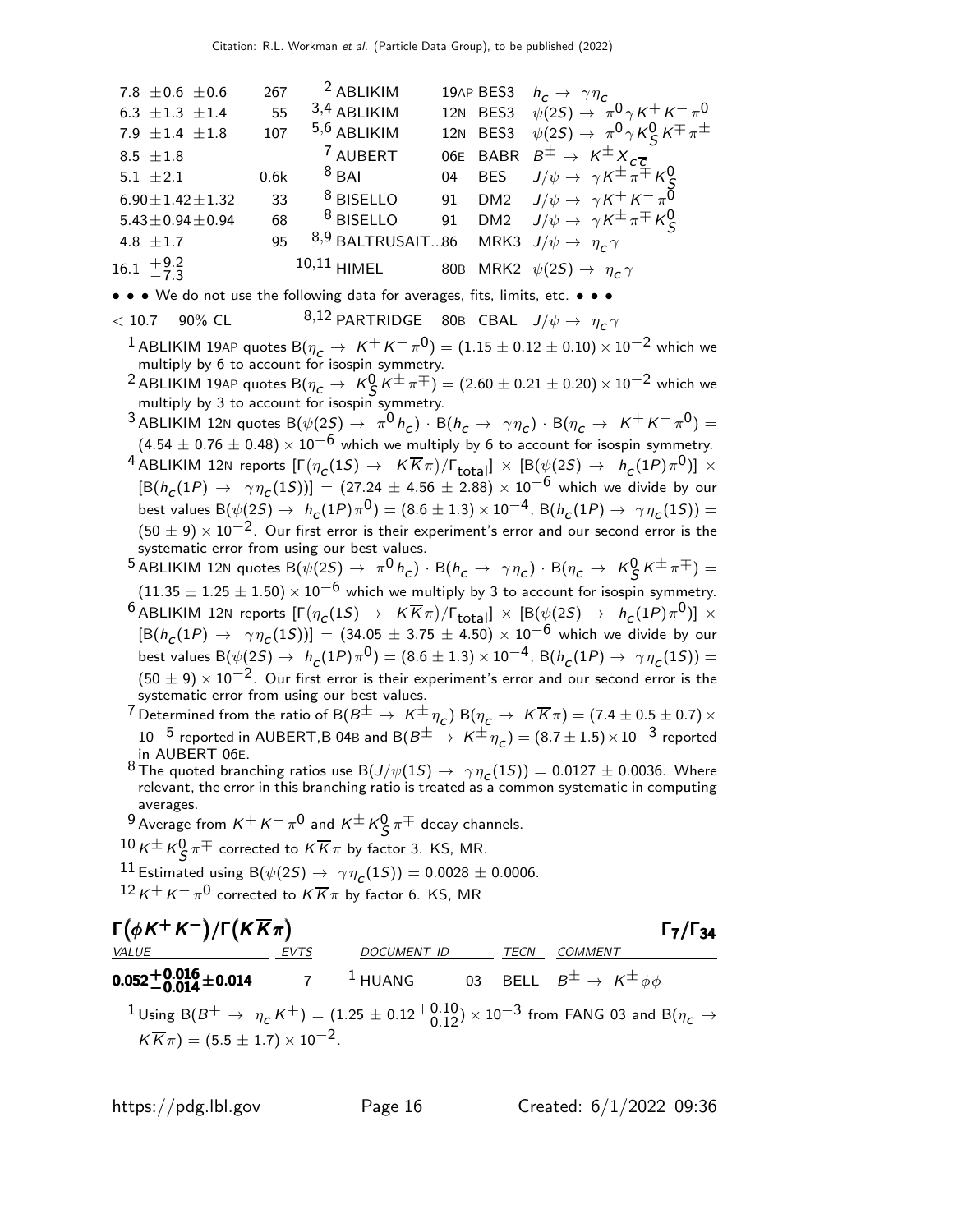# Γ $(K\overline{K}\eta)/\Gamma_{\text{total}}$  Γ<sub>35</sub>/Γ

| VALUE (units $10^{-2}$ ) CL% EVTS                                                                                                                               | DOCUMENT ID                                                       | TECN COMMENT                                                                                                                                                                                                                                                                                                                                                                                                                                                                                                                                                                                                                                                                                                                                                                  |
|-----------------------------------------------------------------------------------------------------------------------------------------------------------------|-------------------------------------------------------------------|-------------------------------------------------------------------------------------------------------------------------------------------------------------------------------------------------------------------------------------------------------------------------------------------------------------------------------------------------------------------------------------------------------------------------------------------------------------------------------------------------------------------------------------------------------------------------------------------------------------------------------------------------------------------------------------------------------------------------------------------------------------------------------|
| $1.36 \pm 0.15$ OUR FIT                                                                                                                                         |                                                                   |                                                                                                                                                                                                                                                                                                                                                                                                                                                                                                                                                                                                                                                                                                                                                                               |
|                                                                                                                                                                 |                                                                   | <b>1.0 ±0.5 ±0.2</b> 7 <sup>1,2</sup> ABLIKIM 12N BES3 $\psi(2S) \to \pi^0 \gamma \eta K^+ K^-$                                                                                                                                                                                                                                                                                                                                                                                                                                                                                                                                                                                                                                                                               |
| • • • We do not use the following data for averages, fits, limits, etc. • • •                                                                                   |                                                                   |                                                                                                                                                                                                                                                                                                                                                                                                                                                                                                                                                                                                                                                                                                                                                                               |
| $<$ 3.1                                                                                                                                                         | <sup>3</sup> BALTRUSAIT86 MRK3 $J/\psi \rightarrow \eta_c \gamma$ |                                                                                                                                                                                                                                                                                                                                                                                                                                                                                                                                                                                                                                                                                                                                                                               |
| systematic error from using our best values.<br><sup>3</sup> The quoted branching ratios use B( $J/\psi(1S) \rightarrow \gamma \eta_c(1S)$ ) = 0.0127 ± 0.0036. |                                                                   | <sup>1</sup> ABLIKIM 12N quotes B $(\psi(2S) \rightarrow \pi^0 h_c) \cdot B(h_c \rightarrow \gamma \eta_c) \cdot B(\eta_c \rightarrow K^+ K^- \eta) =$<br>$(2.11 \pm 1.01 \pm 0.32) \times 10^{-6}$ which we multiply by 2 to account for isospin symmetry.<br><sup>2</sup> ABLIKIM 12N reports $[\Gamma(\eta_c(1S) \to K\overline{K}\eta)/\Gamma_{\rm total}]\times [B(\psi(2S) \to h_c(1P)\pi^0)] \times$<br>$[{\rm B}(h_C(1P) \to \gamma \eta_C(1S))] = (4.22 \pm 2.02 \pm 0.64) \times 10^{-6}$ which we divide by our best<br>values B( $\psi(2S) \rightarrow h_c(1P)\pi^0$ ) = (8.6 ± 1.3) × 10 <sup>-4</sup> , B( $h_c(1P) \rightarrow \gamma \eta_c(1S)$ ) =<br>$(50 \pm 9) \times 10^{-2}$ . Our first error is their experiment's error and our second error is the |
| $\Gamma(K\overline{K}\eta)/\Gamma(K\overline{K}\pi)$                                                                                                            |                                                                   | $\Gamma_{35}/\Gamma_{34}$                                                                                                                                                                                                                                                                                                                                                                                                                                                                                                                                                                                                                                                                                                                                                     |
| <u>VALUE EVTS</u>                                                                                                                                               | DOCUMENT ID TECN COMMENT                                          |                                                                                                                                                                                                                                                                                                                                                                                                                                                                                                                                                                                                                                                                                                                                                                               |
| $0.187 \pm 0.018$ OUR FIT                                                                                                                                       |                                                                   |                                                                                                                                                                                                                                                                                                                                                                                                                                                                                                                                                                                                                                                                                                                                                                               |
| <b>0.190±0.008±0.017</b> 5.4k <sup>1</sup> LEES 14E BABR $\gamma \gamma \to K^+ K^- \eta / \pi^0$                                                               |                                                                   |                                                                                                                                                                                                                                                                                                                                                                                                                                                                                                                                                                                                                                                                                                                                                                               |
|                                                                                                                                                                 |                                                                   | <sup>1</sup> LEES 14E reports B $(\eta_c(1S) \to K^+K^-\eta)/B(\eta_c(1S) \to K^+K^-\pi^0) = 0.571 \pm 0.025 \pm 0.025$<br>0.051, which we divide by 3 to account for isospin symmetry. It uses both $\eta \to \gamma \gamma$ and                                                                                                                                                                                                                                                                                                                                                                                                                                                                                                                                             |
| $\eta \rightarrow \pi^+ \pi^- \pi^0$ decays.                                                                                                                    |                                                                   |                                                                                                                                                                                                                                                                                                                                                                                                                                                                                                                                                                                                                                                                                                                                                                               |

 $\Gamma(\eta \pi^+ \pi^-)/\Gamma_{\text{total}}$  Γ<sub>36</sub>/Γ /Γ $\Gamma$ total $\Gamma_{36}/\Gamma$ 

VALUE (units  $10^{-2}$ ) EVTS DOCUMENT ID TECN COMMENT 1.7 $\pm$ 0.4 $\pm$ 0.4  $\phantom{00}$  33  $\phantom{0}^1$  Ablikim  $\phantom{00}$  12n bes3  $\psi(2S) \rightarrow \phantom{0} \pi^0 \gamma \eta \pi^+ \pi^-$ • • • We do not use the following data for averages, fits, limits, etc. • • • 5.4 $\pm$ 2.0 75 <sup>2</sup> BALTRUSAIT...86 MRK3  $J/\psi \rightarrow \eta_c \gamma$  $3.7\pm1.3\pm2.0$  18 <sup>2</sup> PARTRIDGE 80B CBAL  $J/\psi \rightarrow \eta \pi^+ \pi^- \gamma$ 

 $^1$ ABLIKIM 12N reports  $[\Gamma(\eta_c(1S) \to~\eta\pi^+\pi^-)/\Gamma_{\rm total}]\times[{\rm B}(\psi(2S) \to~\hbar_c(1P)\pi^0)]$  $\times$   $[ B(h_c(1P) \rightarrow \gamma \eta_c(1S))] = (7.22 \pm 1.47 \pm 1.11) \times 10^{-6}$  which we divide by our best values B $(\psi(2S) \to h_c(1P)\pi^0) = (8.6 \pm 1.3) \times 10^{-4}$ , B $(h_c(1P) \to \gamma \eta_c(1S)) =$  $(50 \pm 9) \times 10^{-2}$ . Our first error is their experiment's error and our second error is the systematic error from using our best values.

 $^2$  The quoted branching ratios use B $(J/\psi(1S) \to \ \gamma \eta_{\text{\textit{C}}}(1S)) = 0.0127 \pm 0.0036$ . Where relevant, the error in this branching ratio is treated as a common systematic in computing averages.

$$
\begin{array}{ll}\n\text{F}(\eta 2(\pi^+\pi^-))/\text{Total} & \text{F}_{37}/\text{F} \\
\frac{\text{VALUE (units 10}^{-2})}{4.4 \pm 1.2 \pm 1.0} & \frac{\text{EVTS}}{39} & \frac{\text{DOCUMENT ID}}{1 \text{ ABLIKIM}} & \frac{\text{TECN}}{12 \text{ BES3}} & \frac{\text{COMMENT}}{\psi(2S) \rightarrow \pi^0 \gamma \eta 2(\pi^+\pi^-)} \\
1 \text{ ABLIKIM 12N reports } [\Gamma(\eta_C(1S) \rightarrow \eta 2(\pi^+\pi^-))/\Gamma_{\text{total}}] \times [\text{B}(\psi(2S) \rightarrow h_C(1P)\pi^0)] \\
\times [\text{B}(h_C(1P) \rightarrow \gamma \eta_C(1S))] = (19.17 \pm 3.77 \pm 3.72) \times 10^{-6} \text{ which we divide by our best values } \text{B}(\psi(2S) \rightarrow h_C(1P)\pi^0) = (8.6 \pm 1.3) \times 10^{-4}, \text{ B}(h_C(1P) \rightarrow \gamma \eta_C(1S)) = (50 \pm 9) \times 10^{-2}. \text{ Our first error is their experiment's error and our second error is the systematic error from using our best values.}\n\end{array}
$$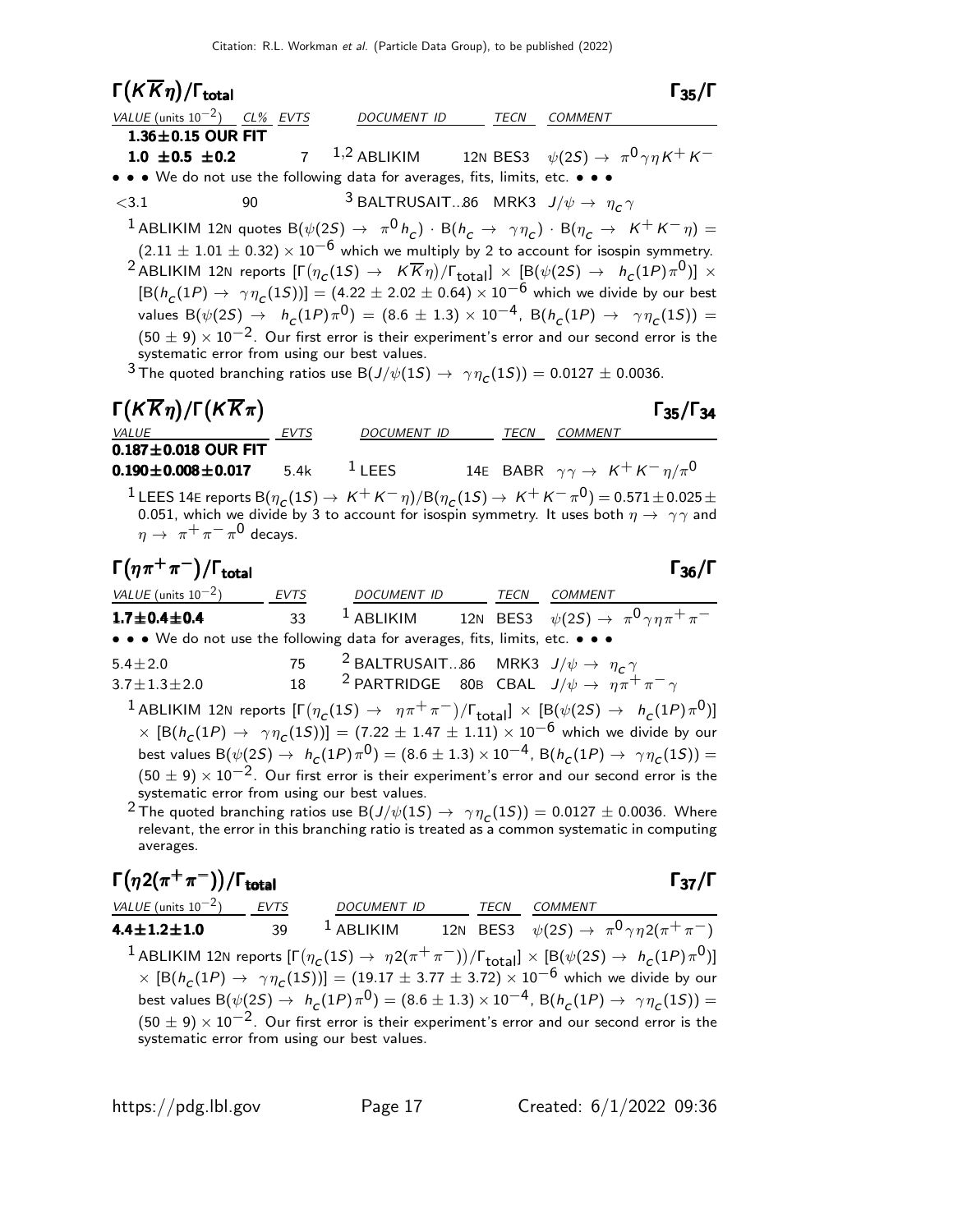| $\Gamma(K^+K^-\pi^+\pi^-)/\Gamma_{\text{total}}$                             |                                                                  |             | $\Gamma_{38}/\Gamma$                                                                          |
|------------------------------------------------------------------------------|------------------------------------------------------------------|-------------|-----------------------------------------------------------------------------------------------|
| VALUE (units $10^{-3}$ ) EVTS DOCUMENT ID                                    |                                                                  | <b>TECN</b> | COMMENT                                                                                       |
| $6.6 \pm 1.1$ OUR FIT                                                        |                                                                  |             |                                                                                               |
| 11.8± 2.3 OUR AVERAGE                                                        |                                                                  |             |                                                                                               |
|                                                                              |                                                                  |             | 9.7± 2.2±2.2 38 <sup>1</sup> ABLIKIM 12N BES3 $\psi(2S) \to \pi^0 \gamma K^+ K^- \pi^+ \pi^-$ |
|                                                                              |                                                                  |             | 12 ± 4 0.4k $^{2}$ BAI 04 BES $J/\psi \to \gamma K^{+} K^{-} \pi^{+} \pi^{-}$                 |
| 21 ± 7 110 <sup>2</sup> BALTRUSAIT86 MRK3 $J/\psi \rightarrow \eta_c \gamma$ |                                                                  |             |                                                                                               |
| $14 \tfrac{+22}{-9}$                                                         | <sup>3</sup> HIMEL 80B MRK2 $\psi(2S) \rightarrow \eta_c \gamma$ |             |                                                                                               |

 $^1$ ABLIKIM 12N reports  $[\Gamma(\eta_c(1S) \rightarrow K^+K^-\pi^+\pi^-)/\Gamma_{\rm total}]\times [B(\psi(2S) \rightarrow$  $h_c(1P)\pi^0\text{)}] \times [\text{B}(h_c(1P) \to \gamma\eta_c(1S))] = (4.16 \pm 0.76 \pm 0.59) \times 10^{-6}$  which we divide by our best values B $(\psi(2S) \to ~h_{\cal C}(1P) \pi^{\textsf{O}}) = (8.6 \pm 1.3) \times 10^{-4}$ , B $(h_{\cal C}(1P) \to$  $\gamma\,\eta_{_{\boldsymbol{C}}}(1S)) = (50\pm9)\times10^{-2}.$  Our first error is their experiment's error and our second error is the systematic error from using our best values.

 $^2$ The quoted branching ratios use B $(J/\psi(1S) \to~ \gamma \eta_{\textit{C}}(1S)) = 0.0127 \pm 0.0036$ . Where relevant, the error in this branching ratio is treated as a common systematic in computing averages.

 $^3$  Estimated using B $(\psi(2S) \rightarrow \gamma \eta_{\text{C}}(1S)) = 0.0028 \pm 0.0006.$ 

| $\Gamma(K^+ K^-\pi^+\pi^-\pi^0)/\Gamma(K\overline{K}\pi)$                                                                                                                                                                                                                                               | $\Gamma_{39}/\Gamma_{34}$ |                        |                                                   |
|---------------------------------------------------------------------------------------------------------------------------------------------------------------------------------------------------------------------------------------------------------------------------------------------------------|---------------------------|------------------------|---------------------------------------------------|
| 0.477 ± 0.017 ± 0.070                                                                                                                                                                                                                                                                                   | 11k                       | 1 DEL-AMO-SA..11M BABR | $\gamma\gamma \rightarrow K^+ K^-\pi^+\pi^-\pi^0$ |
| 1 We have multiplied the value of $\Gamma(K^+ K^-\pi^+\pi^-\pi^0)/\Gamma(K_S^0 K^{\pm}\pi^{\mp})$ reported in DEL-<br>AMO-SANCHEZ 11M by a factor 1/3 to obtain $\Gamma(K^+ K^-\pi^+\pi^-\pi^0)/\Gamma(K\overline{K}\pi)$ . Not<br>independent from other measurements reported in DEL-AMO-SANCHEZ 11M. |                           |                        |                                                   |

$$
\Gamma(K^0 K^-\pi^+\pi^-\pi^+ + c.c.)/\Gamma_{\text{total}}
$$

VALUE (units  $10^{-2}$ ) EVTS DOCUMENT ID TECN COMMENT 5.6 $\pm$ 1.4 $\pm$ 1.3 43 <sup>1,2</sup> ABLIKIM 12N BES3  $\psi(2S) \rightarrow \pi^0 \gamma K_S^0 K^{\mp} \pi^{\mp} 2\pi^{\pm}$  $^1$  ABLIKIM 12N quotes B $(\psi(2S) \to \pi^0 \, h_{\rm c}) \cdot B(h_{\rm c} \to \gamma \eta_{\rm c}) \cdot B(\eta_{\rm c} \to \, K_S^0 \, K^- \, \pi^- \, 2 \pi^+)$  $= (12.01 \pm 2.22 \pm 2.04) \times 10^{-6}$  which we multiply by 2 to take c.c. into account.  $^2$ ABLIKIM 12N reports  $[\Gamma(\eta_c(1S) \to K^0 K^-\pi^+\pi^-\pi^+ + \text{c.c.})/\Gamma_{\text{total}}] \times [B(\psi(2S) \to K^0 K^-\pi^+\pi^-\pi^+ + \text{c.c.})]$  $h_c(1P)\pi^0$ ]  $\times$   $[{\sf B}(h_c(1P) \to \gamma\eta_c(1S))] = (24.02 \pm 4.44 \pm 4.08) \times 10^{-6}$  which we divide by our best values B $(\psi(2S) \to ~h_c(1P)\pi^0)=(8.6 \pm 1.3)\times 10^{-4}$ , B $(h_c(1P) \to$  $\gamma\,\eta_{\bm{C}}(1S)) = (50\pm9)\times 10^{-2}$  . Our first error is their experiment's error and our second error is the systematic error from using our best values.

$$
\Gamma(K^+K^-2(\pi^+\pi^-))/\Gamma_{\text{total}}
$$

VALUE (units  $10^{-3}$ ) EVTS DOCUMENT ID TECN COMMENT  $7.5 \pm 2.4$  OUR AVERAGE 8  $\pm$ 4  $\pm$ 2 10  $^{-1}$  ABLIKIM 12N BES3  $\psi(2S) \rightarrow \pi^{0}\gamma K^{+}K^{-}2(\pi^{+}\pi^{-})$ 7.2±2.4±1.5 100 <sup>2</sup> ABLIKIM 06A BES2  $J/\psi \to K^+ K^- 2(\pi^+ \pi^-) \gamma$  $1$  ABLIKIM 12N reports  $[\Gamma(\eta_c(1S) \rightarrow K^+K^-2(\pi^+\pi^-))/\Gamma_{\text{total}}] \times [B(\psi(2S) \rightarrow$  $h_c(1P)\pi^0$ ] ×  $[ B(h_c(1P) \to \gamma\eta_c(1S))] = (3.60 \pm 1.71 \pm 0.64) \times 10^{-6}$  which we divide by our best values B $(\psi(2S) \to ~h_c(1P)\pi^0) = (8.6 \pm 1.3) \times 10^{-4}$ , B $(h_c(1P) \to$  $\gamma\,\eta_{_{\boldsymbol{C}}}(1S)) = (50\pm9)\times10^{-2}.$  Our first error is their experiment's error and our second error is the systematic error from using our best values.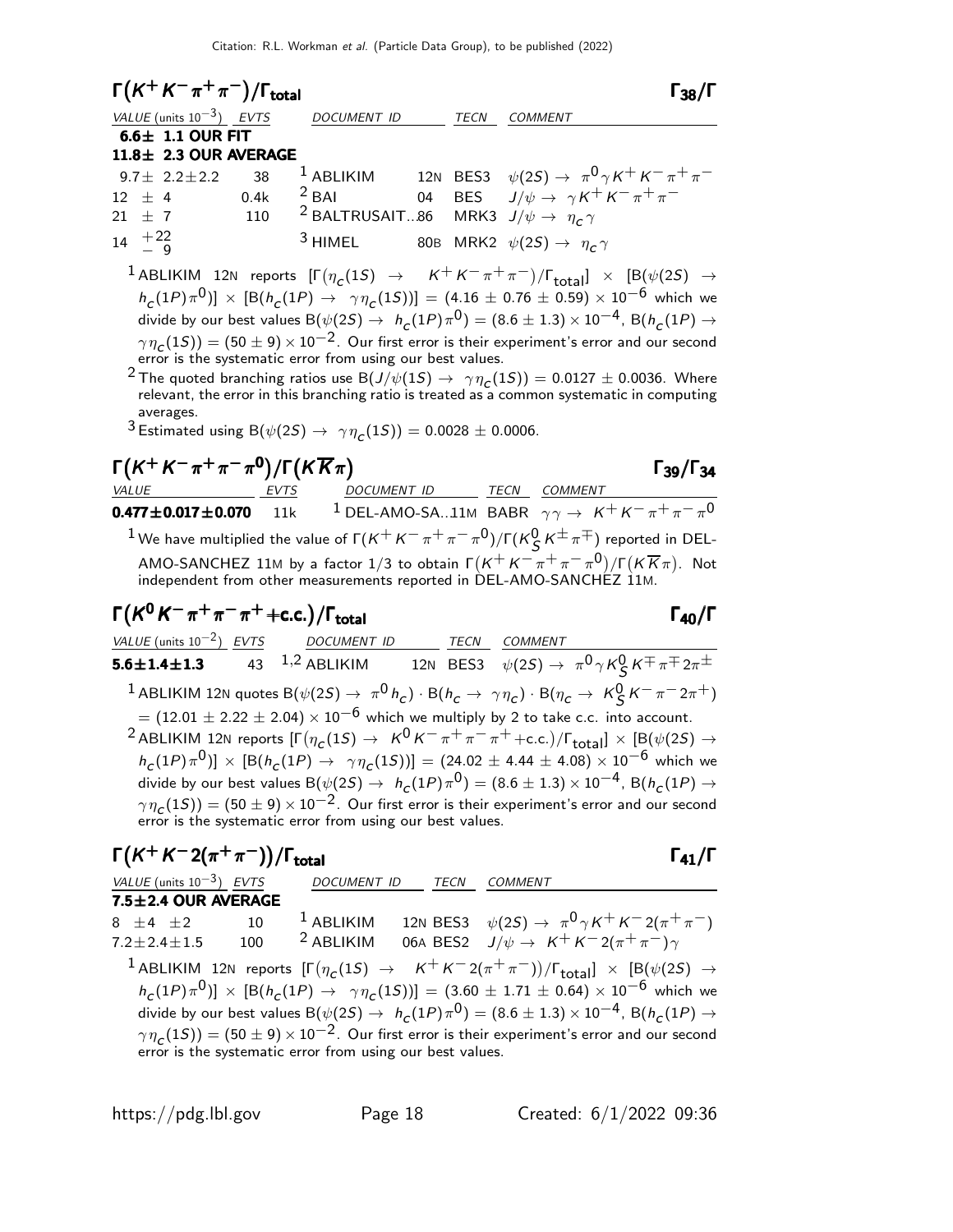$^2$ ABLIKIM 06A reports  $[\Gamma(\eta_{\cal C}(1S) \to \ K^+ K^- 2(\pi^+ \pi^-))/\Gamma_{\tt total}] \ \times \ [B(J/\psi(1S) \to \ K^+ K^- 2(\pi^+ \pi^+))/\Gamma_{\tt total}]$  $\gamma\,\eta_{\bf C}(1S))]=(1.21\pm0.32\pm0.24)\times10^{-4}$  which we divide by our best value B $(J/\psi(1S)\rightarrow0.24)$  $\gamma\,\eta_{_{\boldsymbol{C}}}(1S)) = (1.7\pm0.4)\!\times\!10^{-2}.$  Our first error is their experiment's error and our second error is the systematic error from using our best value.

| $\Gamma\big(2({\mathsf{K}}^+{\mathsf{K}}^-)\big)/\Gamma_{\textsf{total}}$                                                                                                         |                          |                                                | $\Gamma_{42}/\Gamma$                                                                                                                                                                                                                                                                                                                                                                                                                                                                                                                                                                                                                                                                                                                                                                                                                            |
|-----------------------------------------------------------------------------------------------------------------------------------------------------------------------------------|--------------------------|------------------------------------------------|-------------------------------------------------------------------------------------------------------------------------------------------------------------------------------------------------------------------------------------------------------------------------------------------------------------------------------------------------------------------------------------------------------------------------------------------------------------------------------------------------------------------------------------------------------------------------------------------------------------------------------------------------------------------------------------------------------------------------------------------------------------------------------------------------------------------------------------------------|
|                                                                                                                                                                                   | DOCUMENT ID TECN COMMENT |                                                |                                                                                                                                                                                                                                                                                                                                                                                                                                                                                                                                                                                                                                                                                                                                                                                                                                                 |
| 1.43± 0.30 OUR FIT                                                                                                                                                                |                          |                                                |                                                                                                                                                                                                                                                                                                                                                                                                                                                                                                                                                                                                                                                                                                                                                                                                                                                 |
| $2.2 \pm 0.9 \pm 0.5$<br>$\overline{7}$                                                                                                                                           |                          |                                                | <sup>1</sup> ABLIKIM 12N BES3 $\psi(2S) \rightarrow \pi^0 \gamma 2(K^+ K^-)$                                                                                                                                                                                                                                                                                                                                                                                                                                                                                                                                                                                                                                                                                                                                                                    |
| • • We do not use the following data for averages, fits, limits, etc. • •                                                                                                         |                          |                                                |                                                                                                                                                                                                                                                                                                                                                                                                                                                                                                                                                                                                                                                                                                                                                                                                                                                 |
| 1.4 $\frac{+}{-}$ 0.5 $\pm$ 0.6 14.5 $\frac{+4.6}{-3.0}$ 2 HUANG 03 BELL $B^+ \rightarrow 2(K^+K^-)K^+$                                                                           |                          |                                                |                                                                                                                                                                                                                                                                                                                                                                                                                                                                                                                                                                                                                                                                                                                                                                                                                                                 |
| 21 $\pm 10$ $\pm 6$                                                                                                                                                               |                          |                                                | <sup>3</sup> ALBRECHT 94H ARG $\gamma \gamma \rightarrow K^+ K^- K^+ K^-$                                                                                                                                                                                                                                                                                                                                                                                                                                                                                                                                                                                                                                                                                                                                                                       |
| systematic error from using our best values.<br>$K\overline{K}\pi$ = (5.5 $\pm$ 1.7) $\times$ 10 <sup>-2</sup> .<br>$K^+ K^- \pi^+ \pi^-$ ), and B( $\eta_c \to 2\pi^+ 2\pi^-$ ). |                          |                                                | <sup>1</sup> ABLIKIM 12N reports $[\Gamma(\eta_C(1S) \to 2(K^+K^-))/\Gamma_{\rm total}]\times [B(\psi(2S) \to h_C(1P)\pi^0)]$<br>$\times$ $[\textsf{B}(h_{\small{\mathcal{C}}}(1P) \rightarrow \ \gamma\eta_{\small{\mathcal{C}}}(1S))] = (0.94 \pm 0.37 \pm 0.14) \times 10^{-6}$ which we divide by our<br>best values B $(\psi(2S) \to h_c(1P)\pi^0) = (8.6 \pm 1.3) \times 10^{-4}$ , B $(h_c(1P) \to \gamma \eta_c(1S)) =$<br>$(50 \pm 9) \times 10^{-2}$ . Our first error is their experiment's error and our second error is the<br><sup>2</sup> Using B(B <sup>+</sup> $\rightarrow \eta_c K^+$ ) = (1.25 $\pm$ 0.12 $^{+0.10}_{-0.12}$ ) × 10 <sup>-3</sup> from FANG 03 and B( $\eta_c \rightarrow$<br>3 Normalized to the sum of B $(\eta_c \to K^{\pm} K^0_S \pi^{\mp})$ , B $(\eta_c \to \phi \phi)$ , B $(\eta_c \to \phi \phi)$ |
| $\Gamma(2(K^+K^-))/\Gamma(K\overline{K}\pi)$                                                                                                                                      |                          |                                                | $\Gamma_{42}/\Gamma_{34}$                                                                                                                                                                                                                                                                                                                                                                                                                                                                                                                                                                                                                                                                                                                                                                                                                       |
| $\frac{\text{VALUE}}{\text{0.020} \pm 0.004 \text{ OUR FIT}} \frac{\text{EVTS}}{\text{EVTS}}$                                                                                     | DOCUMENT ID              | TECN                                           | <b>COMMENT</b>                                                                                                                                                                                                                                                                                                                                                                                                                                                                                                                                                                                                                                                                                                                                                                                                                                  |
| $0.024 \pm 0.007$ OUR AVERAGE                                                                                                                                                     |                          |                                                |                                                                                                                                                                                                                                                                                                                                                                                                                                                                                                                                                                                                                                                                                                                                                                                                                                                 |
| $0.023 \pm 0.007 \pm 0.006$                                                                                                                                                       |                          |                                                | AUBERT,B 04B BABR $B^{\pm} \rightarrow K^{\pm} \eta_c$                                                                                                                                                                                                                                                                                                                                                                                                                                                                                                                                                                                                                                                                                                                                                                                          |
| $0.026 + 0.009 + 0.007$ 15                                                                                                                                                        |                          |                                                | <sup>1</sup> HUANG 03 BELL $B^{\pm} \rightarrow K^{\pm}(2K^{\pm}2K^{-})$                                                                                                                                                                                                                                                                                                                                                                                                                                                                                                                                                                                                                                                                                                                                                                        |
| $K\overline{K}\pi$ = (5.5 $\pm$ 1.7) $\times$ 10 <sup>-2</sup> .                                                                                                                  |                          |                                                | $^1$ Using B $(B^+ \rightarrow \eta_c\,K^+)=(1.25\pm0.12{+0.10\atop -0.12})\times10^{-3}$ from FANG 03 and B $(\eta_c\rightarrow0.12)$                                                                                                                                                                                                                                                                                                                                                                                                                                                                                                                                                                                                                                                                                                          |
| $\Gamma(\eta'(958)\text{K}\overline{\text{K}})/\Gamma(\eta'(958)\pi\pi)$<br><i>VALUE</i>                                                                                          | DOCUMENT ID TECN COMMENT |                                                | $\Gamma_2/\Gamma_1$                                                                                                                                                                                                                                                                                                                                                                                                                                                                                                                                                                                                                                                                                                                                                                                                                             |
| $0.859 \pm 0.052 \pm 0.043$                                                                                                                                                       | $1$ LEES                 |                                                | 21A BABR $\gamma \gamma \rightarrow \eta' K^+ K^-$ ,<br>$n'$ $\pi$ <sup>+</sup> $\pi$ <sup>-</sup>                                                                                                                                                                                                                                                                                                                                                                                                                                                                                                                                                                                                                                                                                                                                              |
| $\blacksquare$                                                                                                                                                                    |                          | $\mathbf{r}$ and $\mathbf{r}$ and $\mathbf{r}$ |                                                                                                                                                                                                                                                                                                                                                                                                                                                                                                                                                                                                                                                                                                                                                                                                                                                 |

 $^1$  Based on Dalitz-plot analysis of the  $\eta_{\bm c}\to\,\eta'$  K $^+$  K $^-$  ,  $\eta'\pi^+\pi^-$  final states where the fit fractions and relative phases are determined for numerous two-body intermediate states.

| $\Gamma(\pi^+\pi^-\pi^0)/\Gamma_{\rm total}$ |              |             |      | $\Gamma_{43}/\Gamma$                                                                                                                                                                                                                                                          |  |
|----------------------------------------------|--------------|-------------|------|-------------------------------------------------------------------------------------------------------------------------------------------------------------------------------------------------------------------------------------------------------------------------------|--|
| <i>VALUE</i>                                 | $CL\%$       | DOCUMENT ID | TECN | COMMENT                                                                                                                                                                                                                                                                       |  |
| $<$ 5 $\times$ 10 <sup>-4</sup>              | $90^{\circ}$ |             |      | <sup>1</sup> ABLIKIM 17AJ BES3 $\psi(2S) \rightarrow \gamma \pi^+ \pi^- \pi^0$                                                                                                                                                                                                |  |
|                                              |              |             |      | <sup>1</sup> ABLIKIM 17AJ reports $[\Gamma(\eta_c(1S) \to \pi^+\pi^-\pi^0)/\Gamma_{\text{total}}] \times [B(\psi(2S) \to \gamma\eta_c(1S))]$<br>$1.6 \times 10^{-6}$ which we divide by our best value B( $\psi(2S) \rightarrow \gamma \eta_c(1S)$ ) = 3.4 $\times 10^{-3}$ . |  |

П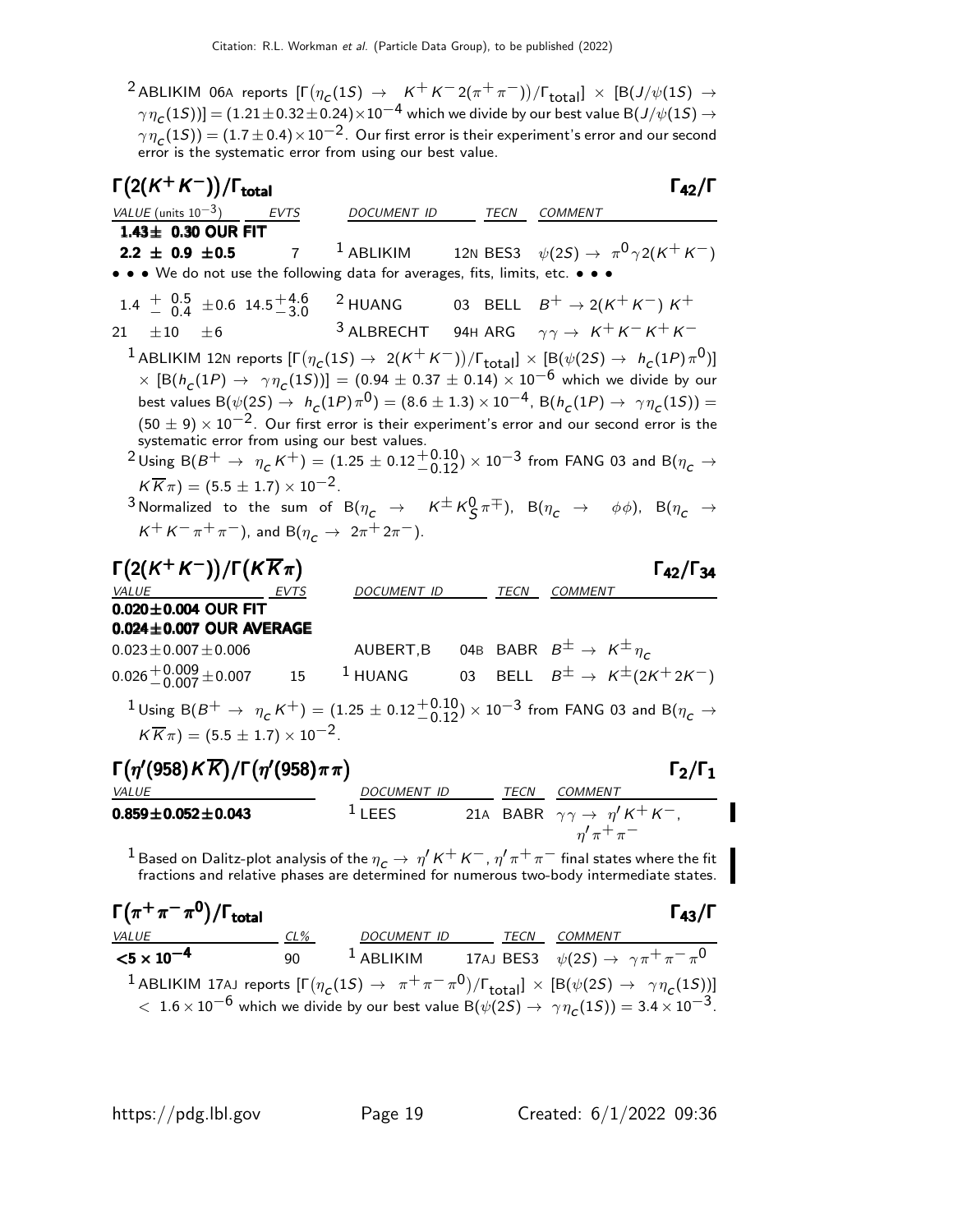| $\Gamma(\pi^+\pi^-\pi^0\pi^0)/\Gamma_{\rm total}$ |     |                                              |          |                                                                                                                                                  |  |
|---------------------------------------------------|-----|----------------------------------------------|----------|--------------------------------------------------------------------------------------------------------------------------------------------------|--|
| VALUE (units $10^{-2}$ ) EVTS                     |     | DOCUMENT ID TECN COMMENT                     |          |                                                                                                                                                  |  |
| $4.7 \pm 0.9 \pm 1.1$ 118                         |     |                                              |          | <sup>1</sup> ABLIKIM 12N BES3 $\psi(2S) \to \pi^0 \gamma \pi^+ \pi^- 2 \pi^0$                                                                    |  |
|                                                   |     |                                              |          | <sup>1</sup> ABLIKIM 12N reports $[\Gamma(\eta_c(1S) \to \pi^+ \pi^- \pi^0 \pi^0)/\Gamma_{\text{total}}] \times [B(\psi(2S) \to h_c(1P) \pi^0)]$ |  |
|                                                   |     |                                              |          | $\times$ [B(h <sub>c</sub> (1P) $\to \gamma \eta_c(15)$ ] = (20.31 $\pm$ 2.20 $\pm$ 3.33) $\times$ 10 <sup>-6</sup> which we divide by our       |  |
|                                                   |     |                                              |          | best values B( $\psi(2S) \to h_c(1P)\pi^0$ ) = (8.6 ± 1.3) × 10 <sup>-4</sup> , B( $h_c(1P) \to \gamma \eta_c(1S)$ ) =                           |  |
|                                                   |     |                                              |          | $(50 \pm 9) \times 10^{-2}$ . Our first error is their experiment's error and our second error is the                                            |  |
|                                                   |     | systematic error from using our best values. |          |                                                                                                                                                  |  |
| $\Gamma(2(\pi^+\pi^-))/\Gamma_{\rm total}$        |     |                                              |          | $\Gamma_{45}/\Gamma$                                                                                                                             |  |
| VALUE (units $10^{-2}$ ) EVTS                     |     | <b>DOCUMENT ID</b>                           | TECN     | <b>COMMENT</b>                                                                                                                                   |  |
| $0.91 \pm 0.12$ OUR FIT                           |     |                                              |          |                                                                                                                                                  |  |
| $1.27 \pm 0.23$ OUR AVERAGE                       |     |                                              |          |                                                                                                                                                  |  |
| $1.7 \pm 0.3 \pm 0.4$                             | 100 | $1$ ABLIKIM                                  | 12N BES3 | $\psi(2S) \rightarrow \pi^0 \gamma 2(\pi^+\pi^-)$                                                                                                |  |
| $1.0 \pm 0.5$ 542 $\pm$ 75                        |     | $2$ BAI                                      | 04 BES   | $J/\psi \rightarrow \gamma 2(\pi^+\pi^-)$                                                                                                        |  |
| $1.05 + 0.17 + 0.34$                              | 137 | $2$ BISELLO                                  |          | 91 DM2 $J/\psi \rightarrow \gamma 2\pi^+ 2\pi^-$                                                                                                 |  |
| $1.3 \pm 0.6$                                     | 25  | <sup>2</sup> BALTRUSAIT86 MRK3               |          | $J/\psi \rightarrow \eta_c \gamma$                                                                                                               |  |
|                                                   |     |                                              |          |                                                                                                                                                  |  |

2.0  $+1.5$  $-1.0$ <sup>3</sup> HIMEL 80B MRK2  $\psi(2S) \rightarrow \eta_c \gamma$ 

 $^1$ ABLIKIM 12N reports  $[\Gamma(\eta_c(1S) \to 2(\pi^+\pi^-))/\Gamma_{\rm total}]\times[\mathcal{B}(\psi(2S) \to h_c(1P)\pi^0)]$  $\times$   $[ B(h_c(1P) \rightarrow \gamma \eta_c(1S))] = (7.51 \pm 0.85 \pm 1.11) \times 10^{-6}$  which we divide by our best values B $(\psi(2S) \to h_c(1P)\pi^0) = (8.6 \pm 1.3) \times 10^{-4}$ , B $(h_c(1P) \to \gamma \eta_c(1S)) =$  $(50 \pm 9) \times 10^{-2}$ . Our first error is their experiment's error and our second error is the systematic error from using our best values.

 $^2$  The quoted branching ratios use B $(J/\psi(1S) \to \ \gamma \eta_{\textit{C}}(1S)) = 0.0127 \pm 0.0036$ . Where relevant, the error in this branching ratio is treated as a common systematic in computing averages.

 $^3$  Estimated using B $(\psi(2S) \rightarrow \gamma \eta_{\text{C}}(1S)) = 0.0028 \pm 0.0006.$ 

| $\Gamma(2(\pi^+\pi^-\pi^0))/\Gamma_{\rm total}$ |     |                                              |      | Габ/Г                                                                                                                                      |
|-------------------------------------------------|-----|----------------------------------------------|------|--------------------------------------------------------------------------------------------------------------------------------------------|
| VALUE (units $10^{-2}$ ) EVTS                   |     | <b>DOCUMENT ID</b>                           | TECN | COMMENT                                                                                                                                    |
| 15.8±2.3 OUR AVERAGE                            |     |                                              |      |                                                                                                                                            |
| $15.3 \pm 1.8 \pm 1.8$                          | 333 | ABLIKIM                                      |      | 19AP BES3 $h_c \rightarrow \gamma \eta_c$                                                                                                  |
| $17 \pm 3 \pm 4$ 175                            |     | $1$ ABLIKIM                                  |      | 12N BES3 $\psi(2S) \to \pi^0 \gamma 2(\pi^+ \pi^- \pi^0)$                                                                                  |
|                                                 |     |                                              |      | <sup>1</sup> ABLIKIM 12N reports $[\Gamma(\eta_c(1S) \to 2(\pi^+\pi^-\pi^0))/\Gamma_{\text{total}}] \times [B(\psi(2S) \to h_c(1P)\pi^0)]$ |
|                                                 |     |                                              |      | $\times$ [B(h <sub>c</sub> (1P) $\rightarrow \gamma \eta_c(15)$ ] = (75.13 ± 7.42 ± 9.99) × 10 <sup>-6</sup> which we divide by our        |
|                                                 |     |                                              |      | best values B $(\psi(2S) \to h_c(1P)\pi^0) = (8.6 \pm 1.3) \times 10^{-4}$ , B $(h_c(1P) \to \gamma \eta_c(1S)) =$                         |
|                                                 |     | systematic error from using our best values. |      | $(50\pm9)\times10^{-2}.$ Our first error is their experiment's error and our second error is the                                           |

| $\Gamma(3(\pi^+\pi^-))/\Gamma_{\text{total}}$                                                                                         |             |                                                                                                                                    |      |                                                     | $\Gamma_{47}/I$ |
|---------------------------------------------------------------------------------------------------------------------------------------|-------------|------------------------------------------------------------------------------------------------------------------------------------|------|-----------------------------------------------------|-----------------|
| VALUE (units $10^{-3}$ )                                                                                                              | <b>EVTS</b> | <b>DOCUMENT ID</b>                                                                                                                 | TECN | COMMENT                                             |                 |
| 17 ±4 OUR AVERAGE                                                                                                                     |             |                                                                                                                                    |      |                                                     |                 |
| 20 $\pm$ 5 $\pm$ 5                                                                                                                    | 51          | $^1$ ABLIKIM                                                                                                                       |      | 12N BES3 $\psi(2S) \to \pi^0 \gamma 3(\pi^+ \pi^-)$ |                 |
| $15.4 \pm 3.4 \pm 3.3$                                                                                                                | 479         | $2$ ABI IKIM                                                                                                                       |      | 06A BES2 $J/\psi \rightarrow 3(\pi^+\pi^-)\gamma$   |                 |
| <sup>1</sup> ABLIKIM 12N reports $[\Gamma(\eta_c(1S) \to 3(\pi^+\pi^-))/\Gamma_{\text{total}}] \times [B(\psi(2S) \to h_c(1P)\pi^0)]$ |             |                                                                                                                                    |      |                                                     |                 |
|                                                                                                                                       |             | $\times$ [B(h <sub>c</sub> (1P) $\rightarrow \gamma \eta_c(15)$ ] = (8.82 ± 1.57 ± 1.59) × 10 <sup>-6</sup> which we divide by our |      |                                                     |                 |
|                                                                                                                                       |             | best values B( $\psi(2S) \to h_c(1P)\pi^0$ ) = (8.6 ± 1.3) × 10 <sup>-4</sup> , B( $h_c(1P) \to \gamma \eta_c(1S)$ ) =             |      |                                                     |                 |
|                                                                                                                                       |             |                                                                                                                                    |      |                                                     |                 |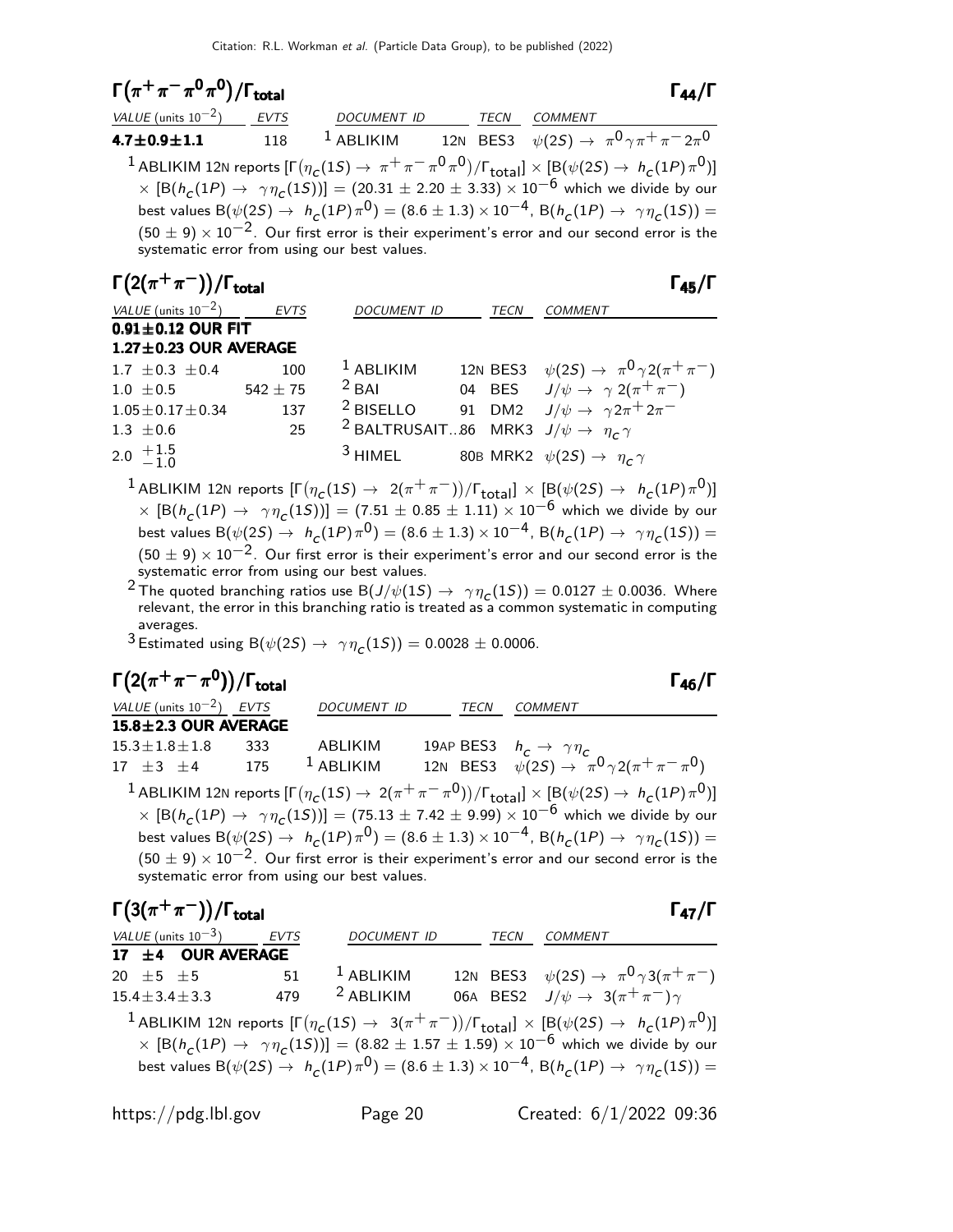$(50 \pm 9) \times 10^{-2}$ . Our first error is their experiment's error and our second error is the systematic error from using our best values.

 $^2$  ABLIKIM 06A reports  $[\Gamma(\eta_{\bm{C}}(1S) \to 3(\pi^+\pi^-))/\Gamma_{\bm{\mathrm{total}}}]\times[{\mathsf B}(J/\psi(1S) \to \gamma\eta_{\bm{C}}(1S))] =$  $(2.59 \pm 0.32 \pm 0.47) \times 10^{-4}$  which we divide by our best value B $(J/\psi(1S) \rightarrow \gamma \eta_c(1S))$  $= (1.7 \pm 0.4) \times 10^{-2}$ . Our first error is their experiment's error and our second error is the systematic error from using our best value.

|                 | $\Gamma(p\overline{p})/\Gamma_{\rm total}$ |                       |                                                                        |      | $\mathsf{\Gamma}_{\mathbf{48}}/\mathsf{\Gamma}$                                                               |
|-----------------|--------------------------------------------|-----------------------|------------------------------------------------------------------------|------|---------------------------------------------------------------------------------------------------------------|
|                 | VALUE (units $10^{-4}$ )                   | <b>EVTS</b>           | <b>DOCUMENT ID</b>                                                     | TECN | <b>COMMENT</b>                                                                                                |
|                 | 14.4 ± 1.4 OUR FIT                         |                       |                                                                        |      |                                                                                                               |
|                 |                                            | 12.6± 2.1 OUR AVERAGE |                                                                        |      |                                                                                                               |
|                 | $12.0 \pm 2.6 \pm 1.5$                     | 34                    | ABLIKIM                                                                |      |                                                                                                               |
|                 | $15 \pm 5 \pm 3$                           | 15                    | $1$ ABLIKIM                                                            |      | 19APBES3 $h_c \rightarrow \gamma \eta_c$<br>12N BES3 $\psi(2S) \rightarrow \pi^0 \gamma \rho \overline{\rho}$ |
|                 |                                            | $15 \pm 6$ 213 ± 33   | $2$ BAI                                                                |      | 04 BES $J/\psi \rightarrow \gamma p \overline{p}$                                                             |
|                 | $10 \pm 3 \pm 4$                           | 18                    | <sup>2</sup> BISELLO 91 DM2 $J/\psi \rightarrow \gamma p \overline{p}$ |      |                                                                                                               |
| $11 \pm 6$      |                                            | 23                    | <sup>2</sup> BALTRUSAIT86 MRK3 $J/\psi \rightarrow \eta_c \gamma$      |      |                                                                                                               |
| 29 $+29$<br>-15 |                                            |                       | $3$ HIMEL                                                              |      | 80B MRK2 $\psi(2S) \rightarrow \eta_c \gamma$                                                                 |

• • • We do not use the following data for averages, fits, limits, etc. • • •

13.1<sup>+</sup> 
$$
\frac{1.8}{2.1}
$$
 ± 0.9 195 4 WU 06 BELL  $B^+ \rightarrow p\overline{p}K^+$ 

 $^1$ ABLIKIM 12N reports  $[\Gamma(\eta_c(1S) \ \to \ \ p\overline{p})/\Gamma_{\rm total}] \ \times \ [B(\psi(2S) \ \to \ \ h_c(1P)\pi^0)] \ \times$  $[ B(h_c(1P) \to \gamma \eta_c(1S) ) ] = (0.65 \pm 0.19 \pm 0.10) \times 10^{-6}$  which we divide by our best values  ${\rm B}(\psi(2S) \to ~h^{}_C(1P) \pi^0)=(8.6 \pm 1.3) \times 10^{-4}$ ,  ${\rm B}(h^{}_C(1P) \to ~\gamma \eta^{}_C(1S))=$  $(50 \pm 9) \times 10^{-2}$ . Our first error is their experiment's error and our second error is the systematic error from using our best values.

 $^2$ The quoted branching ratios use B $(J/\psi(1S) \to~\gamma \eta_{\textit{C}}(1S)) = 0.0127 \pm 0.0036$ . Where relevant, the error in this branching ratio is treated as a common systematic in computing averages.

 $^3$  Estimated using B $(\psi(2S) \rightarrow \gamma \eta_{\text{C}}(1S)) = 0.0028 \pm 0.0006.$ 

 $^4$  WU 06 reports  $[\Gamma(\eta_{\cal L}(1S) \to \not\! p\overline{\rho})/\Gamma_{\rm total}]\times[{\rm B}(B^+ \to \eta_{\cal L}\, K^+)]=(1.42\pm0.11 {+0.16\atop -0.20})\times$  $10^{-6}$  which we divide by our best value B $(B^+ \to \eta_c\,K^+)=(1.09\pm0.08)\times10^{-3}$ .<br>Our first error is their experiment's error and our second error is the systematic error from using our best value.

| $\Gamma(p\overline{p})/\Gamma(K\overline{K}\pi)$                     |             |             |      | $\Gamma_{48}/\Gamma_{34}$                                                                                                                                    |
|----------------------------------------------------------------------|-------------|-------------|------|--------------------------------------------------------------------------------------------------------------------------------------------------------------|
| <i>VALUE</i>                                                         | <b>EVTS</b> | DOCUMENT ID | TECN | COMMENT                                                                                                                                                      |
| $0.0198 \pm 0.0019$ OUR FIT                                          |             |             |      |                                                                                                                                                              |
| $0.021 \pm 0.002 \begin{array}{cc} +0.004 \\ -0.006 \end{array}$ 195 |             | $1$ WU      |      | 06 BELL $B^{\pm} \rightarrow K^{\pm} p \overline{p}$                                                                                                         |
|                                                                      |             |             |      | <sup>1</sup> Using B(B <sup>+</sup> $\rightarrow \eta_c K^+$ ) = (1.25 ± 0.12 <sup>+0.10</sup> ) × 10 <sup>-3</sup> from FANG 03 and B( $\eta_c \rightarrow$ |

$$
K\overline{K}\pi = (5.5 \pm 1.7) \times 10^{-2}.
$$

| $\Gamma(p\overline{p})/\Gamma_{\text{total}} \times \Gamma(\phi\phi)/\Gamma_{\text{total}}$ |               |      | $\Gamma_{48}/\Gamma \times \Gamma_8/\Gamma$      |
|---------------------------------------------------------------------------------------------|---------------|------|--------------------------------------------------|
| VALUE (units $10^{-5}$ )                                                                    | DOCUMENT ID   | TECN | COMMENT                                          |
| $0.25 \pm 0.04$ OUR FIT                                                                     |               |      |                                                  |
| 4.0 $+3.5$<br>-3.2                                                                          | <b>BAGLIN</b> |      | 89 SPEC $\overline{p}p \rightarrow K^+K^-K^+K^-$ |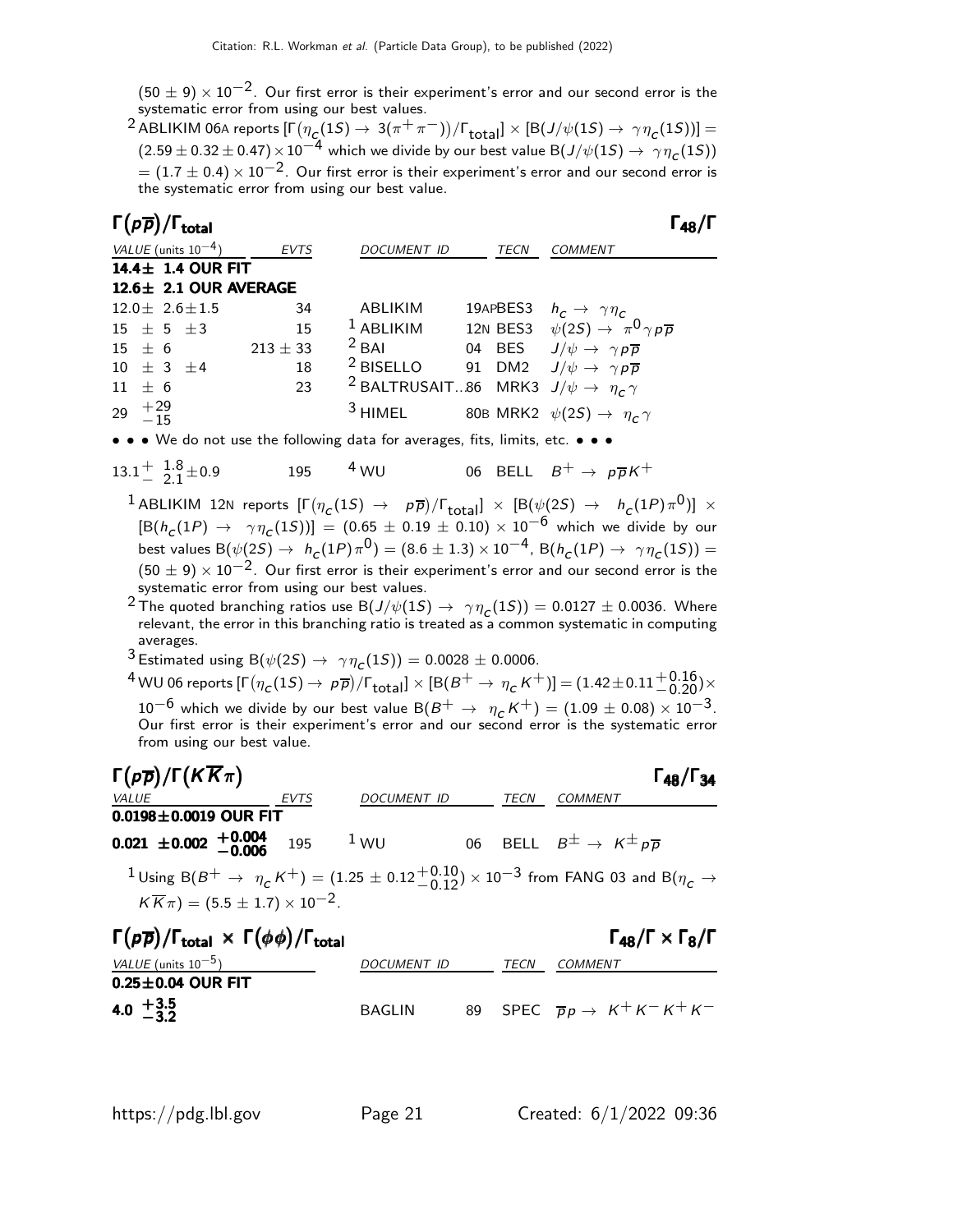# Γ $(p\overline{p}\pi^{\mathbf{0}})$

| $\Gamma(p\overline{p}\pi^{0})/\Gamma_{\rm total}$                                                                                                                                                                                                                                                                                                                                                                                                                                                                                                                                                                                                                                                                                 |     |                                                                                        |    |          |                                                              | $\Gamma_{49}/\Gamma$      |
|-----------------------------------------------------------------------------------------------------------------------------------------------------------------------------------------------------------------------------------------------------------------------------------------------------------------------------------------------------------------------------------------------------------------------------------------------------------------------------------------------------------------------------------------------------------------------------------------------------------------------------------------------------------------------------------------------------------------------------------|-----|----------------------------------------------------------------------------------------|----|----------|--------------------------------------------------------------|---------------------------|
| <i>VALUE</i> (units $10^{-2}$ )                                                                                                                                                                                                                                                                                                                                                                                                                                                                                                                                                                                                                                                                                                   |     | EVTS DOCUMENT ID TECN COMMENT                                                          |    |          |                                                              |                           |
| $0.36 \pm 0.13 \pm 0.08$                                                                                                                                                                                                                                                                                                                                                                                                                                                                                                                                                                                                                                                                                                          | 14  | <sup>1</sup> ABLIKIM 12N BES3 $\psi(2S) \rightarrow \pi^0 \gamma p \overline{p} \pi^0$ |    |          |                                                              |                           |
| $^1$ ABLIKIM 12N reports $[\Gamma(\eta_c(1S) \to p\overline{p}\pi^0)/\Gamma_{\rm total}]\times[{\rm B}(\psi(2S) \to ~h_c(1P)\pi^0)]\times$<br>$[ B(h_C(1P) \to \gamma \eta_C(1S) ) ] = (1.53 \pm 0.49 \pm 0.23) \times 10^{-6}$ which we divide by our best<br>values B( $\psi(2S) \to h_c(1P)\pi^0$ ) = (8.6 ± 1.3) × 10 <sup>-4</sup> , B( $h_c(1P) \to \gamma \eta_c(1S)$ ) =<br>$(50 \pm 9) \times 10^{-2}$ . Our first error is their experiment's error and our second error is the<br>systematic error from using our best values.                                                                                                                                                                                         |     |                                                                                        |    |          |                                                              |                           |
| $\Gamma(\Lambda\overline{\Lambda})/\Gamma_{\text{total}}$                                                                                                                                                                                                                                                                                                                                                                                                                                                                                                                                                                                                                                                                         |     |                                                                                        |    |          |                                                              | $\Gamma_{50}/\Gamma$      |
| <u>VALUE (units <math>10^{-4}</math>) CL% EVTS</u>                                                                                                                                                                                                                                                                                                                                                                                                                                                                                                                                                                                                                                                                                |     | DOCUMENT ID TECN COMMENT                                                               |    |          |                                                              |                           |
| 10.6±2.3 OUR FIT<br>$11.8 \pm 2.3 \pm 2.5$                                                                                                                                                                                                                                                                                                                                                                                                                                                                                                                                                                                                                                                                                        |     | $^1$ ABLIKIM                                                                           |    | 12B BES3 |                                                              |                           |
| • • • We do not use the following data for averages, fits, limits, etc. • • •                                                                                                                                                                                                                                                                                                                                                                                                                                                                                                                                                                                                                                                     |     |                                                                                        |    |          |                                                              |                           |
| $8.7\frac{+2.4}{2.3}\pm0.6$                                                                                                                                                                                                                                                                                                                                                                                                                                                                                                                                                                                                                                                                                                       | 20  | $2$ WU $06$ BELL $B^+ \rightarrow A\overline{A}K^+$                                    |    |          |                                                              |                           |
| $<$ 20<br>90<br>$^1$ ABLIKIM 12B reports $[\Gamma(\eta_{\textsf{C}}(1S) \rightarrow \Lambda \overline{\Lambda})/\Gamma_{\textsf{total}}] \times [B(J/\psi(1S) \rightarrow \gamma \eta_{\textsf{C}}(1S))] =$                                                                                                                                                                                                                                                                                                                                                                                                                                                                                                                       |     | $^3$ BISELLO 91 DM2 $e^+e^- \rightarrow \gamma A \overline{A}$                         |    |          |                                                              |                           |
| $\gamma\eta_c(15)) = (1.7 \pm 0.4) \times 10^{-2}$ . Our first error is their experiment's error and our<br>second error is the systematic error from using our best value.<br>$^2$ WU 06 reports $[\Gamma(\eta_c(1S) \rightarrow \Lambda\overline{\Lambda})/\Gamma_{total}] \times [B(B^+ \rightarrow \eta_c K^+)] =$<br>$(0.95 + 0.25 + 0.08) \times 10^{-6}$ which we divide by our best value B(B <sup>+</sup> $\rightarrow \eta_c K^+$ ) =<br>$(1.09 \pm 0.08) \times 10^{-3}$ . Our first error is their experiment's error and our second error is<br>the systematic error from using our best value.<br><sup>3</sup> The quoted branching ratios use B $(J/\psi(1S) \rightarrow \gamma \eta_c(1S)) = 0.0127 \pm 0.0036$ . |     |                                                                                        |    |          |                                                              |                           |
| $\Gamma(\Lambda\Lambda)/\Gamma(p\overline{p})$                                                                                                                                                                                                                                                                                                                                                                                                                                                                                                                                                                                                                                                                                    |     |                                                                                        |    |          |                                                              | $\Gamma_{50}/\Gamma_{48}$ |
| <i>VALUE</i><br>$0.74\pm0.16$ OUR FIT                                                                                                                                                                                                                                                                                                                                                                                                                                                                                                                                                                                                                                                                                             |     | DOCUMENT ID TECN COMMENT                                                               |    |          |                                                              |                           |
| $0.67 + 0.19 + 0.12$                                                                                                                                                                                                                                                                                                                                                                                                                                                                                                                                                                                                                                                                                                              |     | 1 <sub>WU</sub>                                                                        | 06 |          | BELL $B^+ \rightarrow p\overline{p}K^+$ , $A\overline{A}K^+$ |                           |
| $^1$ Not independent from other $\eta_c\to~A\overline{A}$ , $\rho\overline{\rho}$ branching ratios reported by WU 06.                                                                                                                                                                                                                                                                                                                                                                                                                                                                                                                                                                                                             |     |                                                                                        |    |          |                                                              |                           |
| $\Gamma(K^+\overline{p}A + c.c.)/\Gamma_{total}$                                                                                                                                                                                                                                                                                                                                                                                                                                                                                                                                                                                                                                                                                  |     |                                                                                        |    |          |                                                              | $\Gamma_{51}/\Gamma$      |
| VALUE (units $10^{-3}$ ) EVTS                                                                                                                                                                                                                                                                                                                                                                                                                                                                                                                                                                                                                                                                                                     |     | DOCUMENT ID TECN COMMENT                                                               |    |          |                                                              |                           |
| $2.50 + 0.34 + 0.17$<br>-0.32 -0.18                                                                                                                                                                                                                                                                                                                                                                                                                                                                                                                                                                                                                                                                                               | 157 | $1_{LU}$                                                                               |    |          | 19 BELL $B^+ \rightarrow \overline{p} \Lambda K^+ K^+$       |                           |
| $^1$ LU 19 reports $(2.83^{+0.36}_{-0.34}~\pm~0.35)\times10^{-3}$ from a measurement of $[\Gamma(\eta_c(1S)~\rightarrow~0.36)$                                                                                                                                                                                                                                                                                                                                                                                                                                                                                                                                                                                                    |     |                                                                                        |    |          |                                                              |                           |
| $K^+ \overline{p}A$ + c.c.)/ $\Gamma_{\text{total}}$ $\times$ [B(B <sup>+</sup> $\rightarrow$ $\eta_c K^+$ )] assuming B(B <sup>+</sup> $\rightarrow$ $\eta_c K^+$ ) =                                                                                                                                                                                                                                                                                                                                                                                                                                                                                                                                                            |     |                                                                                        |    |          |                                                              |                           |

 $(9.6 \pm 1.1) \times 10^{-4}$ , which we rescale to our best value  ${\rm B}(B^+ \rightarrow \eta_c^-\,K^+) =$  $(1.09 \pm 0.08) \times 10^{-3}$ . Our first error is their experiment's error and our second error is the systematic error from using our best value.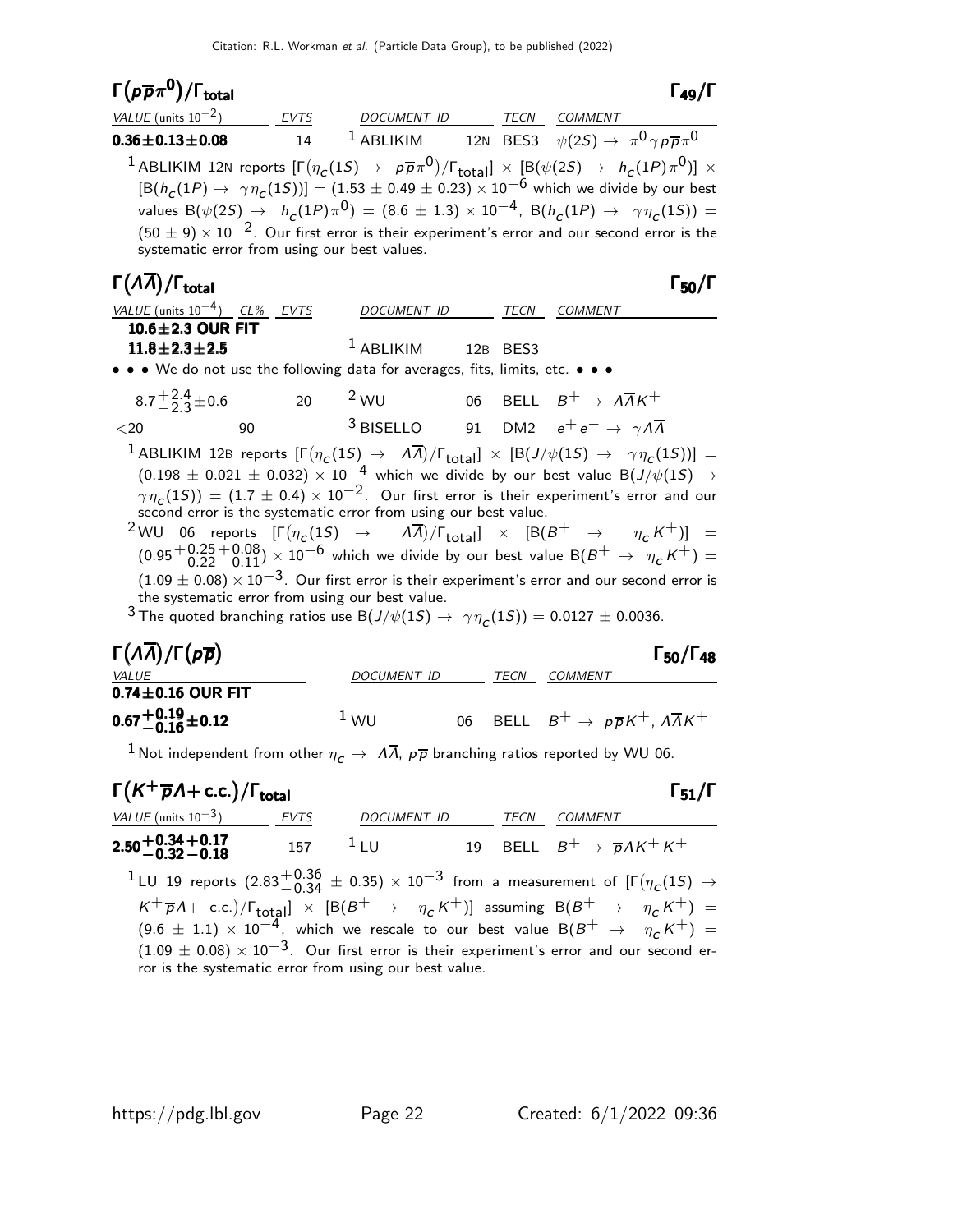| $\Gamma(\overline{A}(1520)A + c.c.)/\Gamma_{\text{total}}$                                                                                                                                                                                                                                                                                                                                                                                                                                                                                                                                                                                  |             |                    |             |                                                        | $T_{52}/\Gamma$      |
|---------------------------------------------------------------------------------------------------------------------------------------------------------------------------------------------------------------------------------------------------------------------------------------------------------------------------------------------------------------------------------------------------------------------------------------------------------------------------------------------------------------------------------------------------------------------------------------------------------------------------------------------|-------------|--------------------|-------------|--------------------------------------------------------|----------------------|
| VALUE (units $10^{-3}$ )                                                                                                                                                                                                                                                                                                                                                                                                                                                                                                                                                                                                                    | <b>EVTS</b> | DOCUMENT ID        | TECN        | <b>COMMENT</b>                                         |                      |
| $3.1 \pm 1.3 \pm 0.2$                                                                                                                                                                                                                                                                                                                                                                                                                                                                                                                                                                                                                       | 43          | $1_{\text{H}}$     |             | 19 BELL $B^+ \rightarrow \overline{p} \Lambda K^+ K^+$ |                      |
| <sup>1</sup> LU 19 reports (3.48 $\pm$ 1.48 $\pm$ 0.46) $\times$ 10 <sup>-3</sup> from a measurement of $[\Gamma(\eta_c(15) \rightarrow$<br>$\overline{\Lambda}$ (1520) A + c.c.)/ $\Gamma_{\text{total}}$ $\times$ [B(B <sup>+</sup> $\rightarrow \eta_c$ K <sup>+</sup> )] assuming B(B <sup>+</sup> $\rightarrow \eta_c$ K <sup>+</sup> ) = (9.6 ±<br>1.1) $\times$ 10 <sup>-4</sup> , which we rescale to our best value B(B <sup>+</sup> $\rightarrow \eta_c K^+$ ) = (1.09 $\pm$ 0.08) $\times$<br>$10^{-3}$ . Our first error is their experiment's error and our second error is the systematic<br>error from using our best value. |             |                    |             |                                                        |                      |
| $\Gamma(\Sigma^+\overline{\Sigma}^-)/\Gamma_{\rm total}$                                                                                                                                                                                                                                                                                                                                                                                                                                                                                                                                                                                    |             |                    |             |                                                        | $\Gamma_{53}/\Gamma$ |
| VALUE (units $10^{-3}$ )                                                                                                                                                                                                                                                                                                                                                                                                                                                                                                                                                                                                                    | <b>EVTS</b> | <b>DOCUMENT ID</b> | <i>TECN</i> | <i>COMMENT</i>                                         |                      |

2.1 $\pm$ 0.3 $\pm$ 0.5  $112$   $^1$  ABLIKIM  $13$ C BES3  $J/\psi\rightarrow\ \gamma\, \rho\, \overline{\rho}\, \pi^0\, \pi^0$  $^1$ ABLIKIM 13C reports  $[\Gamma(\eta_{\}eta(1S) \to \ \Sigma^+ \overline{\Sigma}^-)/\Gamma_{\text{total}}] \times [ \text{B}(J/\psi(1S) \to \ \gamma \eta_{\text{C}}(1S))] =$  $(3.60 \pm 0.48 \pm 0.31) \times 10^{-5}$  which we divide by our best value B $(J/\psi(1S) \rightarrow \gamma \eta_c(1S))$  $= (1.7 \pm 0.4) \times 10^{-2}$ . Our first error is their experiment's error and our second error is the systematic error from using our best value.

# $\Gamma(\Xi^-\overline{\Xi}{}^+)$ /Γ<sub>total</sub> Γ

VALUE (units  $10^{-3}$ ) EVTS DOCUMENT ID TECN COMMENT 0.90 $\pm$ 0.18 $\pm$ 0.19 78  $^1$  Ablikim 13C BES3 J/ $\psi \rightarrow \ \gamma \Lambda \overline{\Lambda} \pi^+ \pi^ ^1$ ABLIKIM 13C reports  $[\Gamma(\eta_{\cal L}(1S) \to \ \ \equiv^- \ \overline{\equiv}^+)/\Gamma_{\rm total}]\times [{\rm B}(J/\psi(1S) \to \ \ \gamma\eta_{\cal L}(1S))] =$  $(1.51 \pm 0.27 \pm 0.14) \times 10^{-5}$  which we divide by our best value B $(J/\psi(1S) \rightarrow \gamma \eta_c(1S))$  $= (1.7 \pm 0.4) \times 10^{-2}$ . Our first error is their experiment's error and our second error is the systematic error from using our best value.

# $\Gamma(\pi^+\pi^-\rho\overline{\rho})/\Gamma_{\rm total}$

VALUE (units 10<sup>-3</sup>) CL% EVTS DOCUMENT ID TECN COMMENT 5.3 $\pm$ 1.7 $\pm$ 1.2 19  $^1$  Ablikim 12n BES3  $\psi(2S) \to \ \pi^0 \gamma \rho \overline{\rho} \pi^+ \pi^-$ • • • We do not use the following data for averages, fits, limits, etc. • • •

 $\langle 12$  90 HIMEL 80B MRK2  $\psi(2S) \rightarrow \eta_c \gamma$ 

 $^1$ ABLIKIM 12N reports  $[\Gamma(\eta_c(1S) \to~\pi^+\pi^- \rho\overline{\rho})/\Gamma_{\rm total}]\times[ \underline{\beta}(\psi(2S) \to~\hbar_c(1P)\pi^0)]$  $\times$   $[ B(h_c(1P) \rightarrow \gamma \eta_c(1S))] = (2.30 \pm 0.65 \pm 0.36) \times 10^{-6}$  which we divide by our best values B $(\psi(2S) \to h_c(1P) \pi^0) = (8.6 \pm 1.3) \times 10^{-4}$ , B $(h_c(1P) \to \gamma \eta_c(1S)) =$  $(50 \pm 9) \times 10^{-2}$ . Our first error is their experiment's error and our second error is the systematic error from using our best values.

### RADIATIVE DECAYS

| $\Gamma(\gamma\gamma)/\Gamma_{\rm total}$                 |      |                    |          |                                                   | $\Gamma_{56}/\Gamma$ |
|-----------------------------------------------------------|------|--------------------|----------|---------------------------------------------------|----------------------|
| VALUE (units $10^{-4}$ ) CL%                              | EVTS | <b>DOCUMENT ID</b> | TECN     | COMMENT                                           |                      |
| $1.61 \pm 0.12$ OUR FIT                                   |      |                    |          |                                                   |                      |
| 1.9 $^{+0.7}_{-0.6}$ OUR AVERAGE                          |      |                    |          |                                                   |                      |
| 2.7 $\pm$ 0.8 $\pm$ 0.6                                   |      | $1$ ABLIKIM        | 131 BES3 |                                                   |                      |
| 1.4 $\frac{+0.7}{-0.5}$ $\pm 0.3$ 1.2 $\frac{+2.8}{-1.1}$ |      | <sup>2</sup> ADAMS |          | 08 CLEO $\psi(2S) \rightarrow \pi^+ \pi^- J/\psi$ |                      |
|                                                           |      |                    |          |                                                   |                      |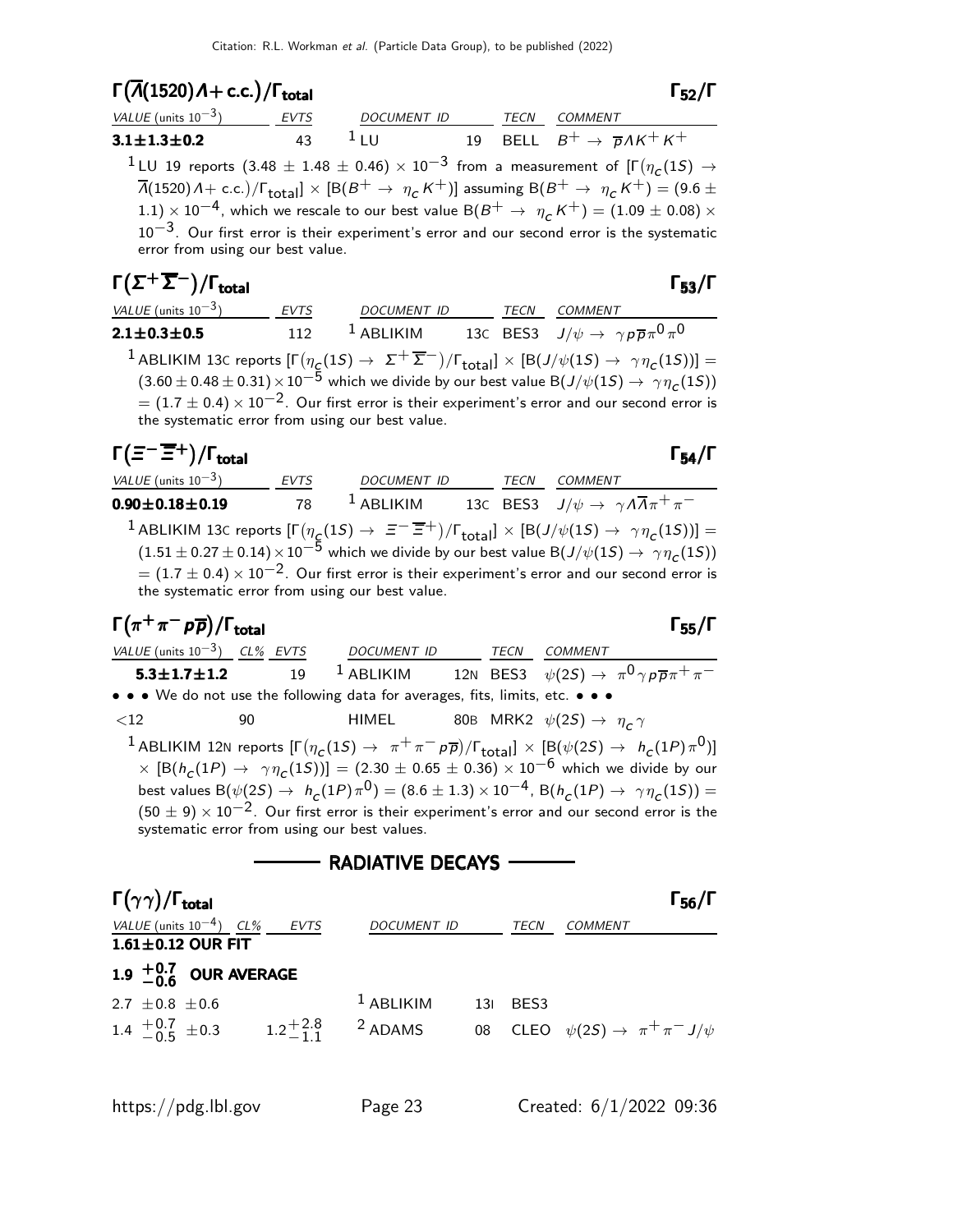• • • We do not use the following data for averages, fits, limits, etc. • • •

| 2.0 $\frac{+0.9}{-0.7}$ ± 0.1 |    | $13 -$ | $^3$ WICHT                                                               |  | 08 BELL $B^{\pm} \rightarrow K^{\pm} \gamma \gamma$ |
|-------------------------------|----|--------|--------------------------------------------------------------------------|--|-----------------------------------------------------|
| $2.80 + 0.67 + 1.0$           |    |        | <sup>4</sup> ARMSTRONG 95F E760 $\overline{p}p \rightarrow \gamma\gamma$ |  |                                                     |
| < 9                           | 90 |        | <sup>5</sup> BISELLO                                                     |  | 91 DM2 $J/\psi \rightarrow \gamma \gamma \gamma$    |
| 6 $\frac{+4}{-3}$ $\pm 4$     |    |        | <sup>4</sup> BAGLIN                                                      |  | 87B SPEC $\overline{p}p \rightarrow \gamma \gamma$  |
| < 18                          | 90 |        | $6$ BLOOM                                                                |  | 83 CBAL $J/\psi \rightarrow \eta_c \gamma$          |

 $^1$  ABLIKIM 13I reports  $[\Gamma(\eta_{\,\bm{C}}(1S) \to \ \gamma \gamma)/\Gamma_{\rm total}] \times [B(J/\psi(1S) \to \ \gamma \eta_{\,\bm{C}}(1S))] = (4.5 \pm 1.5)$ 1.2 ± 0.6) × 10<sup>-6</sup> which we divide by our best value B( $J/\psi(1S) \rightarrow \gamma \eta_c(1S)$ ) =  $(1.7 \pm 0.4) \times 10^{-2}$ . Our first error is their experiment's error and our second error is the systematic error from using our best value.

 $^2$ ADAMS 08 reports  $[\Gamma(\eta_c(1S) \rightarrow \gamma\gamma)/\Gamma_{\text{total}}] \times [B(J/\psi(1S) \rightarrow \gamma\eta_c(1S))] =$  $(2.4 + 1.1)$  $+1.1 \pm 0.3)\times 10^{-6}$  which we divide by our best value B $(J/\psi(1S) \rightarrow \ \ \gamma \eta_{\textit{C}}(1S))$  $= (1.7 \pm 0.4) \times 10^{-2}$ . Our first error is their experiment's error and our second error is the systematic error from using our best value.

 $3$ WICHT 08 reports  $[\Gamma(\eta_c(1S) \rightarrow \gamma\gamma)/\Gamma_{\rm total}] \times [B(B^+ \rightarrow \eta_c K^+)] =$  $(2.2 + 0.9)$  $-0.7$  $+0.4$  $^{+0.4}_{-0.2})\times10^{-7}$  which we divide by our best value B $(B^{+}\rightarrow$   $\eta_c\,K^{+})=$  $(1.09 \pm 0.08) \times 10^{-3}$ . Our first error is their experiment's error and our second error is the systematic error from using our best value.

 $4$  Not independent from the values of the total and two-photon width quoted by the same experiment.

<sup>5</sup> The quoted branching ratios use B $(J/\psi(1S) \rightarrow \gamma \eta_c(1S)) = 0.0127 \pm 0.0036$ .

 $^6$ Using B $(J/\psi(1S) \to \gamma \eta_{\texttt{C}}(1S)) = 0.0127 \pm 0.0036.$ 

| $\Gamma(\gamma\gamma)/\Gamma(K\overline{K}\pi)$           |      |                    |             | $\Gamma_{56}/\Gamma_{34}$                                                                                                                                      |  |
|-----------------------------------------------------------|------|--------------------|-------------|----------------------------------------------------------------------------------------------------------------------------------------------------------------|--|
| <i>VALUE</i> (units $10^{-3}$ )                           | EVTS | <b>DOCUMENT ID</b> | <b>TECN</b> | COMMENT                                                                                                                                                        |  |
| $2.22 \pm 0.25$ OUR FIT                                   |      |                    |             |                                                                                                                                                                |  |
| $3.2 \begin{array}{l} +1.3 +0.8 \\ -1.0 -0.6 \end{array}$ | 13   |                    |             | <sup>1</sup> WICHT 08 BELL $B^{\pm} \rightarrow K^{\pm} \gamma \gamma$                                                                                         |  |
|                                                           |      |                    |             | <sup>1</sup> Using B(B <sup>+</sup> $\rightarrow \eta_c K^+$ ) = (1.25 ± 0.12 $^{+0.10}_{-0.12}$ ) × 10 <sup>-3</sup> from FANG 03 and B( $\eta_c \rightarrow$ |  |

 $K \overline{K} \pi$ ) = (5.5  $\pm$  1.7)  $\times$  10<sup>-2</sup>.

Γ $(p\overline{p})$ /Γ<sub>total</sub> × Γ $(γγ)$ /Γ<sub>total</sub> Γ γ του Γ<sub>48</sub>/Γ × Γ<sub>56</sub>/Γ  $\Gamma_{48}/\Gamma \times \Gamma_{56}/\Gamma$ VALUE (units 10<sup>-6</sup>) EVTS DOCUMENT ID TECN COMMENT  $0.232 \pm 0.022$  OUR FIT  $0.26 \pm 0.05$  OUR AVERAGE Error includes scale factor of 1.4.  $0.224 + 0.038 + 0.020$ 190 AMBROGIANI 03 E835  $\bar{p}p \rightarrow \eta_c \rightarrow \gamma \gamma$  $0.336 + 0.080$ <br>-0.070 ARMSTRONG 95F E760  $\overline{p}p \rightarrow \gamma \gamma$  $0.68$   $+0.42$ <br> $-0.31$ 12 BAGLIN 87B SPEC  $\overline{p}p \rightarrow \gamma \gamma$ Charge conjugation (C), Parity (P), - Lepton family number  $(LF)$  violating modes - $\Gamma(\pi^+\pi^-)/\Gamma_{\rm total}$  Γ<sub>57</sub>/Γ

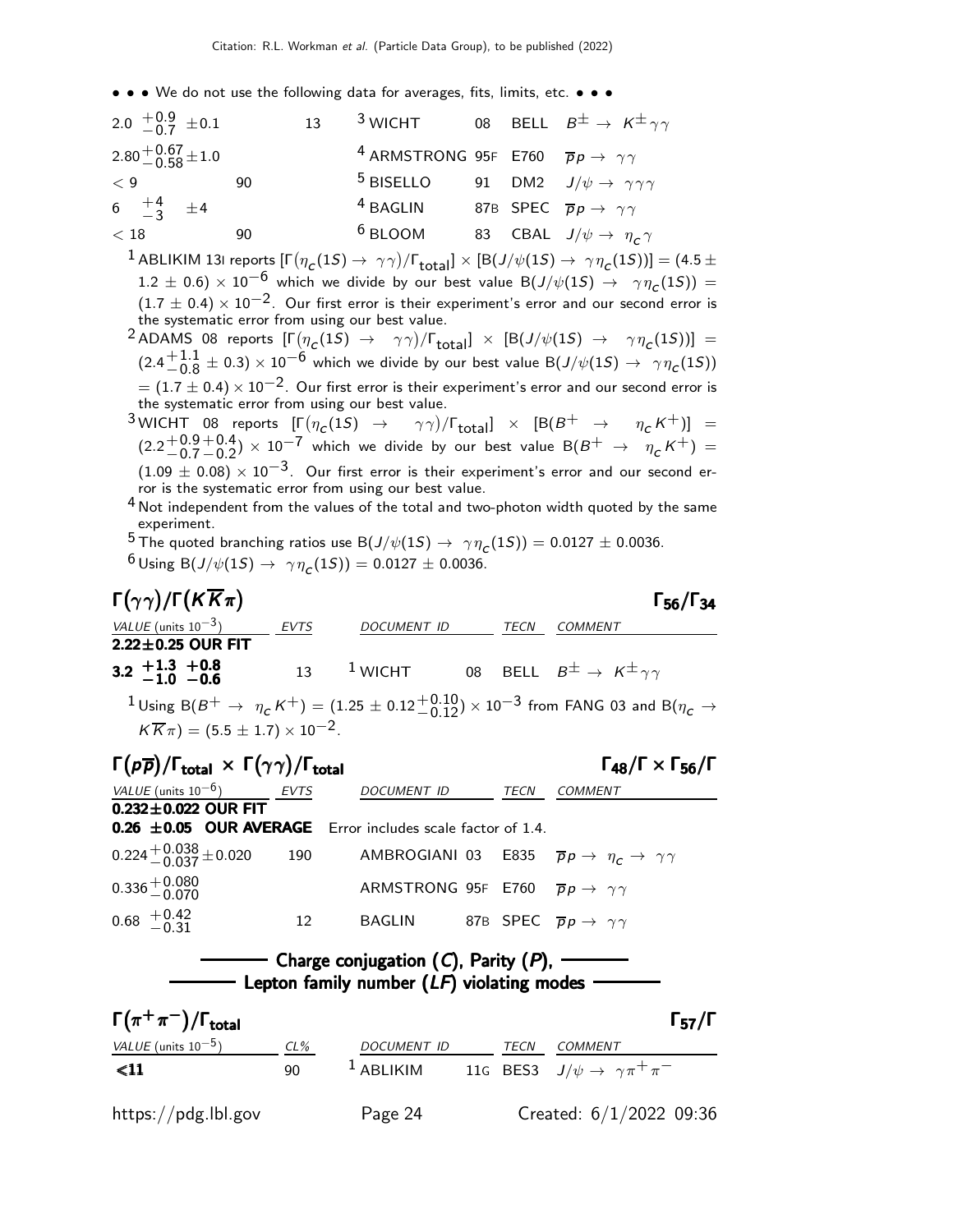• • • We do not use the following data for averages, fits, limits, etc. • • •

 $\langle 70$  90  $^2$  ABLIKIM 06B BES2  $J/\psi \rightarrow \pi^+ \pi^- \gamma$  $^1$ ABLIKIM 11G reports  $[\Gamma(\eta_c(1S) \to \pi^+\pi^-)/\Gamma_{\rm total}]\times[{\rm B}(J/\psi(1S) \to \gamma\eta_c(1S))]$  $< 1.82 \times 10^{-6}$  which we divide by our best value B( $J/\psi(1S) \rightarrow \gamma \eta_c(1S) = 1.7 \times 10^{-2}$ .  $^2$ ABLIKIM 06B reports  $[\Gamma(\eta_c(1S) \to~\pi^+\pi^-)/\Gamma_{\rm total}]\times[{\rm B}(J/\psi(1S) \to~\gamma\eta_c(1S))]$  $<~1.1\times10^{-5}$  which we divide by our best value B $(J/\psi(1S) \to~\gamma\eta_{\cal C}(1S)) = 1.7\times10^{-2}$ .

# Γ $(\pi^0 \pi^0)/\Gamma_{\rm total}$  Γ58/Γ

VALUE (units 10<sup>-5</sup>) CL% DOCUMENT ID TECN COMMENT  $<$  4  $\,$  90  $^{\,1}$  ABLIKIM  $\,$  11G BES3  $\,$  J/ $\psi \rightarrow \,$   $\gamma \pi^0 \pi^0$ • • • We do not use the following data for averages, fits, limits, etc. • • •  $<$ 40  $<$  90  $^2$  ABLIKIM 06B BES2  $J/\psi$   $\rightarrow$   $\pi^0\pi^0\gamma$  $^1$  ABLIKIM 11G reports  $[\Gamma(\eta_c(1S) \to~\pi^0\pi^0)/\Gamma_{\rm total}]\times[{\rm B}(J/\psi(1S) \to~\gamma\eta_c(1S))] \leq$  $6.0 \times 10^{-7}$  which we divide by our best value B $(J/\psi(1S) \to \gamma \eta_{\texttt{C}}(1S)) = 1.7 \times 10^{-2}$ .  $^2$ ABLIKIM 06B reports  $[\Gamma(\eta_c(1S) \to~\pi^0\pi^0)/\Gamma_{\rm total}]\times[{\rm B}(J/\psi(1S) \to~\gamma\eta_c(1S))] \leq$  $0.71\times10^{-5}$  which we divide by our best value  ${\rm B}(J/\psi(1S) \to~\gamma \eta_{\tt C}(1S)) = 1.7 \times 10^{-2}$ .

### $\Gamma(K^+K^-)/\Gamma_{\text{total}}$  Γ<sub>59</sub>/Γ /Γtotal Γ59/Γ

 $VALUE$  (units 10<sup>-5</sup>) CL% DOCUMENT ID TECN COMMENT  $\leq$ 60 90  $^{1}$  ABLIKIM 06B BES2  $J/\psi \rightarrow K^{+}K^{-} \gamma$  $^1$ ABLIKIM 06B reports  $[\Gamma(\eta_c(1S) \to K^+K^-)/\Gamma_{\rm total}]\times[{\rm B}(J/\psi(1S) \to \gamma\eta_c(1S))]$  $<\,$  0.96 $\times10^{-5}$  which we divide by our best value B $(J/\psi(1S) \to\, \gamma\eta_{\cal L}(1S))$   $= 1.7{\times}10^{-2}.$ 

### Γ $(\mathcal{K}^{0}_{S}% )^{L}=\mathcal{K}^{0}_{S}$  $^0_S$ K $^0_S$ Γ( $\kappa_S^0$   $\kappa_S^0$ )/Γ<sub>total</sub> 60 (Γ

Γ58/Γ

| VALUE (units $10^{-5}$ )                                                      | $CL\%$ | DOCUMENT ID TECN COMMENT                                                                                                                       |  |                                                                                                                                            |
|-------------------------------------------------------------------------------|--------|------------------------------------------------------------------------------------------------------------------------------------------------|--|--------------------------------------------------------------------------------------------------------------------------------------------|
| $31$                                                                          | 90     |                                                                                                                                                |  | <sup>1</sup> ABLIKIM 06B BES2 $J/\psi \rightarrow K_S^0 K_S^0 \gamma$                                                                      |
| • • • We do not use the following data for averages, fits, limits, etc. • • • |        |                                                                                                                                                |  |                                                                                                                                            |
| $<$ 32                                                                        |        | 90 <sup>2</sup> UEHARA 13 BELL $\gamma\gamma \rightarrow K_S^0 K_S^0$<br>90 <sup>3</sup> UEHARA 13 BELL $\gamma\gamma \rightarrow K_S^0 K_S^0$ |  |                                                                                                                                            |
| < 5.6                                                                         |        |                                                                                                                                                |  |                                                                                                                                            |
|                                                                               |        |                                                                                                                                                |  | <sup>1</sup> ABLIKIM 06B reports $[\Gamma(\eta_c(1S) \to K_S^0 K_S^0)/\Gamma_{\text{total}}] \times [B(J/\psi(1S) \to \gamma \eta_c(1S))]$ |
|                                                                               |        |                                                                                                                                                |  | $< 0.53 \times 10^{-5}$ which we divide by our best value B(J/ $\psi(1S) \rightarrow \gamma \eta_c(1S) = 1.7 \times 10^{-2}$ .             |
| $2$ Taking into account interference with the non-resonant continuum.         |        |                                                                                                                                                |  |                                                                                                                                            |
| $3$ Neglecting interference with the non-resonant continuum.                  |        |                                                                                                                                                |  |                                                                                                                                            |

### $\eta_c(1S)$  References

| <b>LEES</b><br>AAI.I | 21 A<br>20H | PR D104 072002<br>EPJ C80 191 | J.P. Lees <i>et al.</i><br>R. Aaij et al. | (BABAR Collab.)<br>(LHCb Collab.) |
|----------------------|-------------|-------------------------------|-------------------------------------------|-----------------------------------|
| ABLIKIM              |             | 19AP PR D100 012003           | M. Ablikim et al.                         | (BESIII Collab.)                  |
| ABLIKIM              |             | 19AV PR D100 052012           | M. Ablikim et al.                         | (BESIII Collab.)                  |
| LU                   | 19          | PR D99 032003                 | P.-C. Lu et al.                           | (BELLE Collab.)                   |
| XU                   | 18          | PR D98 072001                 | Q.N. Xu et al.                            | (BELLE Collab.)                   |
| AAIJ                 |             | 17AD PL B769 305              | R. Aaij et al.                            | (LHCb Collab.)                    |
| AAIJ                 |             | 17BB EPJ C77 609              | R. Aaij et al.                            | (LHCb Collab.)                    |
| ABLIKIM              |             | 17AJ PR D96 112008            | M. Ablikim et al.                         | (BESIII Collab.)                  |
| ABLIKIM              |             | 17P PR D95 092004             | M. Ablikim et al.                         | (BESIII Collab.)                  |
| <b>LEES</b>          | 16A         | PR D93 012005                 | J.P. Lees <i>et al.</i>                   | (BABAR Collab.)                   |
| PDG.                 | 16          | CP C40 100001                 | C. Patrignani et al.                      | (PDG Collab.)                     |
| AAIJ                 |             | 15AS JHEP 1510 053            | R. Aaij et al.                            | (LHCb Collab.)                    |
| AAIJ                 |             | 15BI EPJ C75 311              | R. Aaij <i>et al.</i>                     | (LHCb Collab.)                    |

https://pdg.lbl.gov Page 25 Created: 6/1/2022 09:36